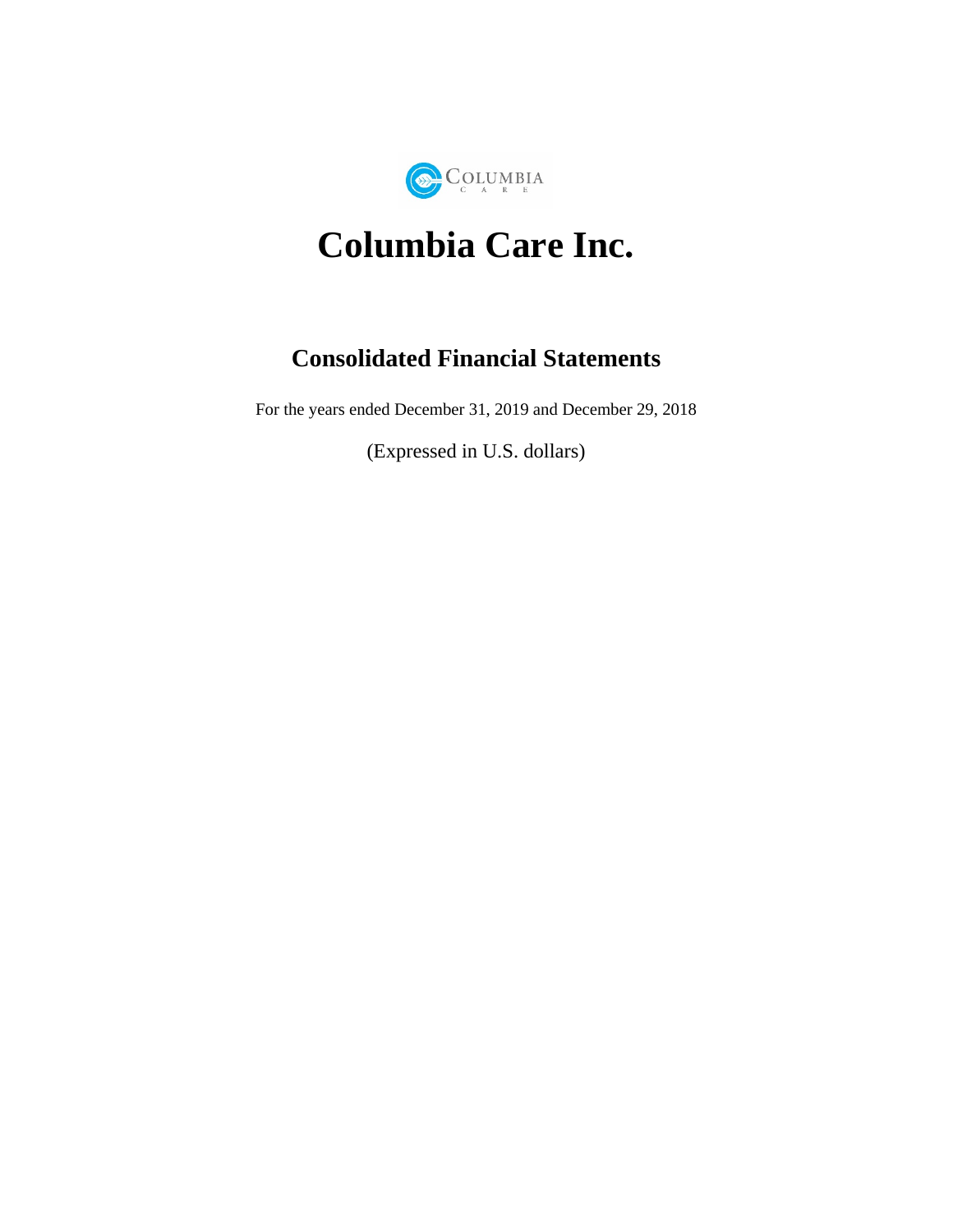# $D$ AVIDSON  $\&$  COMPANY LLP  $\_\_\_\_\$ Ohartered Professional Accountants

#### **INDEPENDENT AUDITOR'S REPORT**

#### To the Shareholders of Columbia Care Inc.

#### *Opinion*

We have audited the accompanying consolidated financial statements of Columbia Care Inc. (the "Company"), which comprise the consolidated statements of financial position as at December 31, 2019 and December 29, 2018, and the consolidated statements of operations and comprehensive loss, changes in equity and cash flows for the years then ended, and notes to the consolidated financial statements, including a summary of significant accounting policies.

In our opinion, these consolidated financial statements present fairly, in all material respects, the financial position of the Company as at December 31, 2019 and December 29, 2018, and its financial performance and its cash flows for the years then ended in accordance with International Financial Reporting Standards ("IFRS").

#### *Basis for Opinion*

We conducted our audits in accordance with Canadian generally accepted auditing standards. Our responsibilities under those standards are further described in the Auditor's Responsibilities for the Audit of the Consolidated Financial Statements section of our report. We are independent of the Company in accordance with the ethical requirements that are relevant to our audit of the consolidated financial statements in Canada, and we have fulfilled our other ethical responsibilities in accordance with these requirements. We believe that the audit evidence we have obtained in our audits is sufficient and appropriate to provide a basis for our opinion.

#### *Other Information*

Management is responsible for the other information. The other information obtained at the date of this auditor's report includes Management's Discussion and Analysis.

Our opinion on the consolidated financial statements does not cover the other information and we do not express any form of assurance conclusion thereon.

In connection with our audit of the consolidated financial statements, our responsibility is to read the other information and, in doing so, consider whether the other information is materially inconsistent with the consolidated financial statements or our knowledge obtained in the audit, or otherwise appears to be materially misstated.

We obtained Management's Discussion and Analysis prior to the date of this auditor's report. If, based on the work we have performed, we conclude that there is a material misstatement of this other information, we are required to report that fact. We have nothing to report in this regard.

#### *Responsibilities of Management and Those Charged with Governance for the Consolidated Financial Statements*

Management is responsible for the preparation and fair presentation of the consolidated financial statements in accordance with IFRS, and for such internal control as management determines is necessary to enable the preparation of consolidated financial statements that are free from material misstatement, whether due to fraud or error.

In preparing the consolidated financial statements, management is responsible for assessing the Company's ability to continue as a going concern, disclosing, as applicable, matters related to going concern and using the going concern basis of accounting unless management either intends to liquidate the Company or to cease operations, or has no realistic alternative but to do so.



1200-609 Granville Street, P.O. Box 10372, Pacific Center, Vancouver, B.C., Canada V7Y 1G6 Telephone (604) 687-0947 Davidson-co.com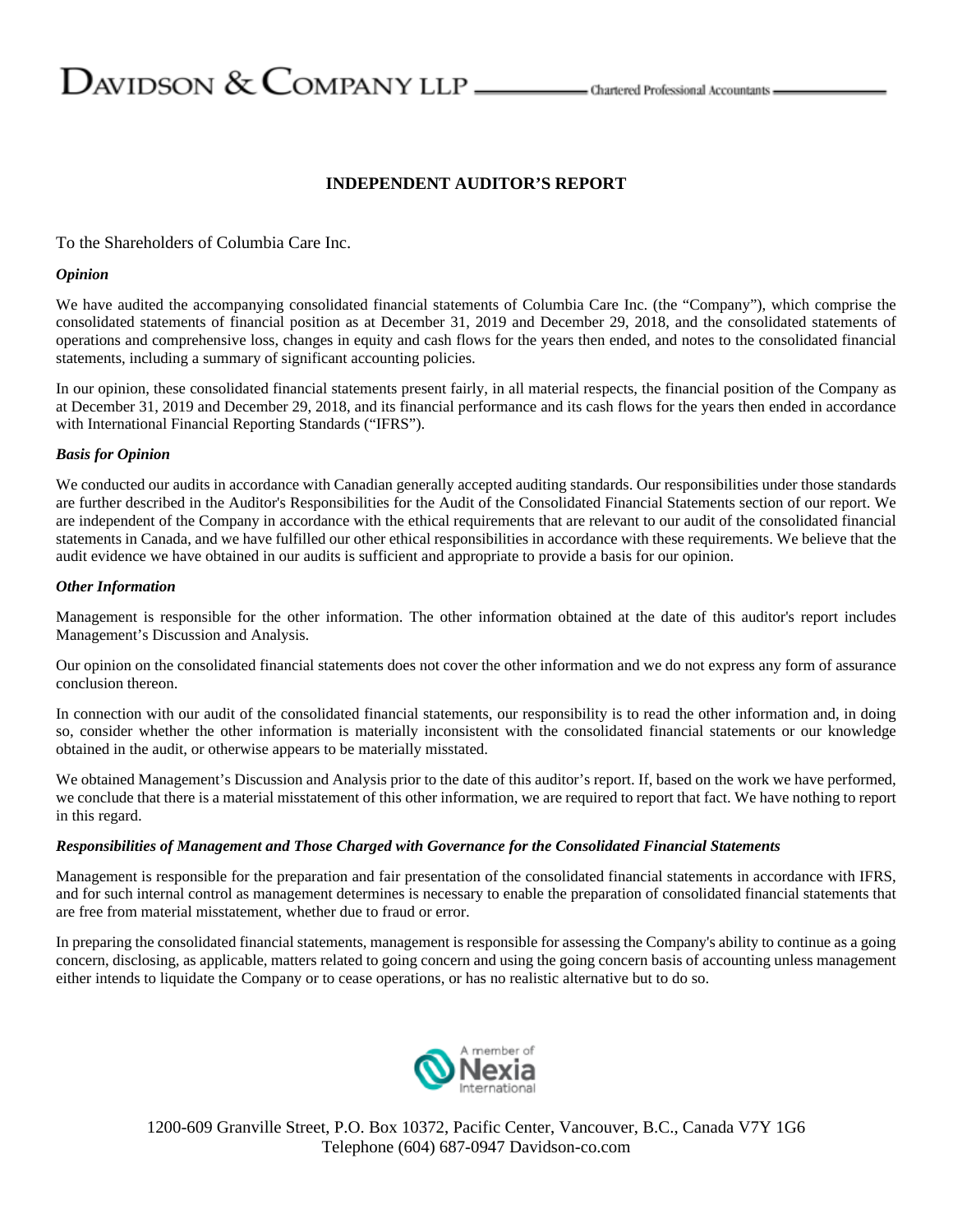# $D$ AVIDSON  $\&$  COMPANY LLP  $\_\_\_\_\_\$ Ohartered Professional Accountants

Those charged with governance are responsible for overseeing the Company's financial reporting process.

#### *Auditor's Responsibilities for the Audit of the Consolidated Financial Statements*

Our objectives are to obtain reasonable assurance about whether the consolidated financial statements as a whole are free from material misstatement, whether due to fraud or error, and to issue an auditor's report that includes our opinion. Reasonable assurance is a high level of assurance, but is not a guarantee that an audit conducted in accordance with Canadian generally accepted auditing standards will always detect a material misstatement when it exists. Misstatements can arise from fraud or error and are considered material if, individually or in the aggregate, they could reasonably be expected to influence the economic decisions of users taken on the basis of these consolidated financial statements.

As part of an audit in accordance with Canadian generally accepted auditing standards, we exercise professional judgment and maintain professional skepticism throughout the audit. We also:

- Identify and assess the risks of material misstatement of the consolidated financial statements, whether due to fraud or error, design and perform audit procedures responsive to those risks, and obtain audit evidence that is sufficient and appropriate to provide a basis for our opinion. The risk of not detecting a material misstatement resulting from fraud is higher than for one resulting from error, as fraud may involve collusion, forgery, intentional omissions, misrepresentations, or the override of internal control.
- Obtain an understanding of internal control relevant to the audit in order to design audit procedures that are appropriate in the circumstances, but not for the purpose of expressing an opinion on the effectiveness of the Company's internal control.
- Evaluate the appropriateness of accounting policies used and the reasonableness of accounting estimates and related disclosures made by management.
- Conclude on the appropriateness of management's use of the going concern basis of accounting and, based on the audit evidence obtained, whether a material uncertainty exists related to events or conditions that may cast significant doubt on the Company's ability to continue as a going concern. If we conclude that a material uncertainty exists, we are required to draw attention in our auditor's report to the related disclosures in the consolidated financial statements or, if such disclosures are inadequate, to modify our opinion. Our conclusions are based on the audit evidence obtained up to the date of our auditor's report. However, future events or conditions may cause the Company to cease to continue as a going concern.
- Evaluate the overall presentation, structure and content of the consolidated financial statements, including the disclosures, and whether the consolidated financial statements represent the underlying transactions and events in a manner that achieves fair presentation.
- Obtain sufficient appropriate audit evidence regarding the financial information of the entities or business activities within the Company to express an opinion on the consolidated financial statements. We are responsible for the direction, supervision and performance of the group audit. We remain solely responsible for our audit opinion.

We communicate with those charged with governance regarding, among other matters, the planned scope and timing of the audit and significant audit findings, including any significant deficiencies in internal control that we identify during our audit.

We also provide those charged with governance with a statement that we have complied with relevant ethical requirements regarding independence, and to communicate with them all relationships and other matters that may reasonably be thought to bear on our independence, and where applicable, related safeguards.

The engagement partner on the audit resulting in this independent auditor's report is Erez Bahar.

#### **"DAVIDSON & COMPANY LLP"**

Vancouver, Canada Chartered Professional Accountants

March 25, 2020



1200-609 Granville Street, P.O. Box 10372, Pacific Center, Vancouver, B.C., Canada V7Y 1G6 Telephone (604) 687-0947 Davidson-co.com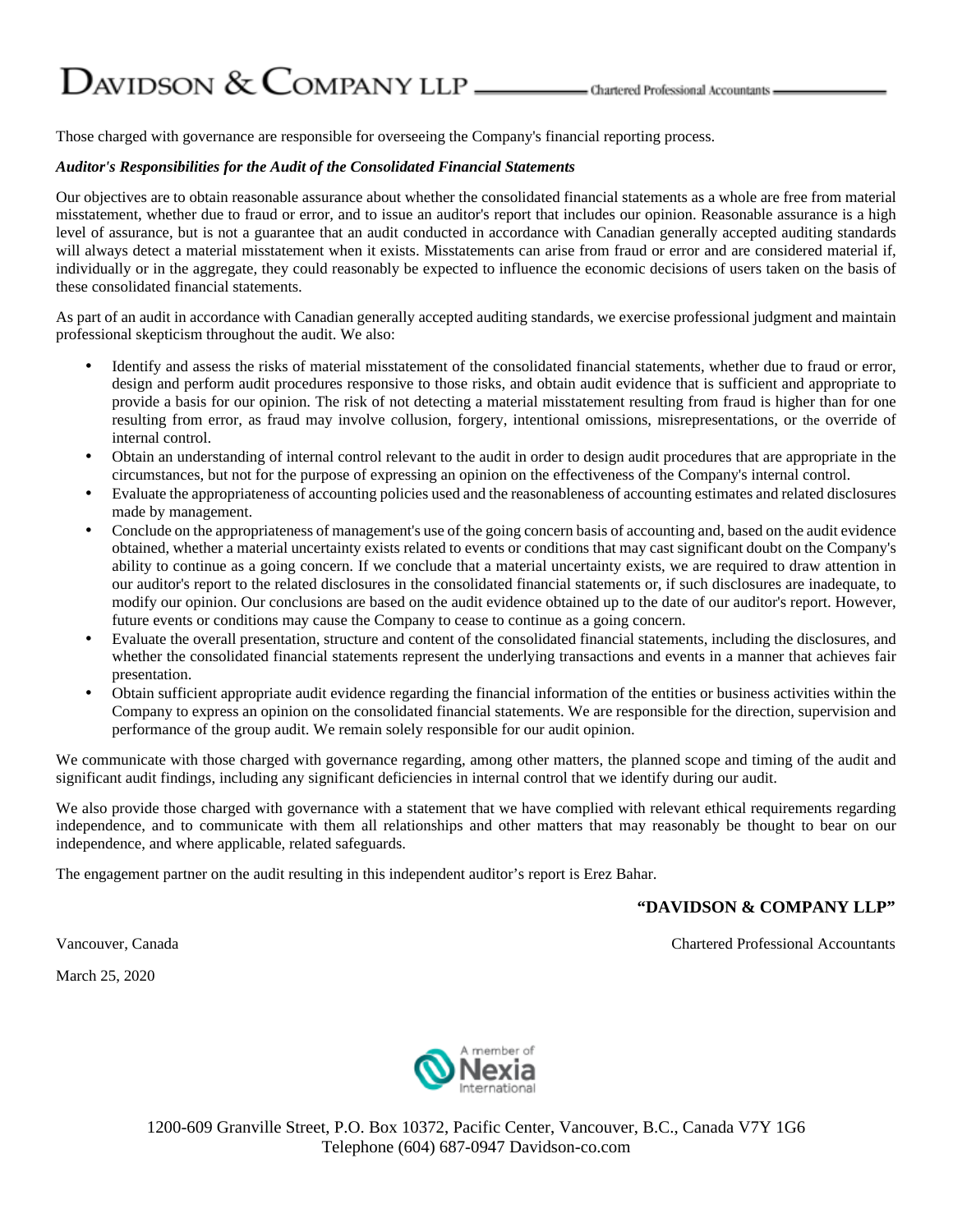### **COLUMBIA CARE INC.** CONSOLIDATED STATEMENTS OF FINANCIAL POSITION (in thousands) (expressed in U.S. dollars)

|                                                | <b>Note</b>      | December 31,<br>2019 |          |                                              | December 29,<br>2018 |  |
|------------------------------------------------|------------------|----------------------|----------|----------------------------------------------|----------------------|--|
| <b>Assets</b>                                  |                  |                      |          |                                              |                      |  |
| Current assets:                                |                  |                      |          |                                              |                      |  |
| Cash                                           |                  | \$                   | 47,464   | $\mathcal{S}$                                | 46.241               |  |
| Accounts receivable                            |                  |                      | 1,038    |                                              | 904                  |  |
| Subscription receivable                        |                  |                      |          |                                              | 42,764               |  |
| Inventory                                      | $\boldsymbol{4}$ |                      | 81,513   |                                              | 62,157               |  |
| <b>Biological</b> assets                       | 5                |                      | 13,079   |                                              | 4,698                |  |
| Prepaid expenses and other current assets      |                  |                      | 11,395   |                                              | 3,358                |  |
| Total current assets                           |                  |                      | 154,489  |                                              | 160,122              |  |
| Property and equipment                         | 9                |                      | 104,034  |                                              | 39,794               |  |
| Right of use assets                            | 16               |                      | 79,031   |                                              |                      |  |
| Restricted cash                                | $\overline{7}$   |                      | 11,483   |                                              | 11,026               |  |
| Long-term deposits                             | $\overline{7}$   |                      | 6,458    |                                              | 4,259                |  |
| Intangible assets                              | 18               |                      | 15,695   |                                              | 16,235               |  |
| Notes receivable                               | 7, 10            |                      | 29,717   |                                              | 1,758                |  |
| Other non-current assets                       |                  |                      | 1,369    |                                              | 733                  |  |
| <b>Total assets</b>                            |                  | \$                   | 402,276  | \$                                           | 233,927              |  |
|                                                |                  |                      |          |                                              |                      |  |
| <b>Liabilities and Shareholders' Equity</b>    |                  |                      |          |                                              |                      |  |
| Current liabilities:                           |                  |                      |          |                                              |                      |  |
| Accounts payable                               |                  | \$                   | 20,082   | \$                                           | 4,028                |  |
| Accrued expenses and other current liabilities |                  |                      | 9,135    |                                              | 7,004                |  |
| Current portion of lease liability             | 16               |                      | 6,185    |                                              |                      |  |
| Current portion of long-term debt              | 6                |                      |          |                                              | 4,277                |  |
| Total current liabilities                      |                  |                      | 35,402   |                                              | 15,309               |  |
|                                                |                  |                      |          |                                              |                      |  |
| Deferred taxes                                 | 14               |                      | 16,686   |                                              | 4,362                |  |
| Deferred compensation                          | 13               |                      |          |                                              | 9,805                |  |
| Long-term lease liability                      | 16               |                      | 77,458   |                                              |                      |  |
| Other long-term liabilities                    | 9                |                      | 5,798    |                                              | 762                  |  |
| <b>Total liabilities</b>                       |                  |                      | 135,344  |                                              | 30,238               |  |
|                                                |                  |                      |          |                                              |                      |  |
| Shareholders' equity:                          |                  |                      |          |                                              |                      |  |
| Equity attributable to Columbia Care Inc.      | 11               |                      | 268,274  |                                              | 202,752              |  |
| Non-controlling interest                       |                  |                      | (1, 342) |                                              | 937                  |  |
| Total shareholders' equity                     |                  |                      | 266,932  |                                              | 203,689              |  |
| Total liabilities and shareholders' equity     |                  | \$                   | 402,276  | $\, \, \raisebox{12pt}{$\scriptstyle\circ$}$ | 233,927              |  |
|                                                |                  |                      |          |                                              |                      |  |

Operations of the Company and going concern (Note 1) Commitments and contingencies (Note 16) Subsequent events (Note 22)

| Michael Abbott      | Nicholas Vita       |
|---------------------|---------------------|
| <b>BOARD MEMBER</b> | <b>BOARD MEMBER</b> |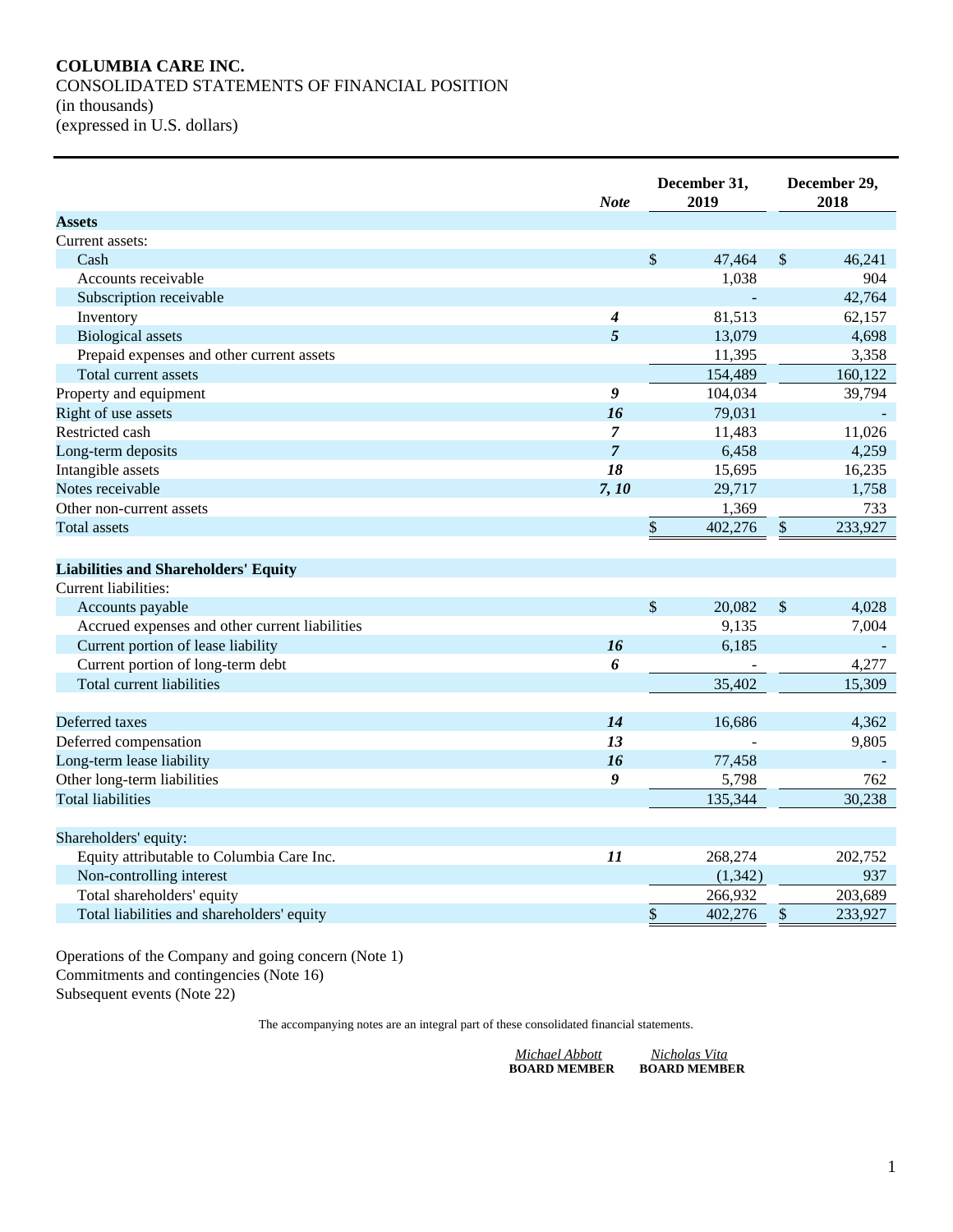# **COLUMBIA CARE INC.** CONSOLIDATED STATEMENTS OF OPERATIONS AND COMPREHENSIVE LOSS (in thousands, except for share and per share amounts)

| (expressed in U.S. dollars) |  |
|-----------------------------|--|
|-----------------------------|--|

|                                                     |                | <b>Year Ended</b> |              |               |             |  |
|-----------------------------------------------------|----------------|-------------------|--------------|---------------|-------------|--|
|                                                     |                |                   | December 31, | December 29,  |             |  |
|                                                     | <b>Note</b>    |                   | 2019         | 2018          |             |  |
| Revenues, net of discounts                          |                | \$                | 77,459       | $\frac{1}{2}$ | 39,328      |  |
| Production costs                                    |                |                   | (56, 850)    |               | (22, 874)   |  |
| Gross profit before fair value adjustments          |                |                   | 20,609       |               | 16,454      |  |
| Fair value adjustments:                             |                |                   |              |               |             |  |
| Change in fair value of biological assets included  |                |                   |              |               |             |  |
| in inventory sold                                   | 5              |                   | (37,984)     |               | (52,059)    |  |
| Unrealized gain on changes in fair value of         |                |                   |              |               |             |  |
| biological assets and inventory                     | 5              |                   | 54,236       |               | 52,732      |  |
| Total fair value adjustments                        |                |                   | 16,252       | 673           |             |  |
| Gross margin                                        |                |                   | 36,861       |               | 17,127      |  |
| Operating expenses:                                 |                |                   |              |               |             |  |
| Selling, general and administrative                 | 19             |                   | 84,307       |               | 36,732      |  |
| Share-based compensation                            | 13             |                   | 34,373       |               | 14,058      |  |
| Listing fee expense                                 | $\mathfrak{z}$ |                   | 11,071       |               |             |  |
| Total operating expenses                            |                |                   | (129, 751)   |               | (50,790)    |  |
| Loss from operations                                |                |                   | (92,890)     |               | (33, 663)   |  |
| Other expense:                                      |                |                   |              |               |             |  |
| Interest income (expense), net                      |                |                   | 1,241        |               | (7,700)     |  |
| Interest expense related to lease liabilities       | 16             |                   | (2,939)      |               |             |  |
| Other income, net                                   |                |                   | 734          |               | 4,534       |  |
| Total other expense                                 |                |                   | (964)        |               | (3,166)     |  |
| Loss before provision for income taxes              |                |                   | (93, 854)    |               | (36,829)    |  |
| Income tax expense                                  | 14             |                   | (12, 874)    |               | (2, 831)    |  |
| Net loss and comprehensive loss                     |                |                   | (106, 728)   |               | (39,660)    |  |
| Net loss attributable to non-controlling interests  | 21             |                   | (4,139)      |               | (863)       |  |
| Net loss attributable to shareholders               |                | \$                | (102, 589)   | \$            | (38, 797)   |  |
|                                                     |                |                   |              |               |             |  |
| Weighted-average number of shares used in earnings  |                |                   |              |               |             |  |
| per share - basic and diluted                       |                |                   | 209,992,187  |               | 167,599,871 |  |
| Earnings attributable to shares (basic and diluted) | 15             | \$                | (0.49)       | \$            | (0.23)      |  |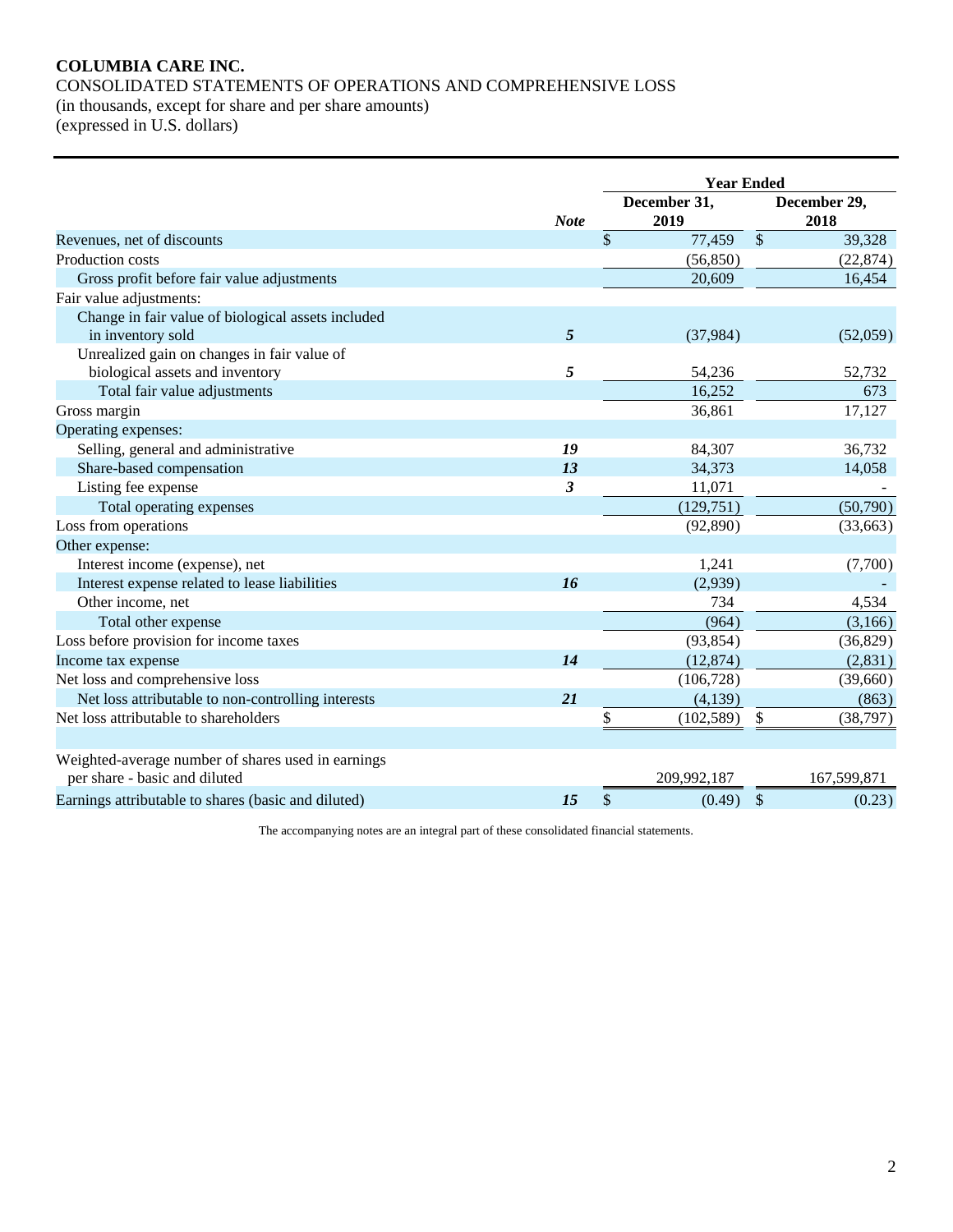#### **COLUMBIA CARE INC.** CONSOLIDATED STATEMENTS OF CHANGES IN EQUITY (in thousands, except for units and shares) (expressed in U.S. dollars)

**Share Capital Total Columbia Total Care Inc. Non-Controlling Shareholders' Units Shares Reserves Reserves Deficit Constanting Shareholders' Equity Interest Equity Equity**<br>12,230,853 **Shareholders' Equity Equity Equity Equity CONS Equidy Equity Equity Equity Equi Balance as of December 30, 2017 12,230,853 - \$ 81,954 \$ 13,643 \$ (27,645) \$ 67,952 \$ (3,431) \$ 64,521** Private placements 2008 1,849,120 - 148,730 - 148,730 - 148,730 - 148,730 - 148,730 - 148,730 Pebt conversion and settlement 227,338 227,338 16,986 16,986 16,986 16,986 16,986 16,986 16,986 16,986 16,986 16,986 16,986 16,986 16,986 16,986 16,986 16,986 16,986 16,986 16,986 16,986 16,986 16,986 16,986 16,986 16,986 Warrants issued with debt **- - - - - - - - - - - - - 4**,369 - - - - 4,369 - 4,369 - - - - 4,369 - 4,369 - - - 4,369 Warrants exercised 122,416 - 642 (641) - 1 - 1 Unit issuance costs and the costs and the costs and the costs capacity of  $(4,045)$  -  $(4,045)$  -  $(4,045)$  -  $(4,045)$  -  $(4,045)$ Acquisition of Mission Bay 5.5 (2,361) 2.361 (2,000) 361 (2,000) 361 (2,000) 361 (2,000) 361 (2,000) Equity-based compensation and the debt and the compensation of the compensation of the compensation of the compensation of the compensation of the compensation of the compensation of the compensation of the compensation of Equity component of convertible debt  $\frac{391}{12.413}$   $\frac{391}{1000}$   $\frac{391}{1000}$   $\frac{391}{1000}$   $\frac{391}{1000}$   $\frac{391}{1000}$   $\frac{391}{1000}$   $\frac{391}{1000}$   $\frac{391}{1000}$   $\frac{391}{1000}$   $\frac{391}{1000}$   $\frac{391}{1000}$   $\frac$ Units issued for intangible asset  $12,413$  -  $1,000$  -  $1,000$  -  $4,870$   $5,870$   $5,870$ Net loss - - - - (38,797) (38,797) (863) (39,660) **Balance as of December 29, 2018 14,449,736 - \$ 245,658 \$ 25,897 \$ (68,803) \$ 202,752 \$ 937 \$ 203,689** Pebt conversion and settlement 27,561 2,537 - 2,537 2,537 2,537 2,537 2,537 2,537 2,537 2,537 2,537 2,537 2,537 2,537 2,537 2,537 2,537 2,537 2,537 2,537 2,537 2,537 2,537 2,537 2,537 2,537 2,537 2,537 2,537 2,537 2,537 2, Warrants exercised and the set of  $159,325$  and  $159,325$  and  $2$  and  $2$  and  $2$  and  $2$  and  $2$  and  $2$  and  $2$  and  $2$  and  $2$  and  $2$  and  $2$  and  $2$  and  $2$  and  $2$  and  $2$  and  $2$  and  $2$  and  $2$  and  $2$  and  $2$  and Unit issuance costs and the costs and the costs and the costs of the costs and the costs and the costs of the costs and the costs of the costs of the costs and the costs of the costs of the costs of the costs of the costs Equity-based compensation **128,870** 158,870 168,870 168,870 168,870 168,870 168,870 168,870 168,870 168,870 168,870 Conversion of units and profit interests (14,639,112) 196,901,118 - - - - - - Issuance of shares and warrants in connection with private placement - 19,077,096 111,339 19,925 - 131,264 - 131,264 Share issuance costs and the costs of the costs of the costs of the costs of the costs of the costs of the cost of the costs of the costs of the costs of the costs of the costs of the costs of the costs of the costs of the Conversion of IIP units to RSUs 15,309 Minority buyouts - 621,239 2,950 - (4,810) (1,860) 1,860 -  $\frac{(119,995)}{(424,047)}$   $(2,413)$   $(2,413)$   $(2,413)$   $(2,413)$   $(2,413)$   $(2,413)$   $(2,413)$   $(2,413)$ Repurchase of shares - (424,047) (2,413) - (2,413) (2,413) (2,413) (2,413) (2,413) Net loss (102,589) (102,589) (102,589) (102,589) (102,589) (102,589) (102,589) (102,589) (106,728) **Balance as of December 31, 2019 - 216,529,181 \$ 354,926 \$ 89,550 \$ (176,202) \$ 268,274 \$ (1,342) \$ 266,932**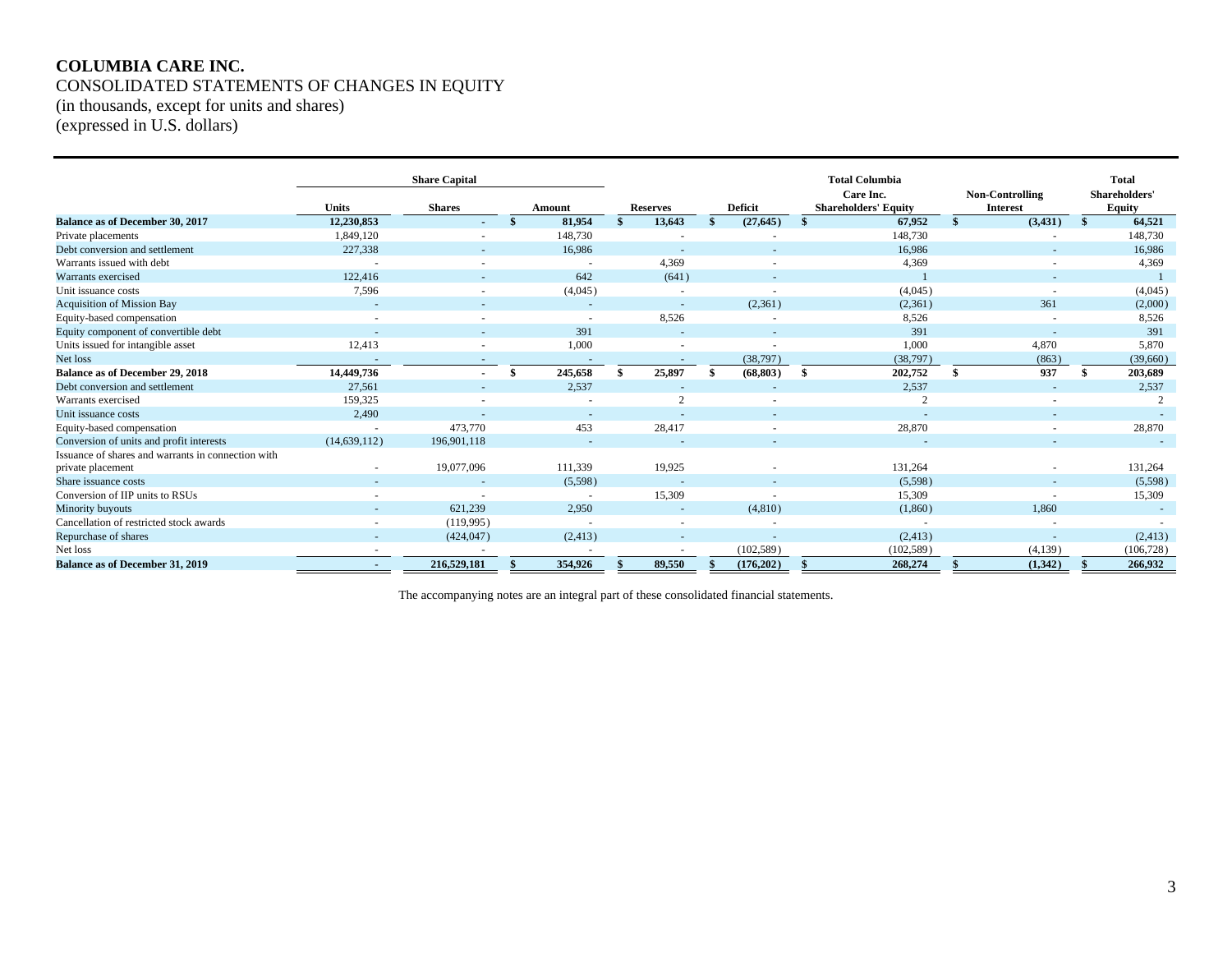# **COLUMBIA CARE INC.** CONSOLIDATED STATEMENTS OF CASH FLOWS (in thousands) (expressed in U.S. dollars)

|                                                                                                                   |                  | <b>Year Ended</b>              |                      |                     |
|-------------------------------------------------------------------------------------------------------------------|------------------|--------------------------------|----------------------|---------------------|
|                                                                                                                   | <b>Note</b>      | December 31,<br>2019           | December 29,<br>2018 |                     |
| Cash flows from operating activities:                                                                             |                  |                                |                      |                     |
| Net loss                                                                                                          |                  | \$<br>(106, 728)               | -\$                  | (39,660)            |
| Adjustments to reconcile net loss to net cash provided by (used in) operating activities:                         |                  |                                |                      |                     |
| Depreciation and amortization                                                                                     |                  | 15,189                         |                      | 4,677               |
| Equity-based compensation                                                                                         | 13<br>13         | 28,870<br>5,503                |                      | 8,526               |
| Deferred compensation<br>Change in fair value of derivative liability                                             |                  |                                |                      | 5,532<br>26         |
| Debt amortization expense                                                                                         |                  | 18                             |                      | 5,347               |
| Non-cash interest expense                                                                                         |                  |                                |                      | 391                 |
| Listing expense                                                                                                   | $\mathbf{3}$     | 11,071                         |                      |                     |
| Change in fair value of biological assets                                                                         |                  | (16, 252)                      |                      | (673)               |
| Deferred taxes                                                                                                    |                  | 12,324                         |                      | 238                 |
| Provision for obsolete inventory                                                                                  |                  | 1,182                          |                      |                     |
| Loss on disposal of property and equipment                                                                        |                  | 106                            |                      | 442                 |
| Changes in operating assets and liabilities                                                                       |                  |                                |                      |                     |
| Accounts receivable<br><b>Biological</b> assets                                                                   |                  | (134)<br>7,872                 |                      | (832)<br>1,427      |
| Inventory                                                                                                         |                  | (20, 539)                      |                      | (8,037)             |
| Prepaid expenses and other current assets                                                                         |                  | (6,182)                        |                      | 45                  |
| Other assets                                                                                                      |                  | (87, 467)                      |                      | (2,129)             |
| Accounts payable, accrued expenses and other current liabilities                                                  |                  | 12,001                         |                      | (380)               |
| Other long-term liabilities                                                                                       |                  | 83,423                         |                      | 294                 |
| Net cash used in operating activities                                                                             |                  | (59, 743)                      |                      | (24,766)            |
|                                                                                                                   |                  |                                |                      |                     |
| Cash flows from investing activities:                                                                             |                  |                                |                      |                     |
| Purchases of property and equipment                                                                               |                  | (77.445)                       |                      | (14, 529)           |
| Proceeds from sale leaseback                                                                                      | $\boldsymbol{g}$ | 19,614                         |                      |                     |
| Cash paid in escrow under Corsa Verde agreement                                                                   | $\overline{7}$   | (1,123)                        |                      | $\sim$              |
| Cash paid for option deposit under Corsa Verde agreement                                                          | $\overline{7}$   | (125)                          |                      |                     |
| Cash paid in escrow under CannAscend agreement<br>Cash paid for option deposit under CannAscend agreement         |                  | $\overline{\phantom{a}}$       |                      | (12,026)<br>(2,124) |
| Cash for loan under CannAscend and Corsa Verde agreements                                                         | $\overline{7}$   | (11, 386)                      |                      | (1,002)             |
| Issuance of note receivables                                                                                      | 10               | (17, 420)                      |                      |                     |
| Purchase of Mission Bay                                                                                           |                  |                                |                      | (2,000)             |
| Purchase of additional interest in Columbia Care Arizona-Tempe                                                    |                  | $\sim$                         |                      | (200)               |
| Purchase of investments                                                                                           |                  | (446)                          |                      |                     |
| Cash received from sale of property and equipment                                                                 |                  |                                |                      | 131                 |
| Cash paid for deposits                                                                                            |                  | (6,621)                        |                      | (2,058)             |
| Cash received from deposits                                                                                       |                  | 3,697                          |                      | 5,936               |
| Net cash used in investing activities                                                                             |                  | (91, 255)                      |                      | (27, 872)           |
|                                                                                                                   |                  |                                |                      |                     |
| Cash flows from financing activities:<br>Issuance of common shares, net of issuance costs, in connection with RTO | 3, 11            | 114,595                        |                      |                     |
| Proceeds from sale leaseback                                                                                      | 9                | 5,709                          |                      |                     |
| Net proceeds from issuance of common units and warrants                                                           |                  | 42,764                         |                      | 101,921             |
| Net proceeds from issuance of debt                                                                                |                  |                                |                      | 9,440               |
| Repurchase of common shares                                                                                       |                  | (2, 413)                       |                      | ÷                   |
| Payment of lease liabilities                                                                                      | 16               | (6,641)                        |                      | $\sim$              |
| Exercise of warrants                                                                                              |                  | $\overline{c}$                 |                      |                     |
| Repayment of debt                                                                                                 |                  | (1,795)                        |                      | (25,779)            |
| Net cash provided by financing activities                                                                         |                  | 152,221                        |                      | 85,582              |
|                                                                                                                   |                  |                                |                      |                     |
| Net increase in cash                                                                                              |                  | 1,223                          |                      | 32,944              |
| Cash at beginning of the year                                                                                     |                  | 46,241                         |                      | 13,297              |
| Cash at end of year                                                                                               |                  | 47,464<br>$\mathbb{S}$         | \$                   | 46,241              |
|                                                                                                                   |                  |                                |                      |                     |
| Supplemental disclosure of cash flow information:                                                                 |                  | \$                             |                      |                     |
| Cash paid for interest on other obligations<br>Cash paid for interest on lease obligations                        |                  | 147<br>$\mathcal{S}$<br>2,939  | \$<br>\$             | 1,857               |
| Cash paid for income taxes                                                                                        |                  | \$<br>2,534                    | \$                   | 5,267               |
| Supplemental disclosure of non-cash investing and financing activities:                                           |                  |                                |                      |                     |
| Non-cash fixed asset additions within accounts payable and accrued expenses                                       |                  | \$<br>14,797                   | \$                   | 2,391               |
| Issuance of warrants                                                                                              |                  | $\mathcal{S}$                  | \$                   | 4,369               |
| Conversion of convertible debt and accrued interest to equity                                                     |                  | \$<br>2,537                    | \$                   | 16,986              |
| Investment in intangible asset                                                                                    |                  | $\mathcal{S}$                  | \$                   | 16,236              |
| Equity component of convertible debt                                                                              |                  | \$<br>$\overline{\phantom{a}}$ | \$                   | 5,807               |
| CannAscend provision                                                                                              |                  | $\mathcal{S}$                  | \$                   | 600                 |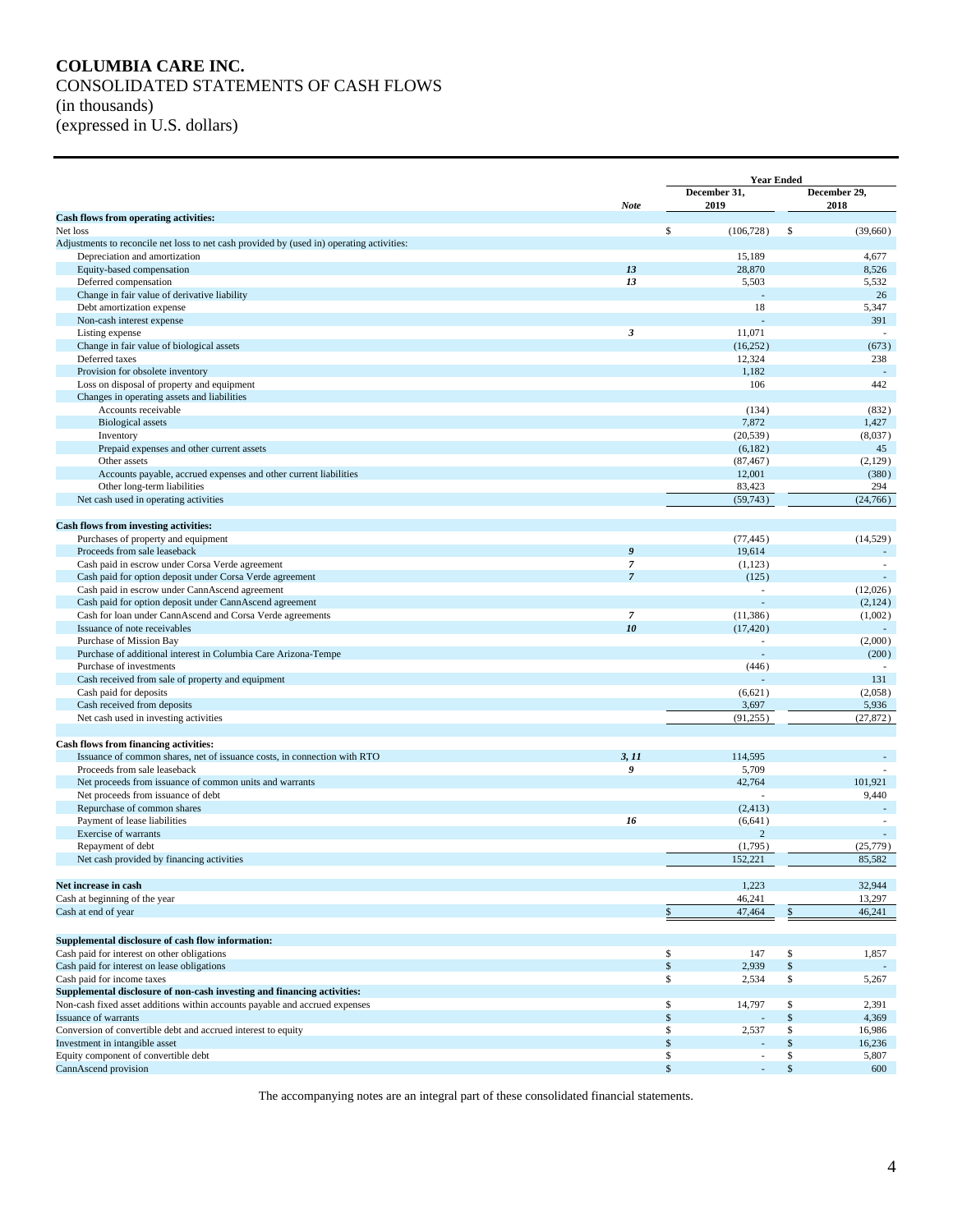# **1. OPERATIONS OF THE COMPANY AND GOING CONCERN**

Columbia Care Inc. ("the Company" or "the Parent"), formerly known as Canaccord Genuity Growth Corp. ("CGGC"), was incorporated under the laws of the Province of Ontario on August 13, 2018. The Company's principal mission is to improve lives by providing cannabis-based health and wellness solutions and derivative products to qualified patients and consumers. The Company's head office and principal address is 680 Fifth Ave. 24th Floor, New York, New York 10019. The Company's registered and records office address is 666 Burrard St #1700, Vancouver, British Columbia V6C 2X8.

On April 26, 2019, the Company completed a reverse takeover ("RTO") transaction and private placement further described in Note 3. Following the transaction, the Company's common shares were listed on the Aequitas NEO exchange under the symbol "CCHW". As of the time of this report, the Company's common shares are also listed on the OTCQX Best Market under the symbol "CCHWF" and on the Frankfurt Stock Exchange under the symbol "3LP".

The Company is operational or in development in 17 jurisdictions in the United States and the European Union.

The Company is subject to risks common in the life sciences and consumer products industries including, but not limited to, compliance with government regulations, regulatory approvals, competitive markets, new technological innovations, protection of proprietary technology, dependence on key personnel, uncertainty of market acceptance and the need to obtain additional financing.

While cannabis and CBD-infused products are legal under the laws of several U.S. states (with varying restrictions applicable), the United States Federal Controlled Substances Act classifies all "marijuana" as a Schedule I drug, whether for medical or recreational use. Under U.S. federal law, a Schedule I drug or substance has a high potential for abuse, no accepted medical use in the United States, and a lack of safety for use under medical supervision.

The federal government currently is prohibited by statute from prosecuting businesses that operate in compliance with applicable state and local medical cannabis laws and regulations; however, this does not protect adult use cannabis. In addition, if the federal government changes this position, it would be financially detrimental to the Company.

These consolidated financial statements have been prepared in accordance with International Financial Reporting Standards ("IFRS") with the going concern assumption, which assumes that the Company will continue in operation for the foreseeable future and, accordingly, will be able to realize its assets and discharge its liabilities in the normal course of operations. The Company's ability to realize its assets and discharge its liabilities is dependent upon the Company obtaining the necessary financing and ultimately upon its ability to achieve profitable operations. Management estimates that the Company will be able to meet its obligations and to sustain operations for at least the next twelve months.

Failure to arrange adequate financing on acceptable terms and/or achieve profitability may have an adverse effect on the financial position, results of operations, cash flows and prospects of the Company. These consolidated financial statements do not give effect to adjustments to assets or liabilities that would be necessary should the Company be unable to continue as a going concern. Such adjustments could be material.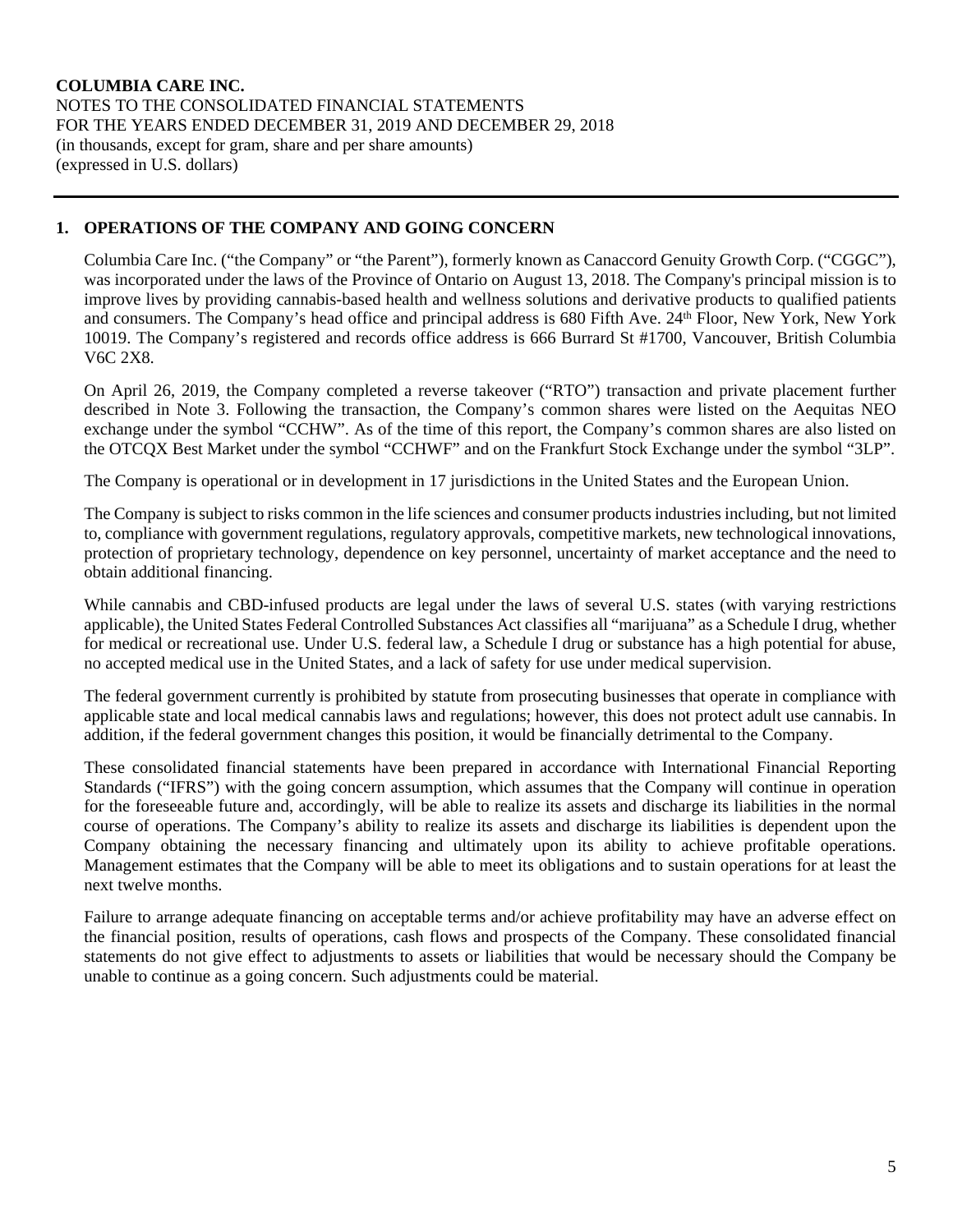# **2. SUMMARY OF SIGNIFICANT ACCOUNTING POLICIES**

#### *Basis of preparation*

The accompanying consolidated financial statements have been prepared in accordance with IFRS as issued by the International Accounting Standards Board ("IASB") and Interpretations of the IFRS Interpretations Committee ("IFRIC") in effect as of and for the years ended December 31, 2019 and December 29, 2018.

Beginning with its 2019 fiscal year, the Company changed its financial reporting cycle from a 4-4-5 week reporting cycle that ends on the Saturday nearest to December 31 to a calendar reporting cycle. Accordingly, the Company's 2019 fiscal year began on December 30, 2018 and ended on December 31, 2019.

These consolidated financial statements were approved and authorized by the board of directors of the Company on March 25, 2020.

#### *Basis of consolidation and subsidiaries*

The accompanying consolidated financial statements reflect the consolidated statements of financial position, consolidated statements of operations and comprehensive loss, consolidated statements of changes in equity and consolidated statements of cash flows of the Company and its subsidiaries. All intercompany transactions have been eliminated on consolidation.

Subsidiaries are entities controlled by the Company. Control exists when the Company has the power, directly and indirectly, to govern the financial and operating policies of an entity and be exposed to the variable returns from its activities. The financial statements of subsidiaries are included in the consolidated financial statements from the date that control commences until the date that control ceases. The consolidated financial statements include the accounts of the Company and its subsidiaries as follows:

| <b>Entity</b>                                                                   | <b>Purpose</b>                                 |
|---------------------------------------------------------------------------------|------------------------------------------------|
| Columbia Care Inc., a Canadian corporation                                      | Parent Company                                 |
| Columbia Care LLC, a Delaware limited liability company                         | <b>Holding Company</b>                         |
| Columbia Care NY LLC, a New York limited liability company                      | <b>Operating Company</b>                       |
| Curative Health LLC, an Illinois limited liability company                      | <b>Operating Company</b>                       |
| Curative Health Cultivation LLC, an Illinois limited liability company          | <b>Operating Company</b>                       |
| Salubrious Wellness Clinic, Inc., an Arizona non-profit corporation             | <b>Operating Company</b>                       |
| Columbia Care – Arizona, Tempe, L.L.C., an Arizona limited liability company    | <b>Management Company</b>                      |
| 203 Organix, LLC, an Arizona limited liability company                          | <b>Operating Company</b>                       |
| Columbia Care – Arizona, Prescott, L.L.C., an Arizona limited liability company | Management Company                             |
| Patriot Care Corp., a Massachusetts corporation                                 | <b>Operating Company</b>                       |
| VentureForth, LLC, a Washington, D.C. limited liability company                 | Operating Company (VIE under common ownership) |
| Columbia Care DC LLC, a Delaware limited liability company                      | <b>Operating Company</b>                       |
| Oveom LLC, a Delaware limited liability company                                 | <b>Operating Company</b>                       |
| Mission Bay, LLC, a California limited liability company                        | <b>Operating Company</b>                       |
| Focused Health LLC, a California limited liability company                      | <b>Operating Company</b>                       |
| Columbia Care Delaware, LLC, a Delaware limited liability company               | <b>Operating Company</b>                       |
| Columbia Care Puerto Rico LLC, a Puerto Rico limited liability company          | <b>Operating Company</b>                       |
| Columbia Care Pennsylvania LLC, a Pennsylvania limited liability company        | <b>Operating Company</b>                       |
| Columbia Care OH LLC, an Ohio limited liability company                         | <b>Operating Company</b>                       |
| Columbia Care MD LLC, a Maryland limited liability company                      | <b>Operating Company</b>                       |
| CCF Holdco, LLC, a Florida limited liability company                            | Holding Company                                |
| Better-Gro Companies, L.L.C., a Florida limited liability company               | <b>Operating Company</b>                       |
| Columbia Care New Jersey LLC, a New Jersey limited liability company            | <b>Operating Company</b>                       |
| Columbia Care Industrial Hemp LLC, a New York limited liability company         | <b>Operating Company</b>                       |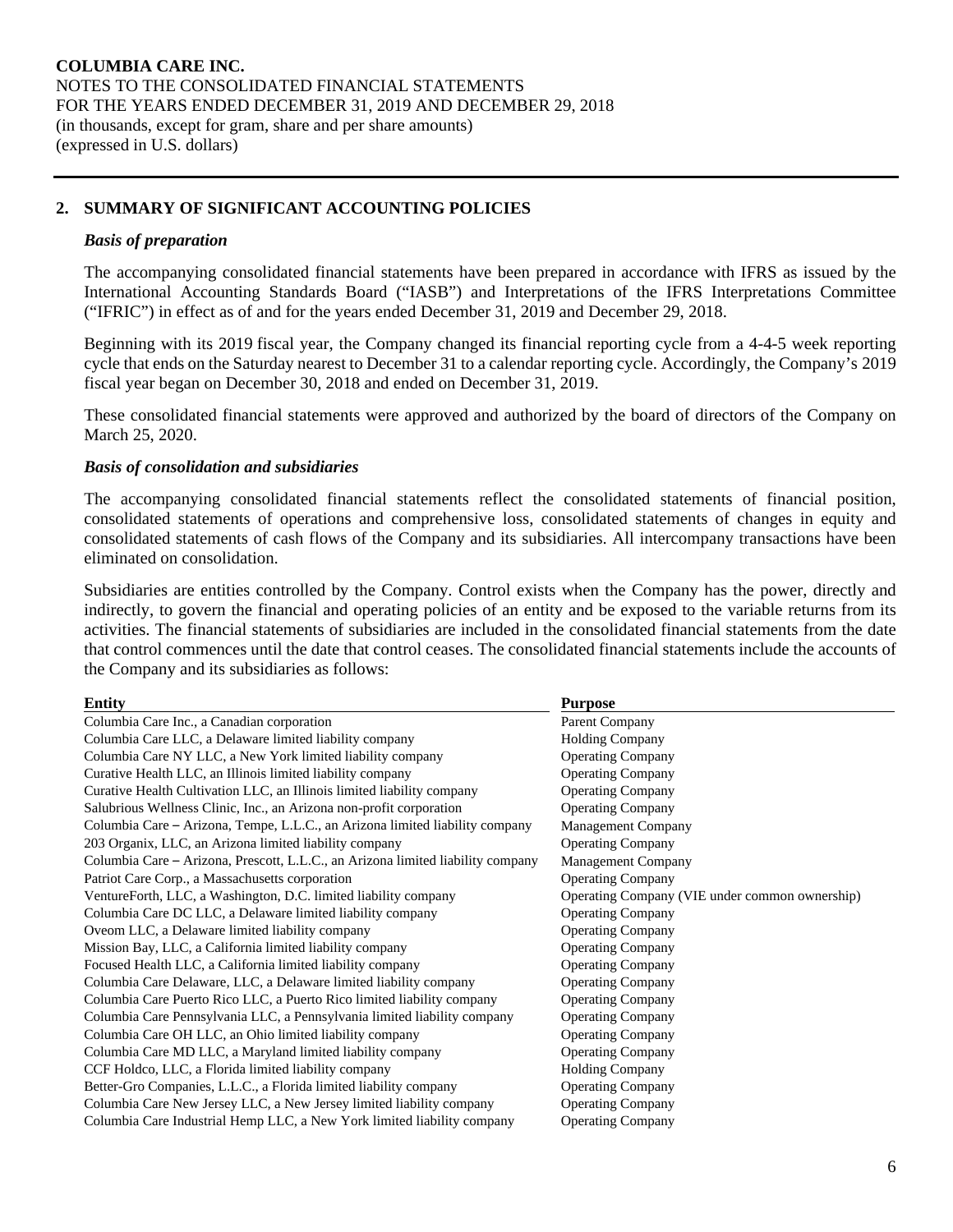(expressed in U.S. dollars)

Columbia Care Eastern Virginia LLC, a Virginia limited liability company Operating Company Columbia Care International Holdco LLC, a Delaware limited liability company Holdings Company Columbia Care UK Limited, a United Kingdom company Operating Company Columbia Care Deutschland GmbH, a German company **Operating Company** Operating Company Leafy Greens Inc., a Delaware corporation Operating Company Columbia Care Adopt-a-Family Corp., a Massachusetts non-profit corporation Charitable Entity

The Company's subsidiaries for which there is a non-controlling interest held by unrelated parties include:

- VentureForth, LLC, which operates under a management services arrangement with Columbia Care LLC;
- Curative Health LLC, which was formed in 2014 and the Company had a 75% interest until the Company purchased the remaining 25% in 2019;
- Curative Health Cultivation LLC, which was formed in 2016 and the Company has a 75% interest until the Company purchased the remaining 25% in 2019;
- Columbia Care Delaware, LLC, which was formed in 2016 and the Company has a 91% indirect interest;
- Mission Bay, LLC, which was formed in 2014 and the Company had a 62% interest until the Company purchased the remaining 38% in 2018;
- Columbia Care Arizona, Tempe, L.L.C., which was formed in 2013 and the Company has a 90% interest;
- Columbia Care Puerto Rico LLC, which was formed in 2016 and the Company has a 49% interest;
- Columbia Care MD LLC, which was formed in 2016 and the Company has a 96% interest;
- Better-Gro Companies, L.L.C., which was formed in 2018 and the Company has a 70% interest;
- Columbia Care Eastern Virginia LLC, which was formed in 2018 and the Company has a 96% interest; and
- Leafy Greens Inc. which was incorporated in 2019 and the Company has a 50.01% interest.

#### *Segment Information*

The Company operates in one segment, the production and sale of cannabis as regulated by the regulatory bodies and authorities of the jurisdictions in which the Company has activities.

# *Functional currency*

The Canadian dollar serves as the functional currency of the Parent. The Company's subsidiaries all have the U.S. dollar as their functional currency. These consolidated financial statements are presented in U.S. dollars.

#### *Basis of measurement*

These consolidated financial statements were prepared on a going concern basis, at historical cost basis except for biological assets and certain financial instruments, which are measured at fair value as explained in the accounting principles below. Other measurement bases are described in the applicable notes. In addition, these consolidated financial statements have been prepared using the accrual basis of accounting, except for cash flow information.

# *Reclassifications*

Certain items in the prior year's consolidated financial statements have been reclassified to conform to the current presentation.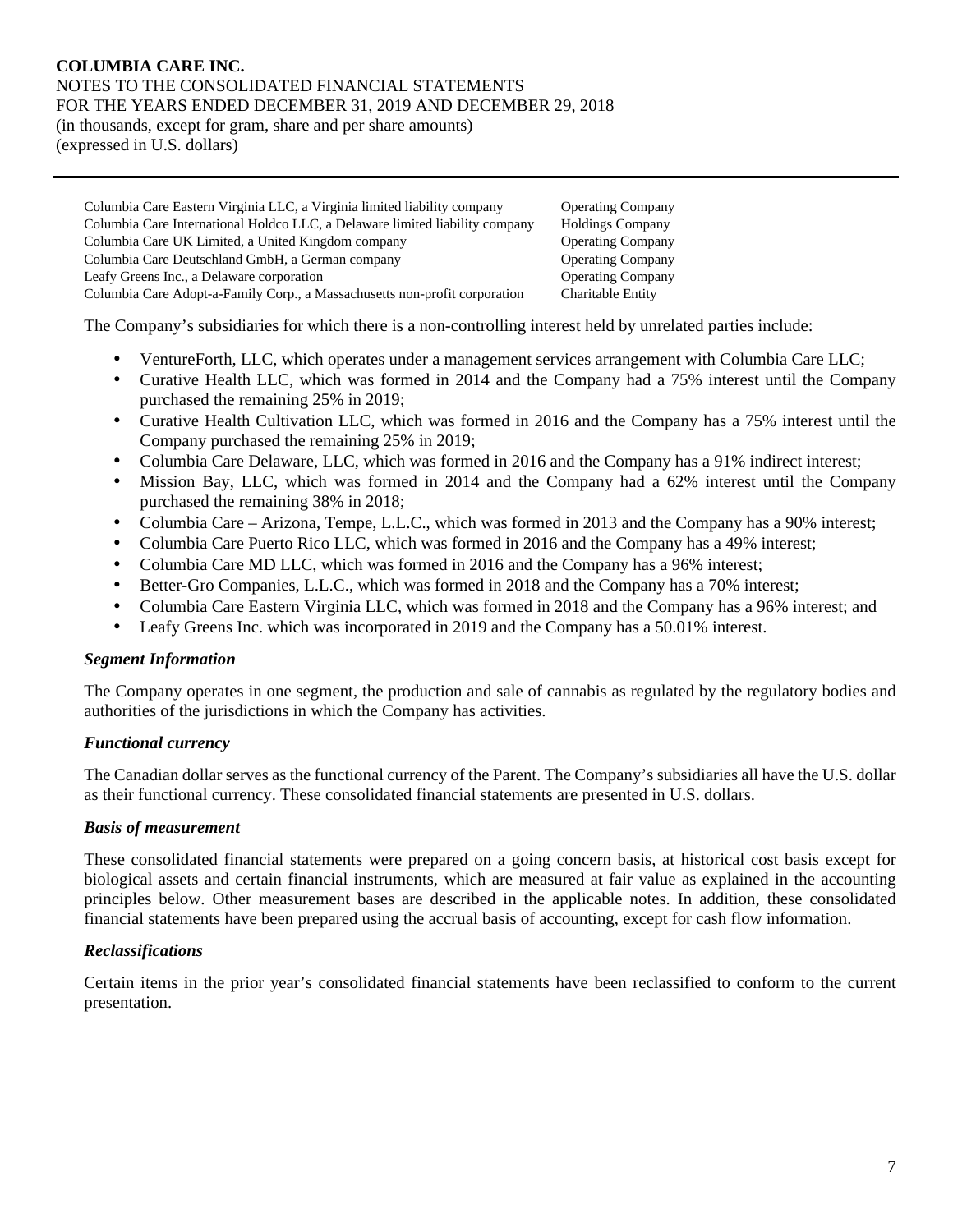#### *Cash and cash equivalents*

Cash and cash equivalents are comprised of cash and highly liquid investments that are readily convertible into known amounts of cash. For the years presented, the Company did not have any cash equivalents.

#### *Inventory*

Inventories, consisting of dried cannabis, concentrate products, edible products, work-in-progress products, accessories and supplies are measured at the lower of cost or net realizable value. Inventories of harvested cannabis are transferred from biological assets at their fair value less costs to sell at harvest, which becomes the initial deemed cost. Any subsequent direct and indirect post-harvest costs are capitalized to inventories as incurred, including labor related costs, consumables, materials, packaging supplies, utilities, facilities costs, quality and testing costs, and production related depreciation. Net realizable value is determined as the estimated average selling price in the ordinary course of business less the estimated costs of completion and the estimated costs necessary to make the sale. Inventories for supplies and accessories are valued at the lower of costs and net realizable value, with cost determined using the weighted average cost basis.

Production costs relating to inventory sold represent all costs of inventories recognized as expense in the years, except deemed costs of inventory that arise from the fair value measurement of biological assets transferred to finished harvest inventory. Fair value adjustments on inventory sold represents the deemed costs of inventory sold that arises from the fair value measurement of biological assets, exclusive of any capitalized costs.

#### *Biological assets*

The Company measures biological assets consisting of cannabis plants at fair value less costs to sell up to the point of harvest. The Company capitalizes all the direct and indirect costs as incurred related to the biological transformation of the biological assets between the point of initial recognition and the point of harvest including labor related costs, materials, utilities, facilities costs, quality and testing costs, and production related depreciation and include such capitalized production costs in the fair value measurement of biological assets. Subsequently, such costs are recorded within the line item "production costs" on the consolidated statements of operations and comprehensive loss in the year that the related product is sold. Agricultural produce consisting of cannabis is measured at fair value less costs to sell at the point of harvest, which becomes the basis for the cost of harvested goods inventories after harvest (deemed cost). Selling and other fulfillment costs includes trimming, packaging and other fulfillment costs.

Gains or losses arising from changes in fair value less costs to sell during the years, exclusive of capitalized production costs, are included in gross profit under fair value adjustments within the results of operations of the related year. Upon harvest, capitalized production costs are transferred to finished harvest and are included in the fair value adjustments on inventory sold within the results of operations during the year in which the harvested cannabis is sold and revenue recognized. Fair value adjustments relating to the net recoverable value of inventory at the end of the year is included in the fair value adjustments on carrying amount of inventory within the results of operations during the year.

The Company determines the fair value of biological assets using a specific valuation technique that incorporates interdependent estimates and assumptions including the stage of growth of the cannabis plant, selling and other fulfillment costs, average selling prices, and expected yields for the cannabis plants to determine the weighted average fair value deemed cost per gram.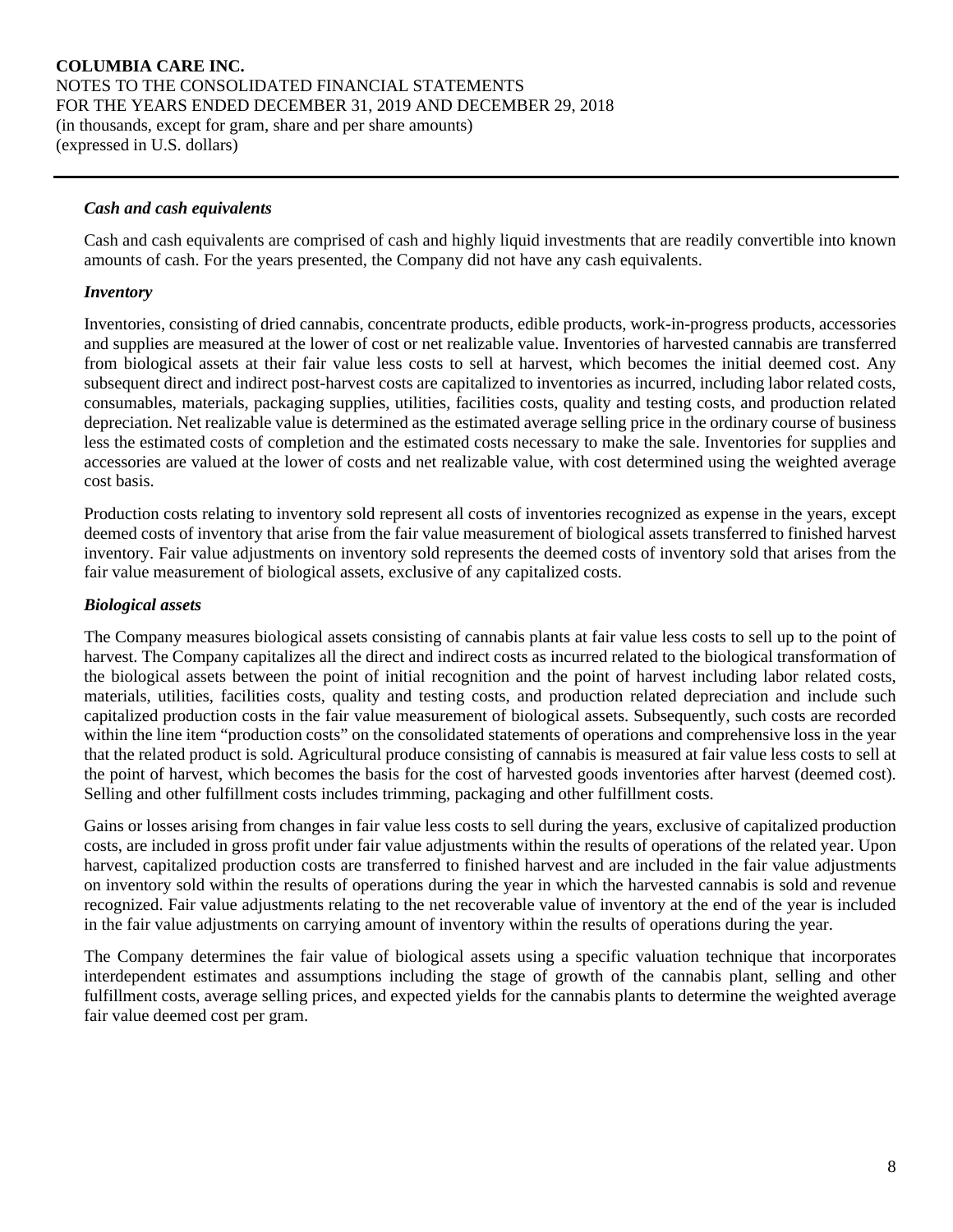#### *Property and equipment*

Property and equipment are stated at cost, net of accumulated depreciation and impairment losses, if any. Depreciation is calculated on a straight-line basis over the estimated useful life of the asset using the following terms and methods:

|                               | <b>Estimated Useful life</b> |  |  |  |
|-------------------------------|------------------------------|--|--|--|
| <b>Buildings</b>              | 40 years                     |  |  |  |
| <b>Furniture and fixtures</b> | 5 years                      |  |  |  |
| Equipment                     | 5 years                      |  |  |  |
| <b>Computers and software</b> | 3 years                      |  |  |  |
| <b>Leasehold improvements</b> | Shorter of the life of the   |  |  |  |
|                               | lease, or 15 years           |  |  |  |

The assets' residual values, useful lives and methods of depreciation are reviewed at the end of each reporting period and adjusted prospectively if appropriate. Construction in progress is measured at cost and reflects amounts incurred for property or equipment construction or improvements that have not been placed in service. Upon completion, construction in progress will be reclassified as building or leasehold improvements depending on the nature of the assets and depreciated over the estimated useful life of the asset.

An item of equipment is de-recognized upon disposal or when no future economic benefits are expected from its use. Any gain or loss arising from derecognition of the asset (calculated as the difference between the net disposal proceeds and the carrying value of the asset) is included in profit and loss in the year the asset is de-recognized.

Leasehold improvements are depreciated over the terms of the leases when placed in service.

# *Intangible Assets*

Intangible assets are recorded at cost less accumulated amortization and impairment losses, if any. Intangible assets acquired in a business combination are measured at fair value at the acquisition date. Amortization of definite life intangible assets is recognized on a straight-line basis over their estimated useful lives.

#### *Impairment of long-lived assets and intangible assets*

Long-lived assets and intangible assets are reviewed for impairment at each reporting period or whenever events or changes in circumstances indicate that the carrying amount of an asset exceeds its recoverable amount. For the purpose of impairment testing, assets that cannot be tested individually are grouped together into the smallest group of assets that generates cash inflows from continuing use that are largely independent of the cash inflows of other assets or groups of assets (the cash-generating unit, or "CGU"). The recoverable amount of an asset or a CGU is the higher of its fair value, less costs to sell, and its value in use. If the carrying amount of an asset exceeds its recoverable amount, an impairment charge is recognized immediately in profit or loss equal to the amount by which the carrying amount exceeds the recoverable amount. Where an impairment loss subsequently reverses, the carrying amount of the asset is increased to the lesser of the revised estimate of recoverable amount, and the carrying amount that would have been recorded had no impairment loss been recognized previously.

The estimated useful lives, residual values, and amortization methods are reviewed at each year end or more frequently if events or changes in circumstances indicate potential impairment, and any changes in estimates are accounted for prospectively.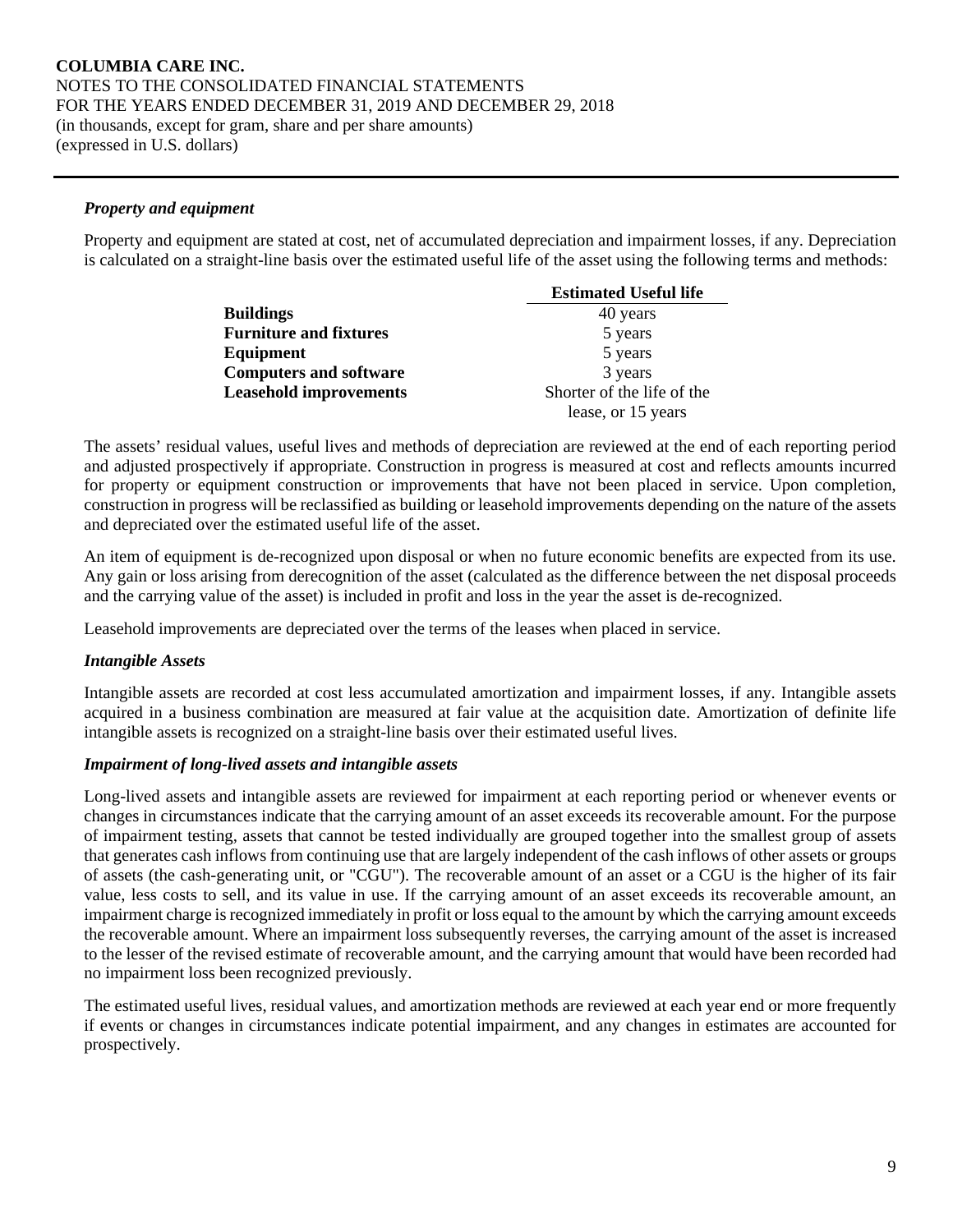#### *Income taxes*

The Company uses the liability method to account for income taxes. Deferred income tax assets and liabilities are recognized for the future tax consequences attributable to differences between the carrying amounts of existing assets and liabilities for accounting purposes, and their respective tax bases. Deferred income tax assets and liabilities are measured using tax rates that have been enacted or substantially enacted to taxable income in the years in which those temporary differences are expected to be recovered or settled. The effect on deferred income tax assets and liabilities of a change in statutory tax rates is recognized in profit or loss in the period of change. Deferred income tax assets are recorded when their recoverability is considered probable and are reviewed at the end of each reporting period.

#### *Leases*

IFRS 16, *Leases*, was issued by the IASB in January 2016. It replaced IAS 17, *Leases*, for reporting periods beginning on or after January 1, 2019. The Company adopted IFRS 16 retrospectively with the cumulative effect of initially applying the standard recognized at the date of initial application. Accordingly, the Company did not restate comparative information and instead recognized the cumulative effect of applying IFRS 16 as an adjustment to the opening balance sheet at the date of initial application. The Company applies the standard only to leases which were previously identified as leases under IAS 17 and IFRIC 4 in accordance with the practical expedient allowed under the standard. The Company's lease arrangements are comprised primarily of building and office leases. The adoption of this standard resulted in almost all current leases being recognized on the statement of financial position, except for short-term and low-value leases. As at January 1, 2019, the Company recognized right-of-use assets of \$35,070, a corresponding lease liability of \$35,737, and derecognized deferred rent of \$713 and prepaid expenses of \$46.

At inception of a contract, the Company assesses whether a contract conveys the right to control the use of an identified asset for a period in exchange for consideration, in which case it is classified as a lease. The Company recognizes a right-of-use asset (lease asset) and a lease liability at the lease commencement date. The asset is initially measured at cost, which comprises the initial amount of the lease liability adjusted for any lease payments made at or before the commencement date, plus any initial direct costs incurred and an estimate of costs to restore the underlying asset, less any lease incentives received. The lease asset is subsequently depreciated using the straight-line method from the commencement date to the end of the useful life of the right-of-use asset, considered to be indicated by the lease term. The lease asset is periodically adjusted for certain remeasurements of the lease liability and impairment losses (if any). The lease liability is initially measured at the present value of outstanding lease payments, discounted using the interest rate implicit in the lease or, if that rate cannot be readily determined, the Company's incremental borrowing rate. The lease liability is measured at amortized cost using the effective interest method and is remeasured when there is a change in future lease payments arising from a change in an index or rate or if the Company changes its assessment of whether it will exercise a purchase, extension or termination option. A corresponding adjustment is made to the carrying amount of the right-of-use asset with any excess over the carrying amount of the asset being recognized in profit or loss. The Company has elected not to recognize lease assets and lease liabilities for short-term leases (leases with a term of 12 months or less) and leases of low-value assets. The Company recognizes the lease payments associated with these leases as an expense on a straight-line basis over the lease term.

#### *Revenue recognition*

In accordance with IFRS 15, *Revenue from Contracts with Customers,* revenue is recognized when a customer obtains control of promised goods or services. The amount of revenue reflects the consideration to which the Company expects to be entitled to receive in exchange for these goods or services. The Company applies the following five-step analysis to determine whether, how much and when revenue is recognized: (1) Identify the contract with the customer; (2) Identify the performance obligations in the contract; (3) Determine the transaction price; (4) Allocate the transaction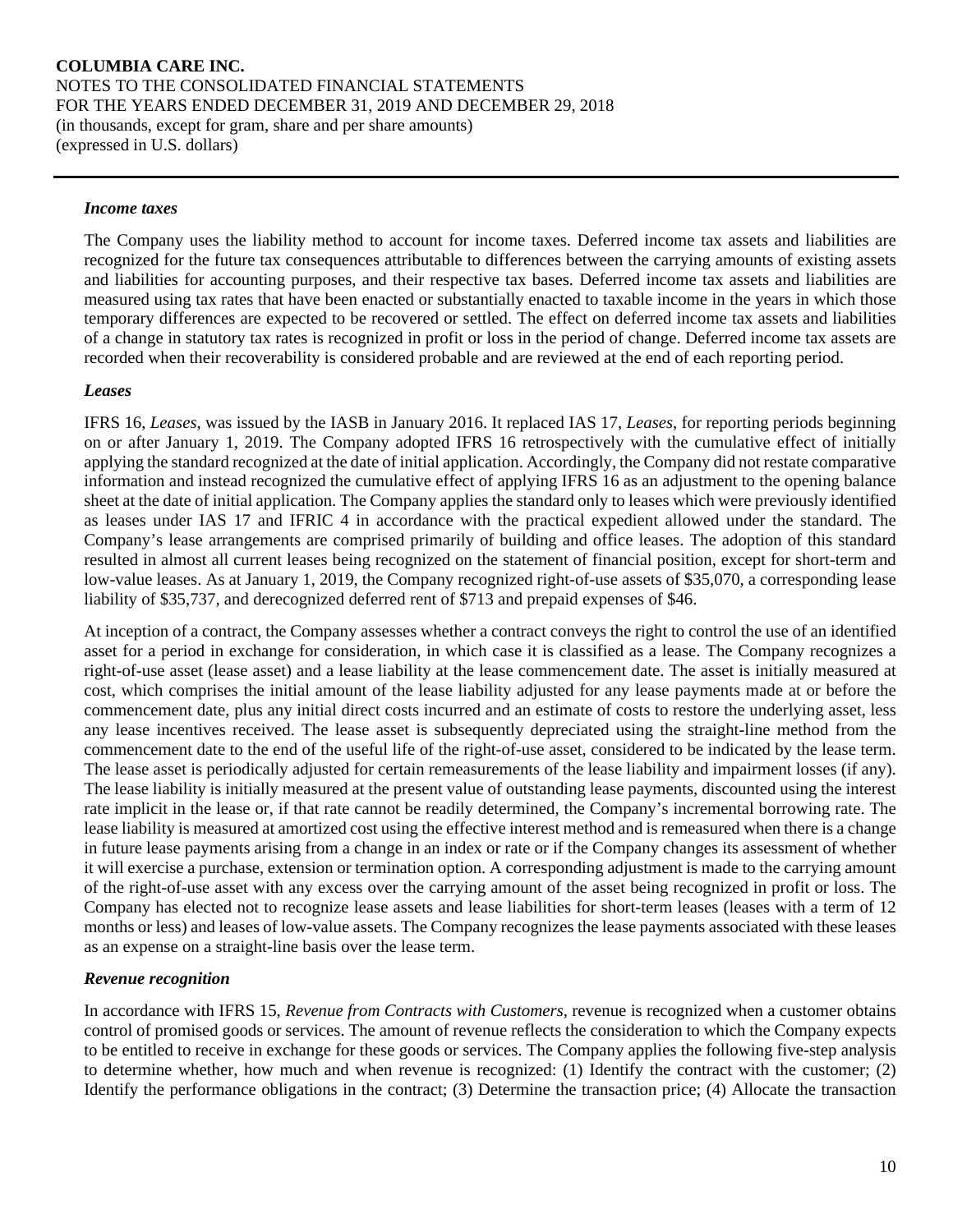price to the performance obligations in the contract; and (5) Recognize revenue when or as the Company satisfies a performance obligation.

Under IFRS 15, revenue from the sale of medicinal cannabis and derivative products is generally recognized at a point in time when control over the goods has been transferred to the customer. Payment is generally due prior to transfer of the goods and is recognized as revenue upon the satisfaction of the performance obligation. The Company satisfies its performance obligation and transfers control upon delivery and acceptance by the customer, the timing of which is consistent with the Company's previous revenue recognition policy. In instances where customers pay an annual membership fee, the customer will generally receive the benefit of the membership evenly over the period and as a result, the Company will recognize revenue using an output method measure of progress on a straight-line basis over the membership period.

Based on analysis of its operations, the Company concluded there is no requirement to disaggregate revenue.

#### *Sales taxes*

Sales taxes collected from customers are excluded from revenues.

#### *Equity-based payment arrangements*

The Company measures all share-based payment arrangements to employees and non-employees at the fair value on the date of the grant. The Company estimates the fair value of each equity-based award using either the current market price of the stock, the Black-Scholes valuation model or the Monte Carlo valuation model. The inputs into the Black-Scholes valuation model, including the expected term of the instrument, expected volatility, risk-free interest rate and dividend rate are determined by reference to the underlying terms of the instrument, and the Company's experience with similar instruments. In instances where the award has performance or market conditions, the Company utilizes the Monte Carlo valuation model to simulate the various outcomes that affect the value of the award. The grant-date fair value of equity-settled share-based payment arrangements is generally recognized as an expense, with a corresponding increase in equity, over the vesting period of the awards. The amount recognized as an expense is adjusted to reflect the number of awards for which the related service conditions are expected to be met, such that the amount ultimately recognized is based on the number of awards that meet the related service conditions at the vesting date.

#### *Related party transactions*

Parties are considered related if one party has the ability, directly or indirectly, to control the other party or exercise significant influence over the other party in making financial and operating decisions. Parties are also considered related if they are subject to common control. Related parties may be individuals or corporate entities. A transaction is considered a related party transaction when there is a transfer of resources or obligations between related parties.

#### *Financial instruments*

Financial assets are initially measured at fair value plus, in the case of a financial asset not at fair value through profit and loss ("FVTPL"), transaction costs. Financial assets are subsequently measured at:

- i) FVTPL;
- ii) amortized cost;
- iii) debt measured at fair value through other comprehensive income ("FVOCI");
- iv) equity investments designated at FVOCI; or
- v) financial instruments designated at FVTPL.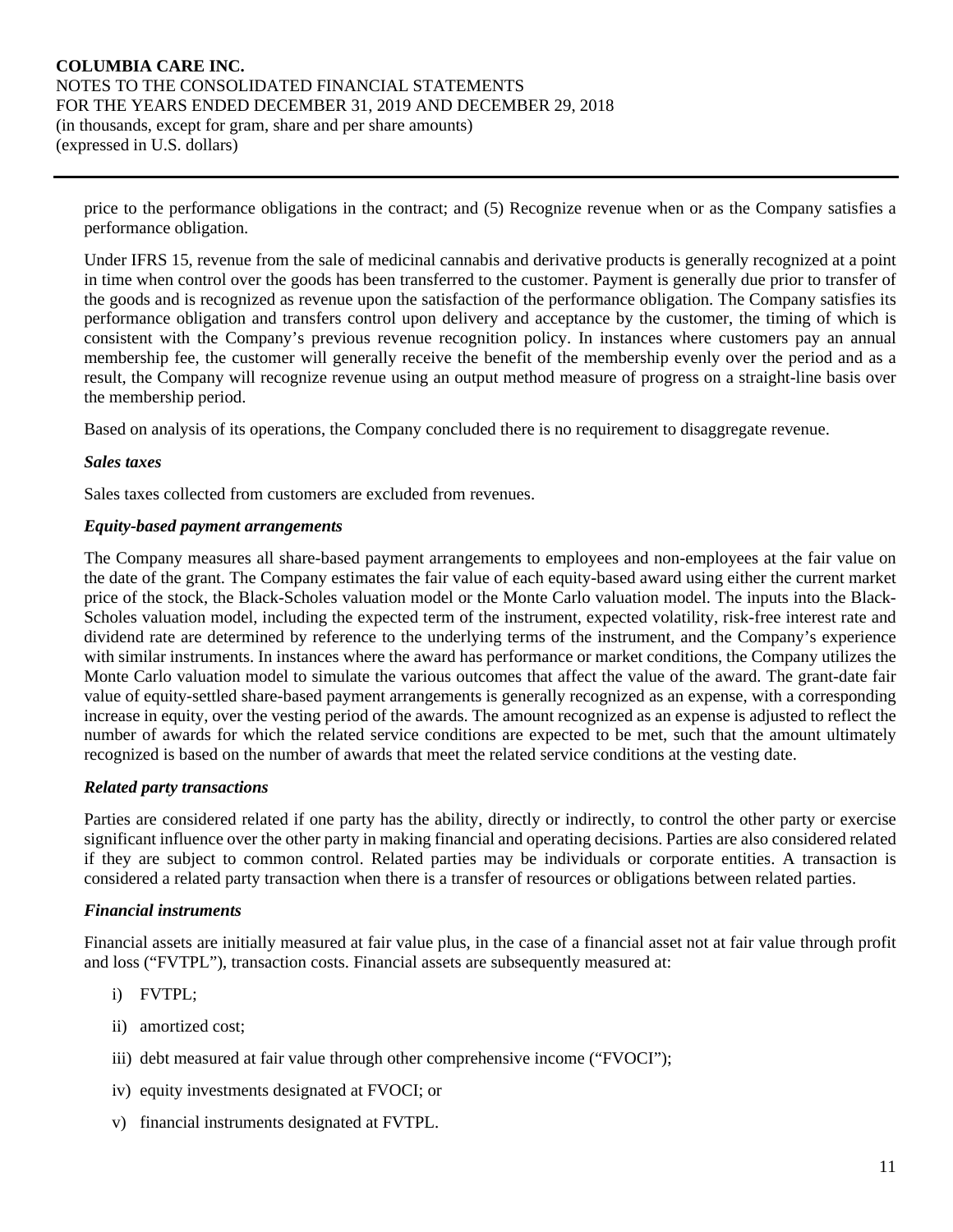The classification is based on whether the contractual cash flow characteristics represent "solely payment of principal and interest" (the "SPPI test") as well as the business model under which the financial assets are managed. Financial assets are required to be reclassified only when the business model under which they are managed has changed. All reclassifications are to be applied prospectively from the reclassification date.

| <b>Financial assets / liabilities</b>             | <b>Classification</b> |
|---------------------------------------------------|-----------------------|
| Cash and cash equivalents                         | Amortized cost        |
| Accounts receivable                               | Amortized cost        |
| Subscription receivable                           | Amortized cost        |
| Deposits and other current and non-current assets | Amortized cost        |
| Restricted cash                                   | Amortized cost        |
| Notes receivable                                  | Amortized cost        |
| Accounts payable                                  | Amortized cost        |
| Accrued expenses and other current liabilities    | Amortized cost        |
| Other long-term liabilities                       | Amortized cost        |
| Long-term debt                                    | Amortized cost        |

The following table shows the classification for each financial asset/liability:

#### *Impairment of financial assets*

The Company applies an expected credit loss ("ECL") model to all debt financial assets not held at FVTPL, where credit losses that are expected to transpire in futures years are provided for, irrespective of whether a loss event has occurred or not as at the balance sheet date. For trade receivables, the Company has applied the simplified approach and has calculated ECLs based on lifetime expected credit losses taking into considerations historical credit loss experience and financial factors specific to the debtors and general economic conditions.

#### *Measurements of fair values*

Financial instruments recorded at fair value are classified using a fair value hierarchy that reflects the significance of the inputs to fair value measurements. The three levels of hierarchy are summarized below:

Level 1 – Unadjusted quoted prices in active markets for identical assets or liabilities;

Level 2 – Inputs other than quoted prices that are observable for the asset or liability, either directly or indirectly; and

Level 3 – Inputs for the asset or liability that are not based on observable market data.

There have been no transfers between fair value levels during the years included in these financial statements.

#### *Significant accounting judgments, estimates and assumptions*

The preparation of the Company's consolidated financial statements requires management to make judgments, estimates and assumptions that affect the application of policies and reported amounts of assets and liabilities, and revenue and expenses. Actual results may differ from these estimates. The estimates and underlying assumptions are reviewed on an ongoing basis. Revisions to accounting estimates are recognized in the period in which the estimate is revised if the revision affects only that period or in the period of the revision and future periods if the revision affects both current and future periods.

Significant judgments, estimates and assumptions that have the most significant effect on the amounts recognized in the consolidated financial statements are described below: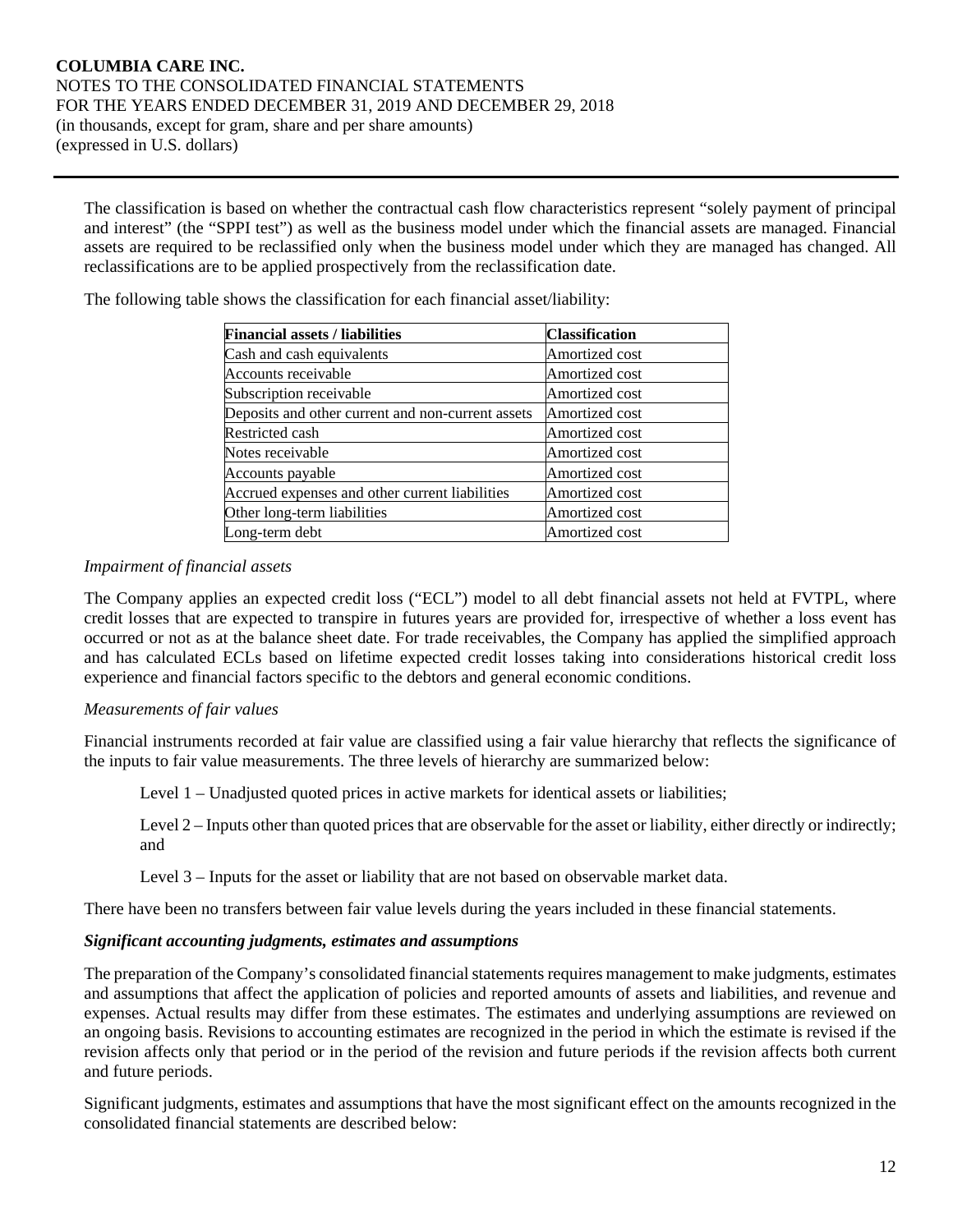#### *Estimated useful lives and depreciation of property and equipment*

Depreciation of property and equipment is dependent upon estimates of useful lives which are determined through the exercise of judgment. The assessment of any impairment of these assets is dependent upon estimates of recoverable amounts, considering factors such as economic and market conditions and the useful lives of assets.

#### *Estimated useful lives and amortization of intangible assets*

Amortization of intangible assets is recorded on a straight-line basis over their estimated useful lives, which do not exceed the contractual period, if any.

#### *Biological assets*

Biological assets, consisting of unharvested cannabis plants, are dependent upon estimates of future economic benefits resulting from past events to determine the fair value through an exercise of significant judgment by the Company. In estimating the fair value of its biological assets, the Company uses market observable data to the extent it is available. When market observable data is not available, the Company engages qualified third-party valuation consultants to perform the valuation. Biological assets are measured at fair value less costs to sell up to the point of harvest.

With respect to biological assets, where there is no active market for the unharvested produce, determination of the fair values of the biological assets requires the Company to make assumptions about how market participants assign fair values to these assets. These assumptions primarily relate to estimating the stage of growth of the cannabis plant, selling and other fulfillment costs, average selling prices and expected yields for the plants.

#### *Valuation of inventory*

Inventory consists of dried cannabis, concentrate products, edible products, work-in-progress products, accessories and supplies. Inventory is measured at the lower of cost or net realizable value, which includes the deemed costs arising from the fair value measurement gains on the transformation of biological assets. These deemed costs are estimated using assumptions that include, but are not limited to, estimated stage of growth of the cannabis plant, selling and other fulfillment costs, average selling prices, and expected yields for the cannabis plants. Any change in these assumptions could negatively impact operational results, the actual realizable value of inventory and future expected gains.

#### *Deferred tax assets*

Deferred tax assets, including those arising from tax loss carry-forwards, requires the Company to assess the likelihood that the Company will generate sufficient taxable earnings in future periods in order to utilize recognized deferred tax assets. Assumptions about the generation of future taxable profits rely on estimates of the Company's future cash flows. In addition, future changes in tax laws could limit the ability of the Company to obtain tax deductions in future periods. To the extent that future cash flows and taxable income differ significantly from estimates, the ability of the Company to realize the net deferred tax assets recorded could be impacted.

#### *Convertible notes*

The identification of convertible note components is based on interpretations of the substance of the contractual arrangement and therefore requires judgement. The separation of the components affects the initial recognition of the convertible debenture at issuance and the subsequent recognition of interest on the liability component. The determination of the fair value of the liability is also based on several assumptions, including contractual future cash flows, discount rates and the presence of any derivative financial instruments.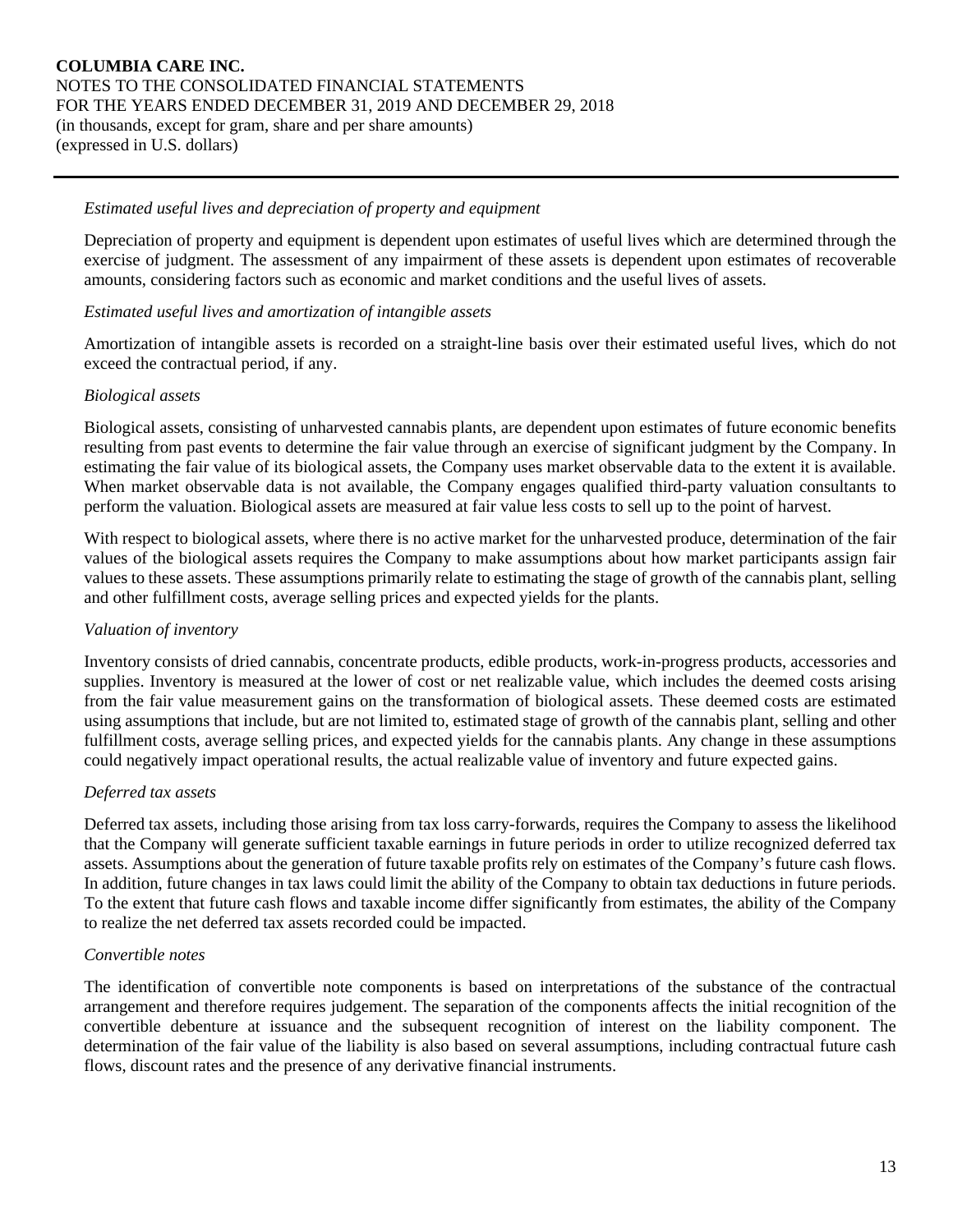### *Equity-based payment arrangements*

The Company uses the Black-Scholes valuation model to determine the fair value of options and warrants granted to employees and non-employees under share-based payment arrangements, where appropriate. In instances where equity awards have performance or market conditions, the Company utilized the Monte Carlo valuation model to simulate the various outcomes that affect the value of the award. In estimating fair value, management is required to make certain assumptions and estimates such as the expected term of the instrument, volatility of the Company's future share price, risk free rates, future dividend yields and estimated forfeitures at the initial grant date. Changes in assumptions used to estimate fair value could result in materially different results.

# *Control, joint control or level of influence*

When determining the appropriate basis of accounting for the Company's interests in affiliates, the Company makes judgments about the degree of influence that it exerts directly or through an arrangement over the investees' relevant activities.

#### *Fair value measurements*

Certain of the Company's assets and liabilities are measured at fair value. In estimating fair value, the Company uses market-observable data to the extent it is available. In certain cases where Level 1 inputs are not available the Company will engage third party qualified valuers to perform the valuation.

#### *Recently issued accounting pronouncements*

#### *IFRS 3 Business Combinations*

In October 2018, the IASB issued amendments to the definition of a business in IFRS 3. The amendments are intended to assist entities to determine whether a transaction should be accounted for as a business combination or an asset acquisition. The amendments included the addition of an optional concentration test that permits a simplified assessment of whether an acquired set of activities and assets is a business or not.

The concentration test is met if substantially all of the fair value of the gross assets acquired is concentrated in a single identifiable asset or group of similar identifiable assets. If the test is met, the Company can elect to not account for the acquisition as a business and instead it will account for the acquisition as an asset acquisition.

The Company adopted the amendments for IFRS 3 effective January 1, 2020.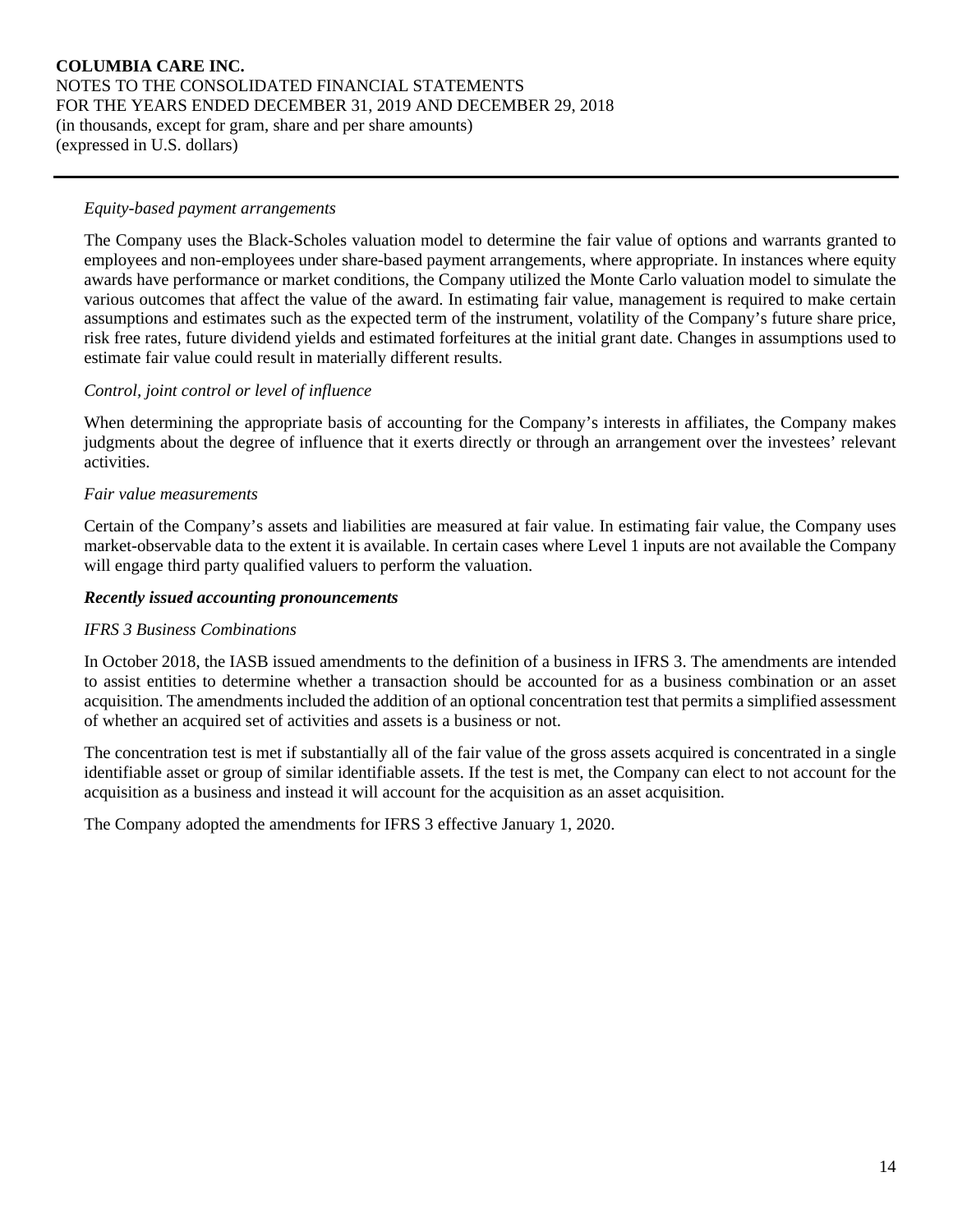# **3. REVERSE TAKEOVER TRANSACTION**

On November 21, 2018, CGGC entered into a merger agreement with Columbia Care LLC (the "Merger Agreement"). On April 26, 2019, (the "Acquisition Date") the Company completed the merger. Under the terms of the Merger Agreement, CGGC acquired 100% of the issued and outstanding ownership interests of Columbia Care LLC, which was paid via an exchange of common shares or proportionate voting shares in the capital of CGGC. Prior to the merger CGGC consolidated its common shares on a one for three basis and changed its name to Columbia Care Inc. Following the merger, Columbia Care LLC became a single-member partnership, wholly owned by the Company.

While CGGC was the legal acquirer of Columbia Care LLC, the acquisition has been treated as a reverse asset acquisition and consequently Columbia Care LLC was identified as the acquirer for accounting purposes.

As CGGC did not meet the definition of a business under IFRS prior to the RTO, the acquisition was outside the scope of IFRS 3, *Business Combinations*, and was accounted for as a share-based payment transaction in accordance with IFRS 2, *Share-based Payments* ("IFRS 2"). Under IFRS 2, the transaction was measured at the fair value of the shares deemed to have been issued by Columbia Care LLC in order for the ownership interest in the combined entity to be the same as if the transaction had taken the legal form of Columbia Care LLC acquiring 100% of CGGC. Any difference between the fair value of the shares deemed to have been issued by Columbia Care LLC and the fair value of CGGC's identifiable net assets acquired and liabilities assumed represents the value of the public listing received by Columbia Care LLC. The identifiable assets acquired and liabilities of CGGC assumed by Columbia Care LLC were based on their respective fair values at the Acquisition Date and were paid as follows:

| <b>Net assets acquired</b>                         |   |         |
|----------------------------------------------------|---|---------|
| Cash                                               | S | 120.193 |
|                                                    |   |         |
| <b>Consideration paid</b>                          |   |         |
| 19,077,096 common shares held by CGGC shareholders | S | 111,339 |
| 5,394,945 warrants held by CGGC shareholders       |   | 19,925  |
|                                                    |   | 131.264 |
|                                                    |   |         |
| Value attributable to obtaining a listing status   |   |         |

For the year ended December 31, 2019, the Company expensed \$3,961 in listing costs which are included in the selling, general and administrative line of the consolidated statements of operations and comprehensive loss. The fair value of the common shares and warrants included in the consideration paid of \$131,264 was determined based on an independent valuation of the Company's shares and the percentage ownership of CGGC shareholders, on a diluted basis, on the Acquisition Date. The fair value of the warrants included in the consideration paid of \$19,925 were calculated using the Black-Scholes model with the following assumptions:

| Expected volatility     | 70%      |
|-------------------------|----------|
| Expected term (years)   | 5.00     |
| Expected dividends      | $0.00\%$ |
| Risk-free interest rate | 1.52%    |

Volatility was estimated by using the average historical volatility of comparable companies from a representative peer group of publicly traded cannabis companies.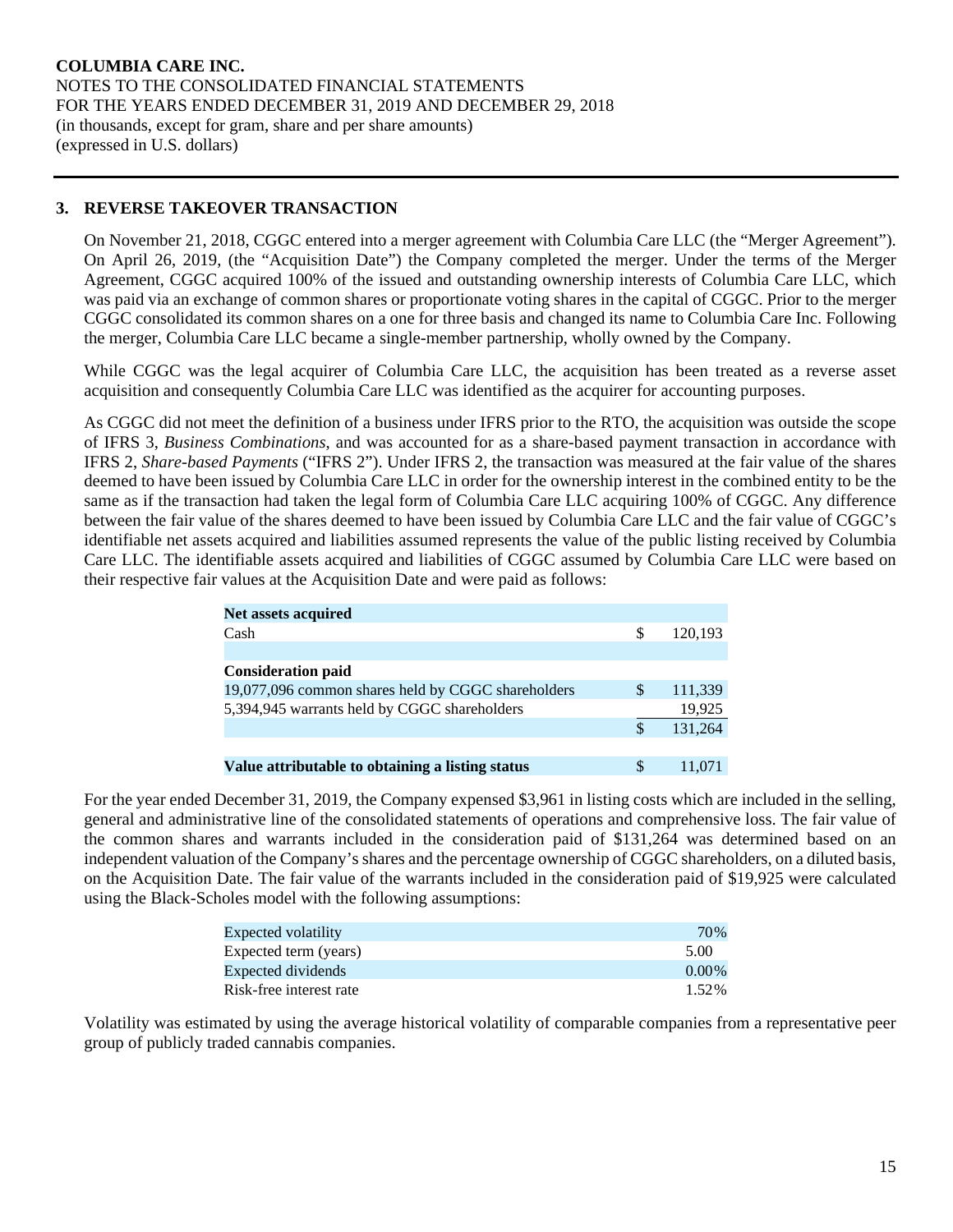### **4. INVENTORY**

Details of the Company's inventory are shown in the table below:

|                                                                  | <b>Biological</b><br>asset |                            |     |                          |          |                    |
|------------------------------------------------------------------|----------------------------|----------------------------|-----|--------------------------|----------|--------------------|
|                                                                  |                            | <b>Capitalized</b><br>cost |     | fair value<br>adjustment |          | Carrying<br>amount |
| Work-in-process - cannabis in cures and final vault              | S                          | 3.821                      | \$. | 16.106                   | <b>S</b> | 19,927             |
| Finished goods - dried cannabis, concentrate and edible products |                            | 8.996                      |     | 33,056                   |          | 42,052             |
| Accessories and supplies                                         |                            | 178                        |     |                          |          | 178                |
| Carrying amount, December 29, 2018                               |                            | 12,995                     |     | 49,162                   | S        | 62,157             |
|                                                                  |                            |                            |     |                          |          |                    |
| Work-in-process - cannabis in cures and final vault              | \$                         | 3.979                      | -S  | 15.480                   | -S       | 19,459             |
| Finished goods - dried cannabis, concentrate and edible products |                            | 19,468                     |     | 42,406                   |          | 61,874             |
| Accessories and supplies                                         |                            | 180                        |     |                          |          | 180                |
| Carrying amount, December 31, 2019                               |                            | 23,627                     |     | 57,886                   |          | 81,513             |

Inventories consist of the capitalized inventory costs and the fair value adjustment on biological assets. The capitalized cost component of inventories represents the amount of cost before any fair value adjustments transferred to inventory through unrealized fair value gains recognized on the transformation of biological assets. The biological asset fair value adjustment is exclusive of any cash outlays and represents the non-cash fair value incremental adjustment arising from the transformation of biological assets transferred to inventory as deemed cost. Together, the capitalized cost and the incremental biological asset fair value adjustments comprise the total carrying amount of inventory.

# **5. BIOLOGICAL ASSETS**

Biological assets consist of actively growing cannabis plants expected to be harvested as agricultural produce. The changes in the carrying amount of the biological assets are shown in the table below:

| <b>Carrying amount, December 30, 2017</b> | 5,453       |
|-------------------------------------------|-------------|
| Changes in fair value less costs to sell  |             |
| due to biological transformation          | 52,732      |
| Production costs capitalized              | 3,330       |
| Transferred to inventories upon harvest   | (56, 817)   |
| <b>Carrying amount, December 29, 2018</b> | \$<br>4,698 |
| Changes in fair value less costs to sell  |             |
| due to biological transformation          | 54,236      |
| Production costs capitalized              | 2,448       |
| Transferred to inventories upon harvest   | (48, 303)   |
| Carrying amount, December 31, 2019        | 13,079      |

The Company's biological assets consist of unharvested cannabis plants and are presented at their fair values less costs to sell up to the point of harvest. The valuation of these biological assets is obtained using a specific valuation technique where the inputs are based upon unobservable market data (Level 3 in the fair value hierarchy).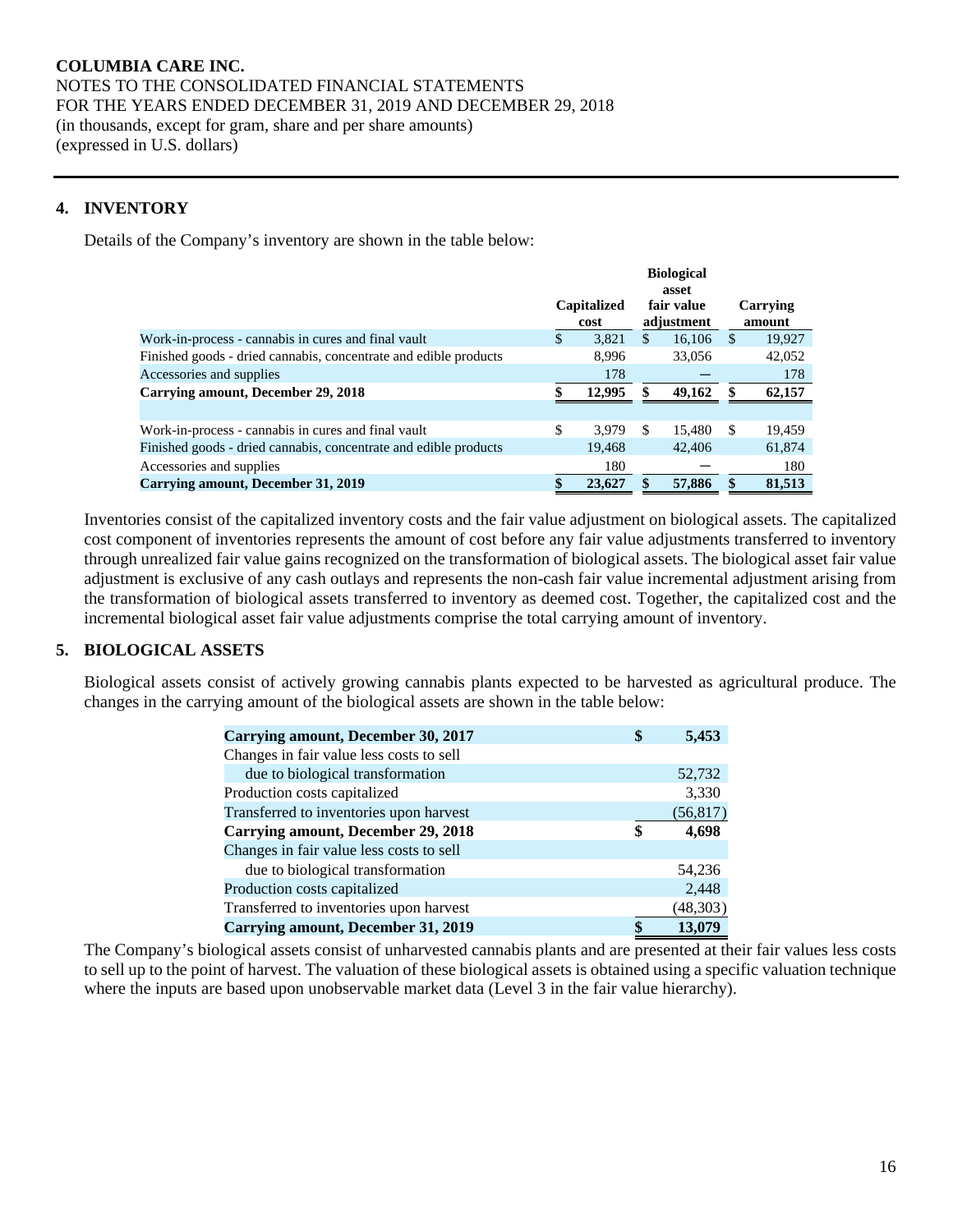The valuation of biological assets is based on a market approach where fair value at the point of harvest is estimated based on future selling prices less the costs to sell at harvest. For in-process biological assets, the estimated fair value at the point of harvest is adjusted based on the plants' stage of growth, which is determined by reference to days remaining to harvest over the average growth cycle.

The Company's estimates are subject to changes that could result from volatility of market prices, unanticipated regulatory changes, harvest yields, loss of crops, changes in estimates and other uncontrollable factors that could significantly affect the future fair value of biological assets.

These estimates include the following assumptions:

- i. Selling prices per gram were determined by estimating the Company's average selling price for each respective period. The Company's average selling price for the years ended December 31, 2019 and December 29, 2018 was \$12.51 and \$13.85 per gram, respectively;
- ii. The stage of plant growth at which point of harvest is determined. As of December 31, 2019 and December 29, 2018, the biological assets were on average 51% and 48% completed, respectively;
- iii. Selling and other fulfillment costs were determined by estimating the Company's average cost per gram, which was \$2.04 and \$2.27 per gram and equivalent gram of cannabis sold as of December 31, 2019 and December 29, 2018, respectively;
- iv. Expected yield per plant varies by strain and is estimated through historical growing results or grower estimate if historical results are not available. The Company's average dry yield per plant as of December 31, 2019 and December 29, 2018 was 175 grams per plant.

Significant unobservable assumptions used in the valuation of biological assets, including the sensitivities on changes in these assumptions and their effect on the fair value of biological assets, are shown in the table below:

|                                        |                                  |                                  | <b>Effect on fair value</b> |                      |      |                      |
|----------------------------------------|----------------------------------|----------------------------------|-----------------------------|----------------------|------|----------------------|
| <b>Significant assumptions</b>         | <b>Range of inputs</b>           | <b>Sensitivity</b>               |                             | December 31,<br>2019 |      | December 29,<br>2018 |
|                                        | \$9.03 to \$48.29 per            | Increase by \$1.00               |                             |                      |      |                      |
| Selling price per gram                 | $gram*$                          | per gram                         | \$                          | 960                  | -S   | 399                  |
| Stage of growth                        | 44% to 69%                       | Increase by 5%                   | \$                          | 1.225                | - \$ | 434                  |
| Selling and other<br>fulfillment costs | \$0.86 to \$8.09 per<br>gram     | Increase by \$1.00<br>per gram   | \$                          | $(960)$ \$           |      | (399)                |
| Expected dry yield per plant           | 69.7 to 225.7<br>grams per plant | Increase by 5<br>grams per plant | \$                          | 352                  | -\$  | 131                  |

\*New York State does not permit dispensaries to sell cannabis flower. Only edibles, tinctures, and solid and semisolid preparations are permitted. The average selling price per gram of \$48.29 per gram, selling and other fulfillment costs of \$8.09 per gram and expected yield per plant of 208 grams per plant reflect the conversion of cannabis plant into concentrated products and the associated selling price and selling and other fulfillment costs of concentrated products.

The Company's estimates are subject to change and differences from the anticipated yield will be reflected in the gain or loss on biological assets in future periods.

The Company's estimates and assumptions reflect differences in regulation restrictions applicable to the states in which the Company operates. For states other than New York, selling prices per gram are calculated using the Company's average selling price of dried cannabis that does not involve any extraction or other processing activities, to reflect the value of such products up to the point of harvest. For New York, where only sales of concentrate and edible products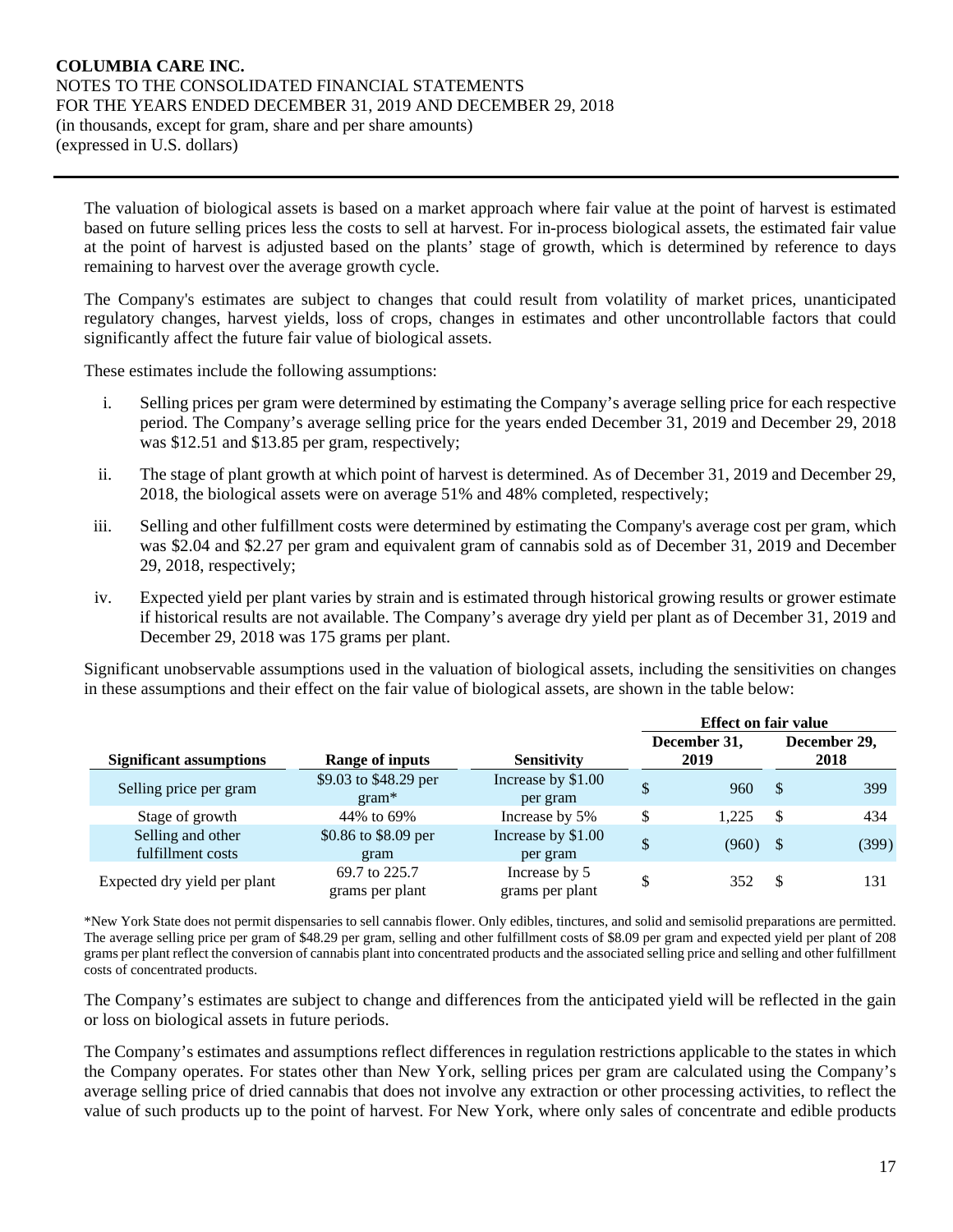are currently permitted, selling prices per gram and yield per plant are calculated based on the Company's average selling price of concentrate products and dry weight equivalent grams of such products in the fair value calculation.

The Company's biological assets produced 5,176,890 grams and 3,753,779 grams of dried cannabis for the years ended December 31, 2019 and December 29, 2018, respectively.

# **6. CURRENT AND LONG-TERM DEBT**

Current and long-term obligations, net of original issuance discount, are shown in the table below:

|                                    | December 31,<br>2019 | December 29,<br>2018 |
|------------------------------------|----------------------|----------------------|
| Working capital line               |                      | 300                  |
|                                    |                      |                      |
| Term debt                          |                      |                      |
| Real estate debt at 7% interest    |                      | 3,777                |
| Note payable, non-interest bearing |                      | <b>200</b>           |
| Total term debt                    |                      | 3,977                |
|                                    |                      |                      |
| Total debt                         | S                    | 4.277                |
| Less current portion               |                      | (4,277)              |
| Long-term portion                  |                      |                      |

#### *Working Capital Loan*

In July 2016, the Company obtained a working capital loan of \$950 from various lenders (the "Working Capital Loan"). The Working Capital Loan had a stated interest rate of 10% and a maturity date of July 11, 2019. The Working Capital Loan was unsecured. Interest was paid in cash arrears commencing on July 31, 2018 and on each quarterly anniversary thereafter. The Company was permitted to prepay the loans, in whole or in part, upon not less than three business days prior with written notice.

The Company repaid \$650 to various lenders in December 2018. The remaining \$300 was paid in January 2019.

Interest expense for the year ended December 29, 2018, was \$92.

#### *Term Debt*

#### *Real Estate Debt*

In January 2016, the Company entered into a loan and security agreement (the "Agreement") with various individuals for loans in the aggregate amount of \$10,000. The Agreement had a stated interest rate of 7% with a maturity date of January 25, 2019. The aggregate principal amount of the loans per an amendment dated March 31, 2017 was increased from \$10,000 to \$12,000.

The loans could be prepaid prior to the second anniversary of the closing date with the consent of such lenders. At any time on and following the second anniversary of the closing date, the loans could be prepaid in whole or in part not less than three business days' prior written notice to the lenders. The loans were collateralized by various real estate holdings of the Company.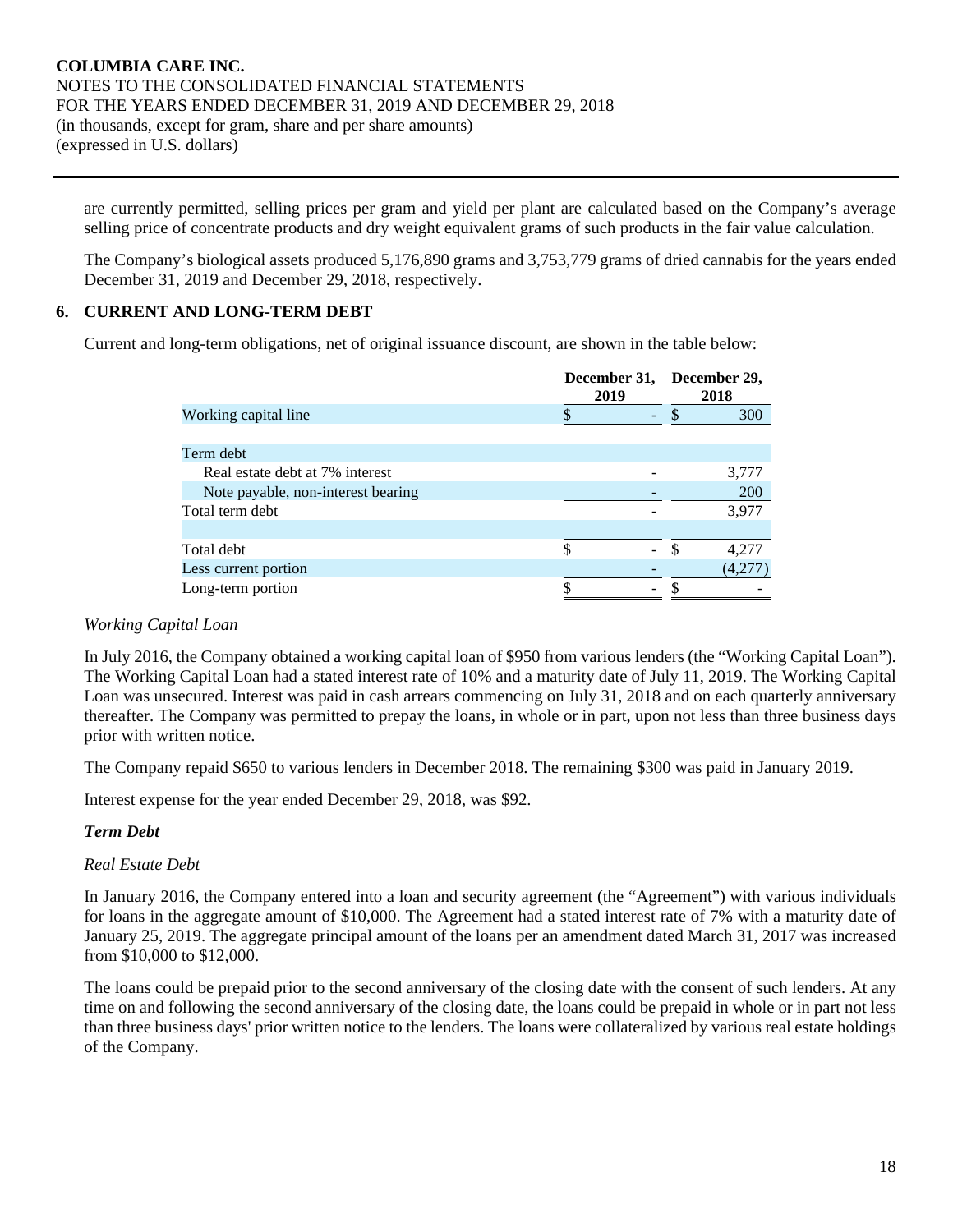Interest expense for the year ended December 29, 2018 was \$781, respectively. No interest expense was incurred during the year ended December 31, 2019.

Amortization expense for the years ended December 31, 2019 and December 29, 2018, was \$18 and \$537, respectively.

In the fourth quarter of 2018, principal in the amount of \$2,755 was converted into 33,427 common units and principal totaling \$5,250 was repaid.

In January 2019, principal in the amount of \$2,500 and accrued interest in the amount of \$37 was converted into 27,561 common units and principal of \$1,295 was repaid.

#### *Note Payable - Former Member*

On July 6, 2016, Columbia Care Arizona Tempe, LLC, a Delaware limited liability company, purchased a 10% minority interest from a former member, for a \$1,000 note, payable with \$250 upon the execution of the respective agreement; \$150 payable on or before January 1, 2017 (which was paid in 2016), and \$600 payable in twelve equal quarterly payments commencing April 1, 2017 through January 1, 2020. The note was non-interest bearing was guaranteed by the Company and its managing members. In September 2019, the note was repaid in full.

# **7. PURCHASE AGREEMENTS**

#### *CannAscend Agreement*

On October 25, 2018, the Company, CannAscend Alternative, LLC ("CAA"), and CannAscend Alternative Logan, LLC ("CAA Logan") entered into a Membership Purchase Option Agreement (the "CannAscend Option Agreement"). CAA and CAA Logan are both Ohio-based limited liability companies that operate dispensaries (collectively the "Target Companies"). Under the terms of the CannAscend Option Agreement, the Company purchased an exclusive option to acquire all outstanding membership interests (the "CannAscend Option") of the Target Companies during the period commencing on the first anniversary (the "Commencement Date") of the date upon which all four of the dispensaries operated by the Target Companies have been issued certificates of operation under Ohio's Medical Marijuana Control Program, which occurred during the fourth quarter of 2019, and expiring on the 30th day following said Commencement Date ("CannAscend Option Period").

The price for the CannAscend Option Agreement was approximately \$4,124 ("CannAscend Option Deposit"), of which the Company paid approximately \$2,124 in October 2018, and an additional \$1,000 (via a transfer of funds from an escrow deposit account) in November 2018, for a total of \$3,124 as of December 29, 2018. For the year ended December 31, 2019, the Company paid an additional \$1,000 for a total of \$4,124 as of December 31, 2019. The CannAscend Option Deposit made by the Company is non-refundable.

If the Company exercises the CannAscend Option, the Company will pay a purchase price of \$14,150, subject to reduction as provided in the CannAscend Option Agreement. The Company has recorded the \$4,124 and \$3,124 of the CannAscend Option Deposit paid as long-term deposits on the consolidated statement of financial position at December 31, 2019 and December 29, 2018, respectively. In addition, the Company determined \$600 of the \$1,000 CannAscend Option Deposit met the definition of a provision and thus had recorded a provision and corresponding other non-current asset on the consolidated statements of financial position as of December 29, 2018. This provision was paid during March 2019.

As part of the CannAscend Option Agreement, the Company entered into an escrow agreement with the Target Companies and deposited \$12,026 into an escrow account. As of December 31, 2019, and December 29, 2018, the escrow deposit account had a balance of \$10,026 and \$11,026, respectively, and is recorded as restricted cash on the consolidated statement of financial position.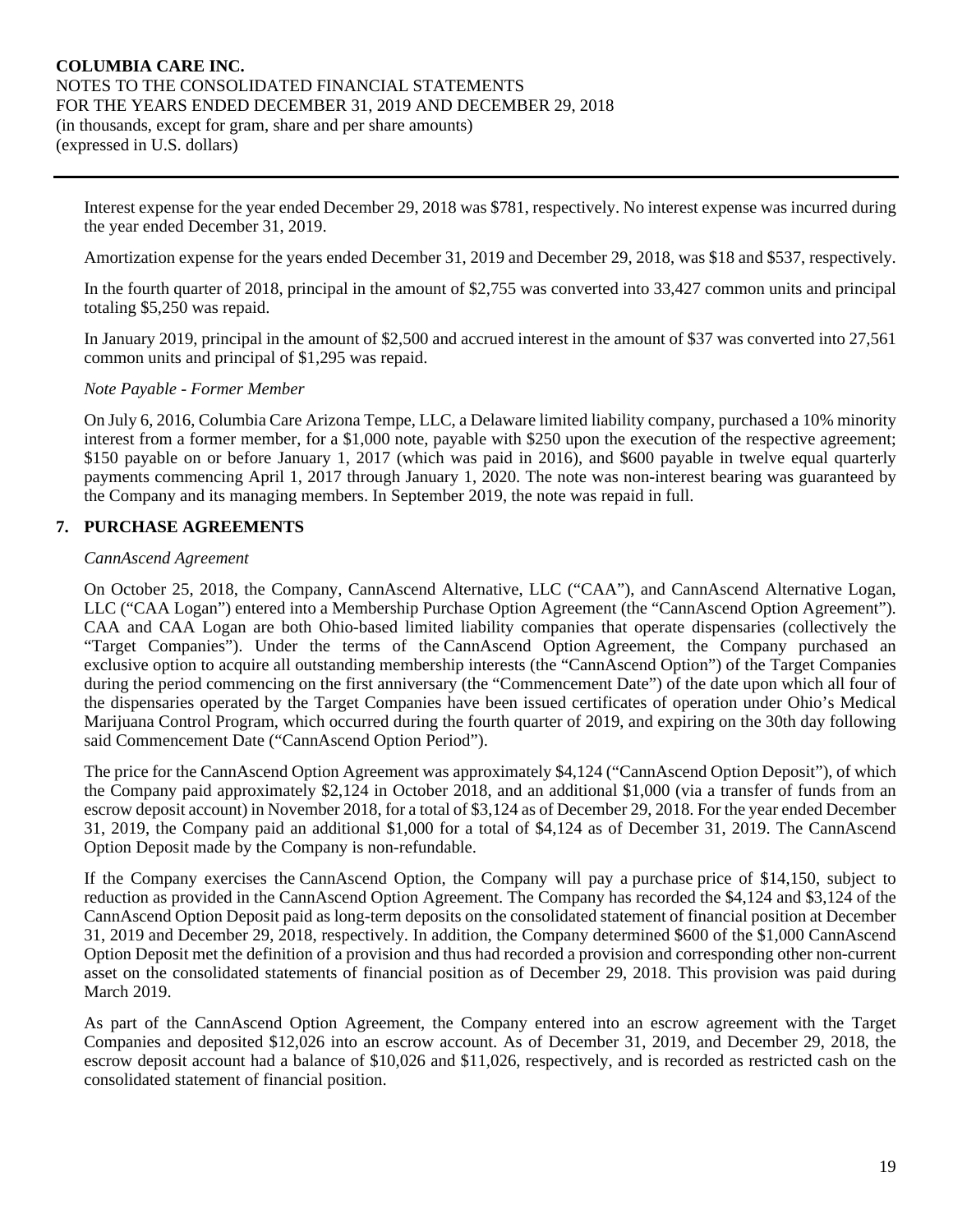The Company issued a revolving loan to the Target Companies (the "CannAscend Revolving Loan"), with a principal amount to not exceed \$13,000 (the "CannAscend Loan Amount"). The CannAscend Revolving Loan is evidenced by a secured promissory note of the Target Companies (the "CannAscend Note Receivable"), which bears interest at the rate of 7% per annum and matures upon the occurrence of any of the following: a) providing notice to the borrower of an event of default; b) 36 months after the last advance made by the lender to borrower as provided in the CannAscend Revolving Loan Agreement, or c) 90 days after the termination of the CannAscend Option Agreement. As of December 31, 2019, and December 29, 2018, the Company recorded a balance of \$10,895 and \$1,758, respectively, in notes receivable on the consolidated statements of financial position related to the balance outstanding from the Target Companies related to the CannAscend Revolving Loan. As of December 31, 2019, outstanding interest on the CannAscend Revolving Loan is \$545 which is in other non-current assets on the consolidated statements of financial position.

To secure the obligations of the Target Companies to the Company under the CannAscend Revolving Loan Agreement and the CannAscend Note Receivable, the Company entered into a Security Agreement dated as of October 25, 2018 (the "CannAscend Security Agreement"), pursuant to which the Target Companies granted to the Company a first-priority lien on and security interest in all personal property of the Target Companies.

If the Company does not exercise the CannAscend Option on or prior to the date that is 30 days following the end of the CannAscend Option Period, the CannAscend Loan Amount will be payable to the Company in 90 days.

# *Corsa Verde Agreement*

On April 2, 2019, the Company and Corsa Verde, LLC ("Corsa Verde") entered into a Membership Purchase Option Agreement (the "Corsa Verde Option Agreement"). Corsa Verde is an Ohio-based limited liability company that processes medical marijuana. Under the terms of the Corsa Verde Option Agreement, the Company purchased an exclusive option to acquire all outstanding membership interests (the "Corsa Verde Option") of Corsa Verde within ten days following the receipt of regulatory approval.

The price for the Corsa Verde Option Agreement was approximately \$125 ("Corsa Verde Option Deposit"). If the Company exercises the Corsa Verde Option, the Company will pay a purchase price of \$2,747, subject to reduction as provided in the Corsa Verde Option Agreement. The Company has recorded the \$125 of the Corsa Verde Option Deposit paid as long-term deposits on the consolidated statements of financial position as of December 31, 2019. As part of the Corsa Verde Option Agreement, the Company entered into an escrow agreement with Corsa Verde and deposited \$1,123 into the escrow account. As of December 31, 2019, the escrow deposit account had a balance of \$1,123 and is recorded as restricted cash on the consolidated statement of financial position.

The Company provided a revolving loan to Corsa Verde (the "Revolving Loan"), with the principal amount to not exceed \$2,000 (the "Loan Amount"). The Corsa Verde Revolving Loan is evidenced by a secured promissory note of Corsa Verde (the "Corsa Verde Note Receivable"), which bears interest at the rate of 7% per annum and matures upon the occurrence of any of the following: a) providing notice to the borrower of an event of default; b) 36 months after the last advance made by the lender to borrower as provided in the Corsa Verde Revolving Loan Agreement, or c) 90 days after the termination of the Corsa Verde Option Agreement. As of December 31, 2019, the Company had a balance of \$1,493 in notes receivable on the consolidated statements of financial position related to the balance outstanding from Corsa Verde related to the Corsa Verde Revolving Loan. As of December 31, 2019, outstanding interest on the Corsa Verde Revolving Loan is \$27 which is in other non-current assets on the consolidated statements of financial position.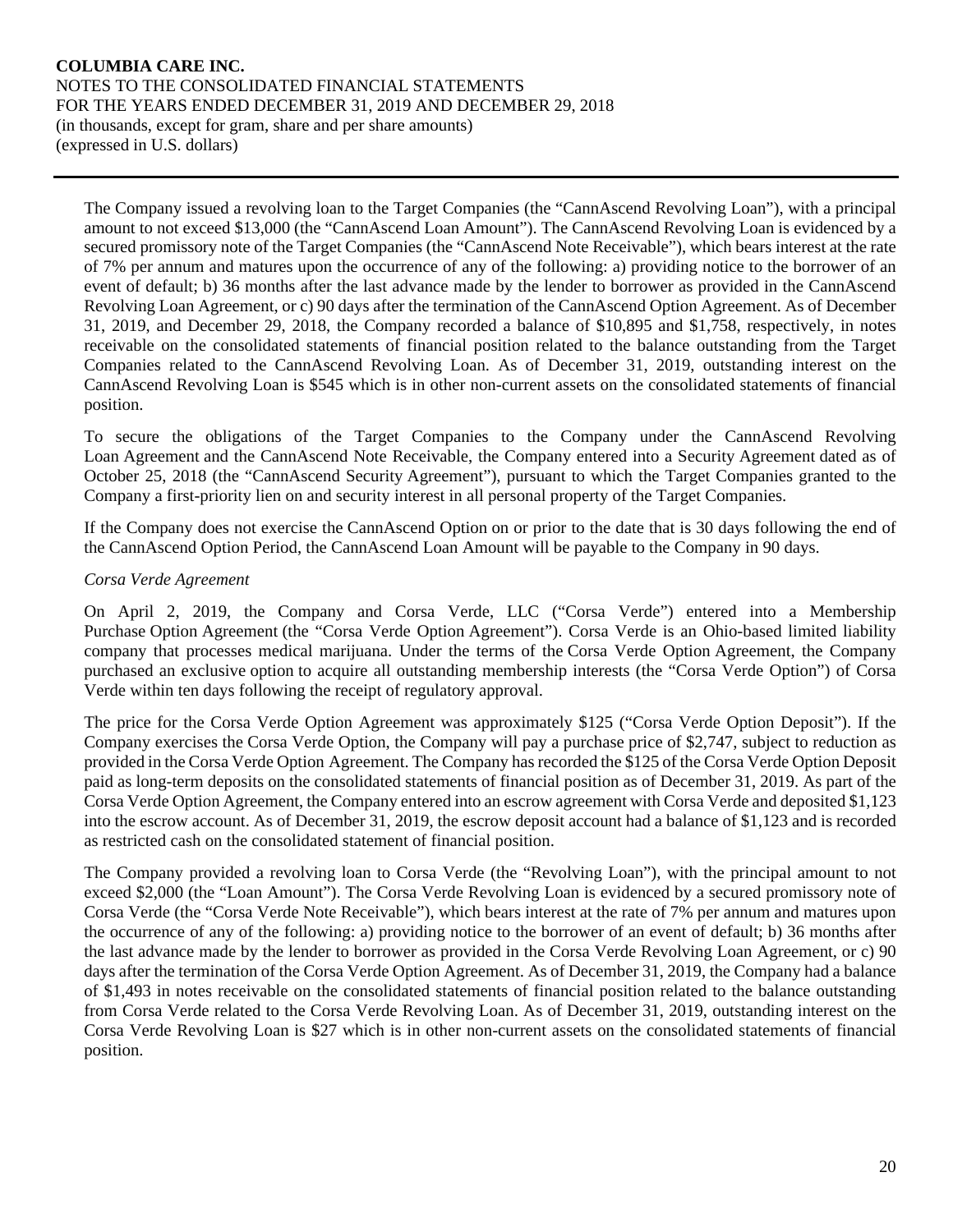To secure the obligations of Corsa Verde to the Company under the Corsa Verde Revolving Loan Agreement and the Corsa Verde Note Receivable, the Company entered into a Security Agreement dated as of April 2, 2019 (the "Corsa Verde Security Agreement"), pursuant to which Corsa Verde granted to the Company a first-priority lien on and security interest in all personal property of Corsa Verde.

If the Company does not exercise the Corsa Verde Option on or prior to the date that is 30 days following the end of the Corsa Verde Option Period, the Corsa Verde Loan Amount will be payable to the Company in 90 days.

The Corsa Verde Option Deposit made by the Company is non-refundable.

#### **8. RELATED PARTY TRANSACTIONS**

#### *Key management personnel*

Key management personnel include those persons having authority and responsibility for planning, directing and controlling the activities of the Company as a whole. The Company has determined that key management personnel consist of executive and non-executive members of the Company's board of directors and corporate officers and/or companies controlled by those individuals.

Remuneration attributed to key management personnel during the years ended December 31, 2019 and December 29, 2018, are summarized in the table below:

|                           | <b>Year Ended</b> |                      |                      |       |
|---------------------------|-------------------|----------------------|----------------------|-------|
|                           |                   | December 31,<br>2019 | December 29,<br>2018 |       |
| Salaries and benefits     |                   | 3,660                |                      | 2,245 |
| Equity-based compensation |                   | 21.644               |                      | 4,324 |
|                           |                   | 25,304               |                      | 6,569 |

# **9. PROPERTY AND EQUIPMENT**

Property and equipment and related depreciation are summarized in the table below:

|                                     | December 31,<br>2019 |   | December 29,<br>2018 |
|-------------------------------------|----------------------|---|----------------------|
| Land and buildings                  | \$<br>4,055          | S | 8,000                |
| Furniture and fixtures              | 3,121                |   | 995                  |
| Equipment                           | 13,596               |   | 5,292                |
| Computers and software              | 1,273                |   | 435                  |
| Leasehold improvements              | 56,900               |   | 23,371               |
| Construction in process             | 41,740               |   | 12,650               |
| Total property and equipment, gross | 120,685              |   | 50,743               |
| Less: Accumulated depreciation      | (16, 651)            |   | (10, 949)            |
| Total property and equipment, net   | 104,034              |   | 39,794               |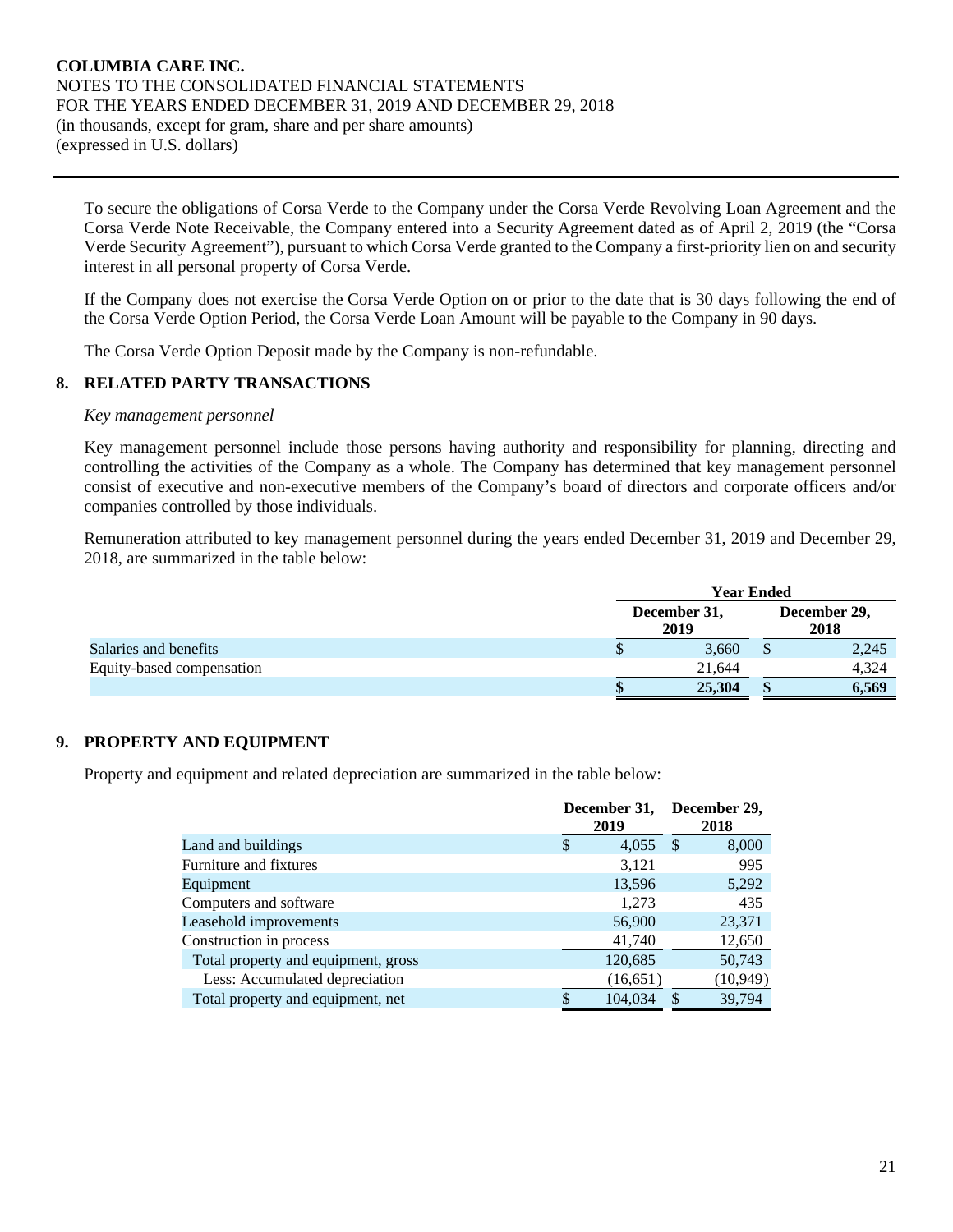(expressed in U.S. dollars)

| A reconciliation of the beginning and ending balances of property and equipment are summarized in the tables below: |                              |                                  |               |      |                                  |                |                           |     |                                   |                 |
|---------------------------------------------------------------------------------------------------------------------|------------------------------|----------------------------------|---------------|------|----------------------------------|----------------|---------------------------|-----|-----------------------------------|-----------------|
|                                                                                                                     | <b>Land</b> and<br>buildings | <b>Furniture</b><br>and fixtures | Equipment     |      | <b>Computers</b><br>and software |                | Leasehold<br>improvements |     | Construction<br>in process        | <b>Total</b>    |
| Cost                                                                                                                |                              |                                  |               |      |                                  |                |                           |     |                                   |                 |
| As of December 29, 2018                                                                                             | \$<br>8.000                  | \$<br>995                        | \$<br>5,292   | \$   | 435                              | \$             | 23,371                    | \$  | 12,650                            | \$<br>50,743    |
| <b>Additions</b>                                                                                                    | 1.097                        | 427                              | 1,812         |      | 318                              |                | 3,709                     |     | 82,488                            | 89,851          |
| Disposals                                                                                                           | (5,042)                      | (129)                            |               |      | (6)                              |                | (12, 333)                 |     | (2,399)                           | (19,909)        |
| <b>Transfers</b>                                                                                                    |                              | 1,828                            | 6,492         |      | 526                              |                | 42,153                    |     | (50, 999)                         |                 |
| Balance of December 31, 2019                                                                                        | \$<br>4,055                  | \$<br>3,121                      | \$<br>13,596  | \$   | 1,273                            | $\overline{v}$ | 56,900                    | \$  | 41,740                            | \$<br>120,685   |
|                                                                                                                     | <b>Land and</b><br>buildings | <b>Furniture</b><br>and fixtures | Equipment     |      | <b>Computers</b><br>and software |                | Leasehold<br>improvements |     | Construction<br>in process        | <b>Total</b>    |
| <b>Accumulated depreciation</b>                                                                                     |                              |                                  |               |      |                                  |                |                           |     |                                   |                 |
| As of December 29, 2018                                                                                             | \$<br>(427)                  | \$<br>(521)                      | \$<br>(1,798) | - \$ | (164)                            | \$             | $(8,039)$ \$              |     |                                   | \$<br>(10, 949) |
| Depreciation                                                                                                        | (144)                        | (263)                            | (1,612)       |      | (159)                            |                | (5,970)                   |     |                                   | (8, 148)        |
| Disposals                                                                                                           | 417                          | 63                               |               |      | 2                                |                | 1,964                     |     |                                   | 2,446           |
| <b>Transfers</b>                                                                                                    |                              |                                  |               |      |                                  |                |                           |     |                                   |                 |
| Balance of December 31, 2019                                                                                        | \$<br>(154)                  | \$<br>(721)                      | \$<br>(3,410) | \$   | (321)                            | \$             | (12,045)                  | \$  |                                   | \$<br>(16, 651) |
|                                                                                                                     | <b>Land and</b><br>buildings | <b>Furniture</b><br>and fixtures | Equipment     |      | <b>Computers</b><br>and software |                | Leasehold<br>improvements |     | <b>Construction</b><br>in process | <b>Total</b>    |
| Cost                                                                                                                |                              |                                  |               |      |                                  |                |                           |     |                                   |                 |
| As of December 30, 2017                                                                                             | \$<br>7.996                  | \$<br>858                        | \$<br>2,631   | \$   | 254                              | \$             | 15,611                    | \$  | 7.691                             | \$<br>35,041    |
| <b>Additions</b>                                                                                                    | $\overline{4}$               | 259                              | 1,555         |      | 164                              |                | 4,418                     |     | 10,519                            | 16,919          |
| Disposals                                                                                                           |                              | (122)                            | (95)          |      | (3)                              |                | (997)                     |     |                                   | (1,217)         |
| <b>Transfers</b>                                                                                                    |                              | $\qquad \qquad -$                | 1,201         |      | 20                               |                | 4,339                     |     | (5,560)                           |                 |
| Balance of December 29, 2018                                                                                        | \$<br>8,000                  | \$<br>995                        | \$<br>5,292   | \$   | 435                              | \$             | 23,371                    | \$. | 12,650                            | \$<br>50,743    |
|                                                                                                                     | <b>Land and</b><br>buildings | <b>Furniture</b><br>and fixtures | Equipment     |      | <b>Computers</b><br>and software |                | Leasehold<br>improvements |     | <b>Construction</b><br>in process | <b>Total</b>    |
| <b>Accumulated depreciation</b>                                                                                     |                              |                                  |               |      |                                  |                |                           |     |                                   |                 |
| As of December 30, 2017                                                                                             | \$<br>(274)                  | \$<br>(415)                      | \$<br>(942)   | -\$  | (76)                             | \$             | $(5,209)$ \$              |     |                                   | \$<br>(6,916)   |
| Depreciation                                                                                                        | (153)                        | (216)                            | (940)         |      | (90)                             |                | (3,278)                   |     |                                   | (4,677)         |
| Disposals                                                                                                           |                              | 110                              | 84            |      | $\overline{c}$                   |                | 448                       |     |                                   | 644             |
| <b>Transfers</b>                                                                                                    |                              |                                  | —             |      | $\qquad \qquad -$                |                | —                         |     |                                   |                 |
| Balance of December 29, 2018                                                                                        | \$<br>(427)                  | \$<br>(521)                      | \$<br>(1,798) | \$   | (164)                            | \$             | (8.039)                   | \$  |                                   | \$<br>(10.949)  |

Total depreciation expense for the year ended December 31, 2019 was \$8,148, which included \$4,738 recognized as production costs and \$3,410 recognized as operating expenses in the consolidated statements of operations. Total depreciation expense for the year ended December 29, 2018 was \$4,677, which included \$2,704 recognized as production costs and \$1,973 recognized as operating expenses in the consolidated statements of operations.

# *Sale-Leasebacks*

During the fourth quarter of 2019, the Company sold five properties located in Massachusetts, California and Illinois for \$25,323, which was approximately the properties' cost to the Company. Included in the agreements, the Company is expected to complete tenant improvements related to certain properties, for which the landlords have agreed to provide tenant improvement allowance.

In connection with these sales, the Company entered into lease agreements for all properties. Three properties met the requirements of sale-leaseback treatment whereas the remaining two properties did not meet the requirements, and consequently are accounted for as financing transactions. The right of use lease assets related to the three properties that met the requirements of sale-leaseback treatment were reduced by \$2,258 which represents the unretained portion of the assets carrying amounts. The remaining gain associated with these sale-leasebacks was immaterial. As of December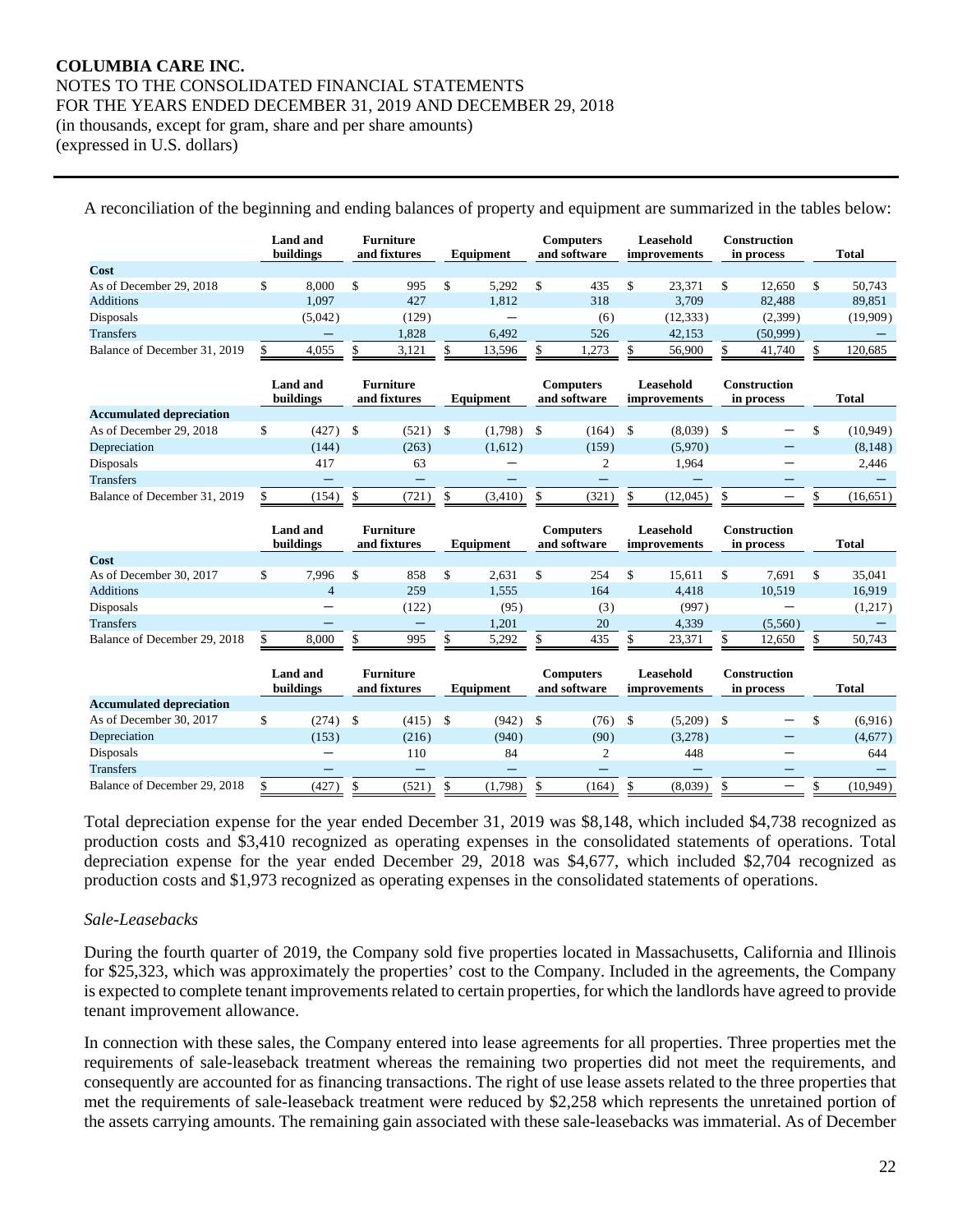31, 2019, the total financial liability associated with property sale transactions that did not meet the criteria for saleleaseback accounting is \$5,709.

# **10. PROMISSORY NOTES RECEIVABLES**

#### *The Green Solution*

In November 2018, the Company entered into definitive agreement to acquire The Green Solution ("TGS"), a cannabis operator in the state of Colorado. As consideration for the acquisition, the Company will deliver 33,222,900 shares, \$15,000 in secured debt and \$15,000 in the form of a seller's note. In addition, the sellers may be entitled to additional consideration if certain financial targets are met. The closing of the transaction is currently pending regulatory approval.

In connection with the definitive agreement to acquire TGS, Columbia Care, LLC, a consolidated subsidiary of the Company, issued a secured promissory note ("TGS Note") with a principal amount of \$15,000. The TGS Note bears interest at a rate of 15.0%. The TGS Note matures on the earlier of May 5, 2021 or within 360 days upon termination of the Company's definitive agreement to acquire TGS. The balance outstanding as of December 31, 2019, is \$15,000 and is recorded in notes receivable on the consolidated statements of financial position.

#### *9244 Balboa Blvd., LLC ("Balboa")*

During the year ended December 31, 2019, Focused Health LLC ("Focused Health"), a consolidated subsidiary of the Company, entered into a lease agreement with Balboa and simultaneously issued a secured promissory note ("Balboa Note") with a principal amount of \$2,420. The Balboa Note is secured by the land and building of the leased premises and bears interest at a rate of 4.5%. The Company's principal and interest repayments are offset by the Company's rent payment obligations under the lease agreement with Balboa. The Balboa Note matures in April 2044. The balance outstanding as of December 31, 2019, is \$2,384 of which \$55 is recorded in prepaid expenses and other current assets and \$2,329 is recorded in notes receivable on the consolidated statements of financial position.

# **11. SHAREHOLDERS' EQUITY**

#### Pre-RTO transactions

#### *Common Units*

Prior to the Acquisition Date, Columbia Care LLC was authorized to issue an unlimited number of common units without par value. On the Acquisition Date, Columbia Care LLC had 14,639,112 issued and outstanding common units and profit interests (15,482,850 on a fully-diluted basis). On the Acquisition Date common units and profit interests were converted into common shares and proportionate voting shares.

During the year ended December 29, 2018, the Company had the following equity activity:

- Issued 12,413 common units for a license to cultivate, process and sell cannabis in the state of Florida at a price of \$80.56 per units for \$1,000;
- Issued 227,338 common units upon the conversion of principal and accrued interest on convertible debt of \$16,986;
- Paid \$4,045 in cash and issued 7,596 common units as unit issuance costs;
- Completed a private placement, issuing an aggregate of 1,848,120 common units at an average price of \$80.47 per unit for aggregate proceeds of \$148,730, of which \$42,764 was classified as subscription receivable at December 29, 2018 and received subsequent to year end. In connection with the private placement, 764,683 warrants were issued with an average exercisable price of \$75.94 over a weighted-average period of 2.9 years
- Recorded \$391 in equity in connection with the 2018 Convertible Debt arrangement; and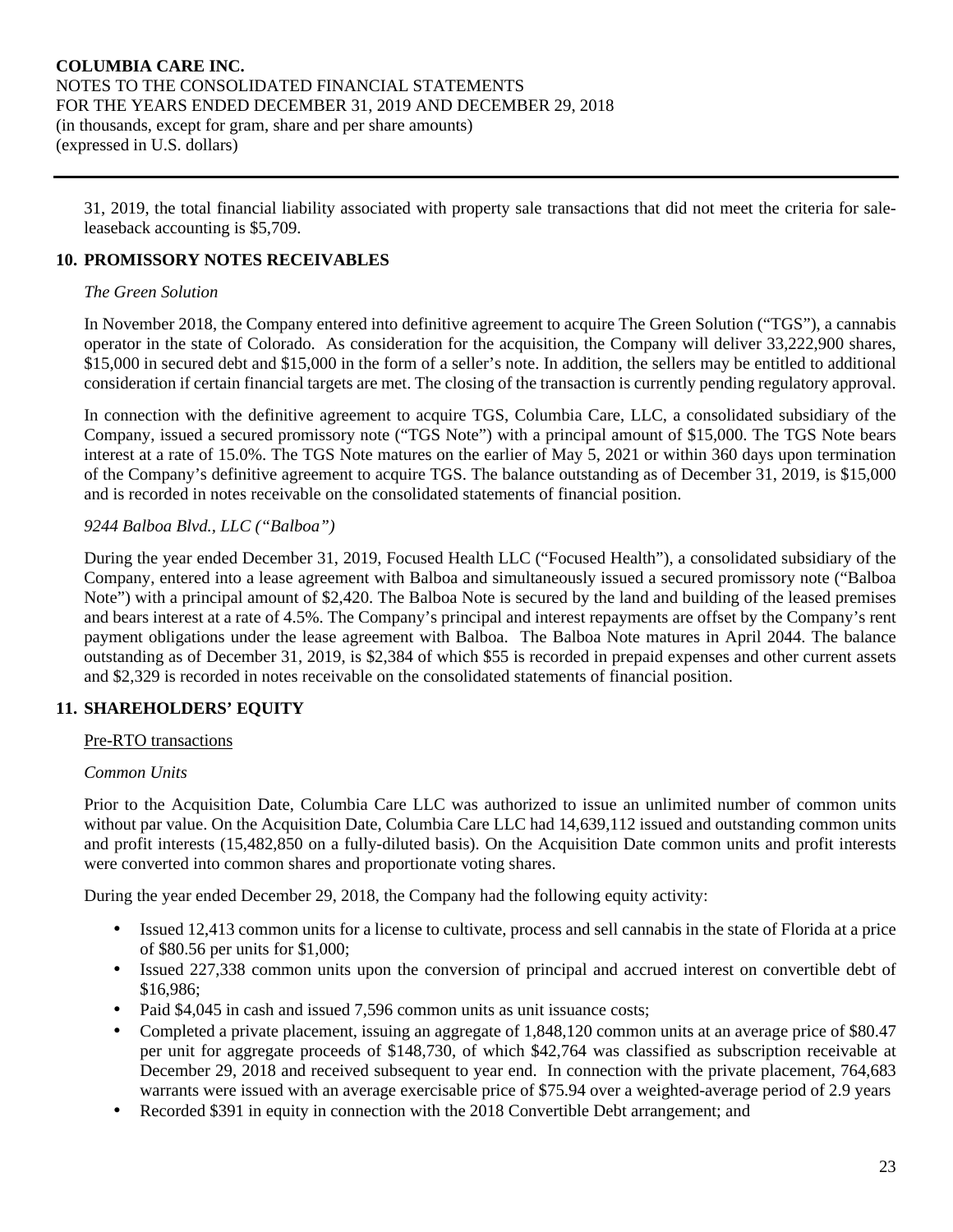• Warrants were exercised for 122,416 common units at an average per unit price of \$0.01 for nominal gross proceeds.

From December 30, 2018 through the Acquisition Date, the Company had the following equity activity:

- Issued 27,561 common units upon the conversion of principal and accrued interest on convertible debt of \$2,537.
- Issued 2,490 common units as unit issuance costs; and
- Warrants were exercised for 159,325 common units at an average per unit price of \$0.01 for \$2.

#### Post-RTO transactions

From the Acquisition Date through December 31, 2019, the Company had the following activity:

- In connection with the RTO, the Company converted 14,639,112 outstanding common units and profit interests into 34,563,850 common shares and 1,623,372.68 proportionate voting shares. The Company issued 19,077,096 common shares and 5,394,945 warrants with an exercise price of C\$10.35 exercisable for five years from the date of issuance to existing shareholders of CGGC with a total fair value of \$131,264 (Note 3). The RTO resulted in a listing expense of \$11,071. The Company incurred share issuance costs of \$5,598 related to the RTO which is recognized as a reduction of share capital.
- On August 6, 2019, the Company completed its acquisition of the remaining minority interest in its Illinois operation. Total consideration consisted of \$4,400 of which \$2,950 was satisfied by the issuance of 621,239 common shares and the remaining \$1,450 is expected to be satisfied during the first half of 2020 with the issuance of additional common shares.
- Repurchased and cancelled 236,900 common shares with the use of \$1,015 proceeds under the Company's share repurchase program.
- In connection with the RTO and the issuance of Shares to employees, the Company withheld Shares that were previously issued to satisfy certain shareholders' U.S. federal income tax requirements and made a payment on their behalf in the amount of \$1,398. As a result, the Company retired 187,147 Shares.

# *Authorized*

Authorized share capital consists of (i) an unlimited number of common shares without par (ii) an unlimited number of proportionate voting shares without par, and (iii) an unlimited number of preferred shares.

The common shares and proportionate voting shares (together, the "Shares") have the same rights and are equal in all respects. The Company treats the Shares as if they were a single class.

#### *Conversion Rights and Transfers*

Issued and outstanding proportionate voting shares, including fractions thereof, may at any time, subject to certain conditions, at the option of the holder, be converted into common shares at a ratio of 100 common shares per proportionate voting share with fractional proportionate voting shares convertible into common shares at the same ratio. Further, the Company's board of directors may determine in the future that it is no longer advisable to maintain the proportionate voting shares as a separate class of shares and may cause all of the issued and outstanding proportionate voting shares to be converted into common shares at a ratio of 100 common shares per proportionate voting share with fractional proportionate voting shares convertible into common shares at the same ratio and the Company shall not be entitled to issue any additional proportionate voting shares thereafter.

The ability to convert proportionate voting shares into common shares is subject to certain conditions in order to maintain the Company's status as a foreign private issuer under U.S. securities laws. Unless otherwise waived by the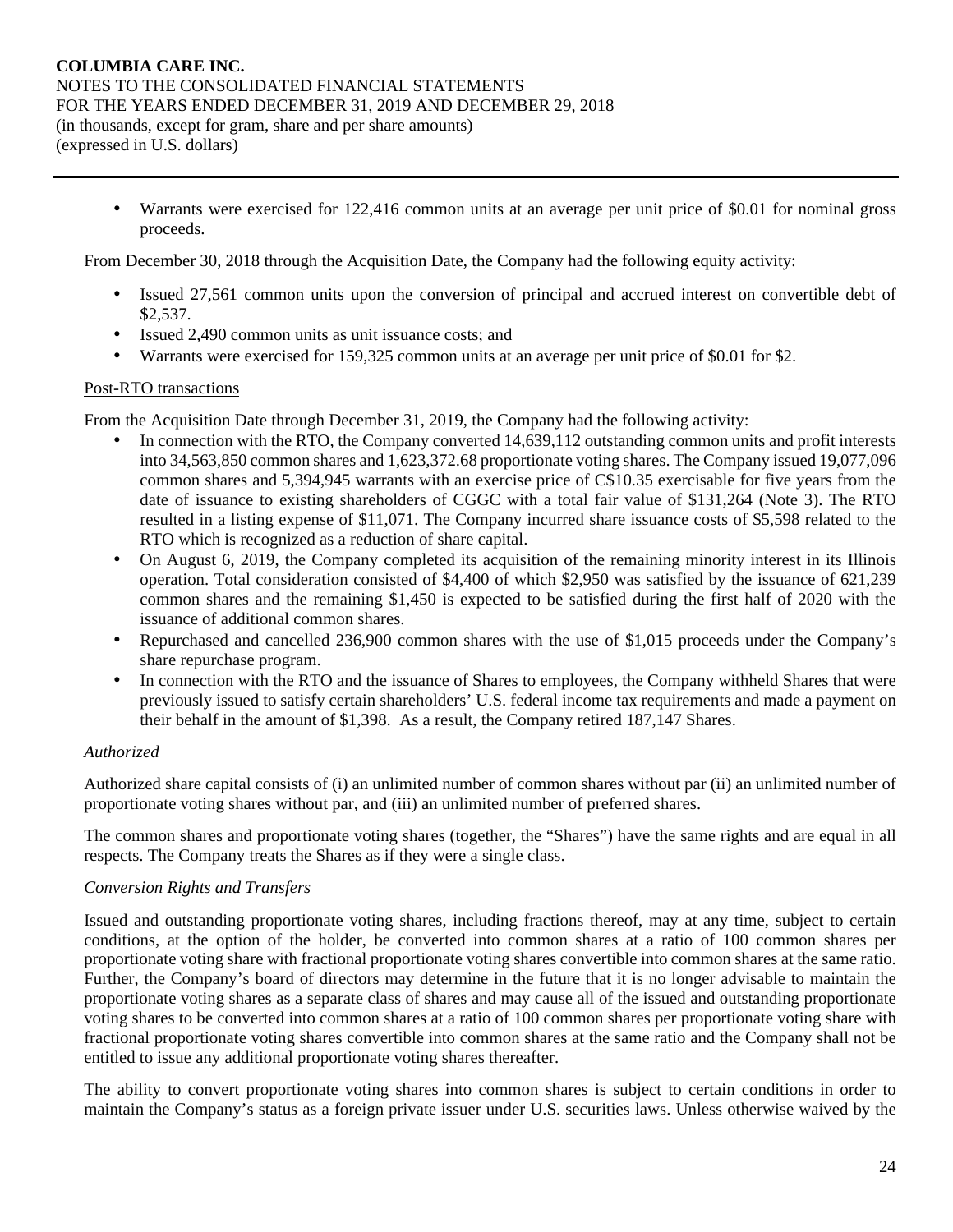Company, the right to convert the proportionate voting shares is subject to the condition that the aggregate number of Shares held of record, directly or indirectly, by residents of the United States (as determined in accordance with Rules 3b-4 and 12g3-2(a) under the Securities Exchange Act of 1934, as amended) may not exceed fifty percent (50%) of the aggregate number of Shares issued and outstanding after giving effect to such conversions.

#### *Rights*

Holders of Shares are entitled to one vote on all matters submitted to a vote of the Company's shareholders. Holders of Shares are entitled to receive dividends, as may be declared by the Company's board of directors. As of December 31, 2019, and December 29, 2018, no cash dividends had been declared or paid.

The table below details the changes in Shares outstanding by class:

|                                         | <b>Common</b><br><b>Shares</b> | Proportionate<br><b>Voting Shares</b><br>(as converted) | <b>Preferred</b><br><b>Shares</b> |
|-----------------------------------------|--------------------------------|---------------------------------------------------------|-----------------------------------|
| <b>Balance at December 29, 2018</b>     |                                |                                                         |                                   |
| Existing unitholders transfer           | 34,563,850                     | 162, 337, 268                                           |                                   |
| Private placement                       | 19,077,096                     |                                                         |                                   |
| Issuance of shares                      | 473,770                        |                                                         |                                   |
| Minority buyouts                        | 621,239                        |                                                         |                                   |
| Share conversion                        | 62,864,293                     | (62, 864, 293)                                          |                                   |
| Cancellation of restricted stock awards |                                | (119,995)                                               |                                   |
| Repurchase of shares                    | (424, 047)                     |                                                         |                                   |
| <b>Balance at December 31, 2019</b>     | 117,176,201                    | 99,352,980                                              |                                   |

# **12. WARRANTS**

As of December 31, 2019, outstanding equity-classified warrants to purchase common shares consisted of the following:

|                    | <b>Number of Shares</b>       |      | <b>Exercise Price</b> |                       |
|--------------------|-------------------------------|------|-----------------------|-----------------------|
| Date Exercisable   | <b>Issued and Exercisable</b> |      | (Canadian Dollars)    | <b>Expiration</b>     |
| December $6, 2016$ | 3,845,023                     | - \$ | 2.22                  | June 6, 2020          |
| July 1, 2017       | 1,152,191                     | -\$  | 5.71                  | July 1, 2020          |
| May 8, 2018        | 921,753                       | - \$ | 5.71                  | May 8, 2021           |
| October 1, 2018    | 648,783                       | - \$ |                       | 8.12 October 1, 2025  |
| October 1, 2018    | 4,855,639                     | - \$ |                       | 8.12 October 1, 2020  |
| October 17, 2018   | 809,272                       | - \$ | 8.12                  | October 17, 2020      |
| November 7, 2018   | 2,427,818                     | - \$ |                       | 8.12 November 7, 2020 |
| June 30, 2019      | 5,394,945                     | - \$ | 10.35                 | April 26, 2024        |
|                    | 20.055.424                    | -S   | 7.34                  |                       |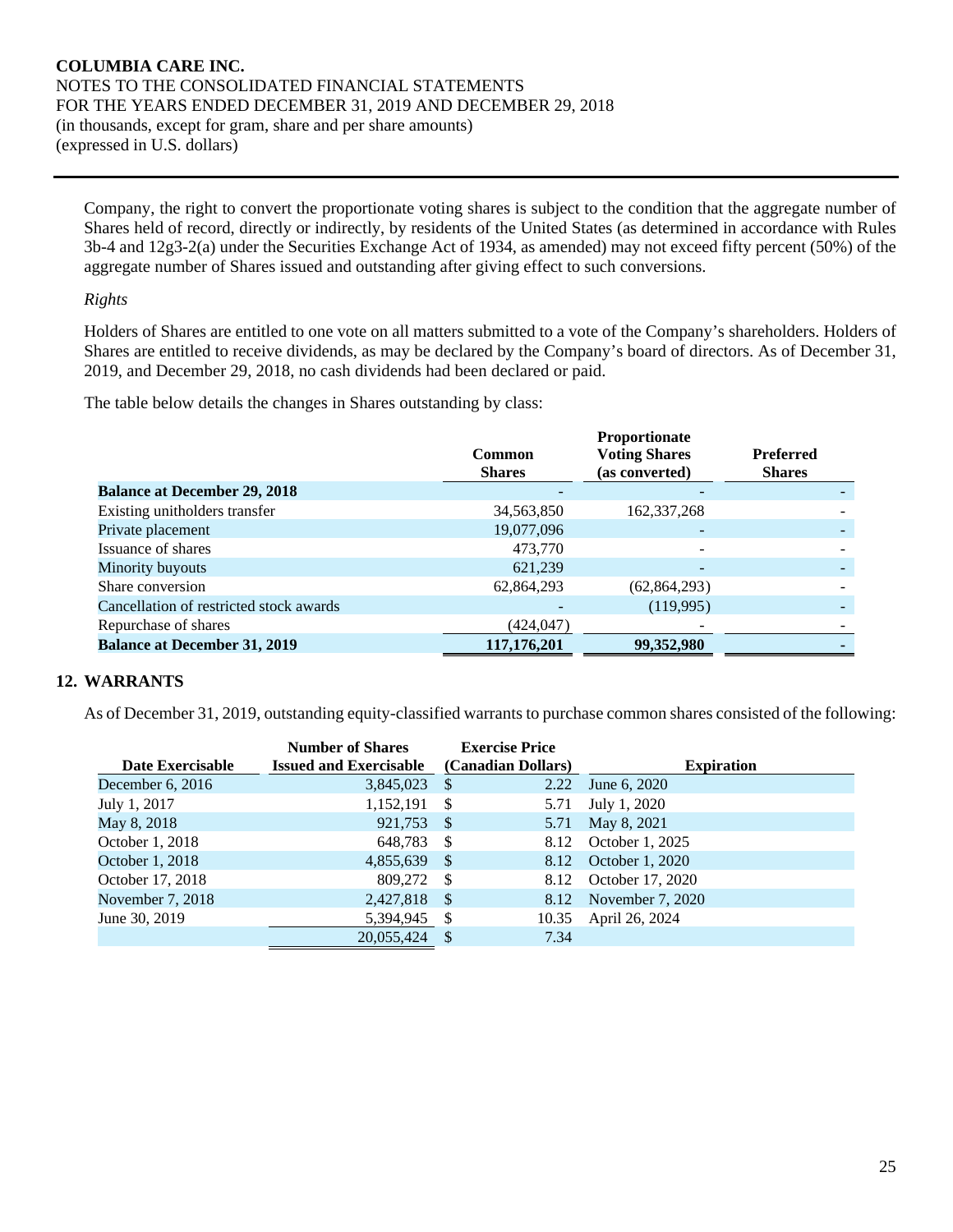Warrant activity for each reporting period is summarized in the table below:

|                                        | <b>Shares</b>                |                                                          | <b>Units</b>             |                       |      |       |                                                      |
|----------------------------------------|------------------------------|----------------------------------------------------------|--------------------------|-----------------------|------|-------|------------------------------------------------------|
|                                        | Number of<br><b>Warrants</b> | Weighted average<br>exercise price<br>(Canadian Dollars) |                          | Number of<br>Warrants |      |       | Weighted average<br>exercise price<br>(U.S. Dollars) |
| <b>Balance as of December 30, 2017</b> | $\mathbf{r}$                 |                                                          | -                        | 664.644               | - \$ | 24.43 |                                                      |
| <b>Issued</b>                          |                              |                                                          |                          | 796.485               |      | 72.91 |                                                      |
| Exercised                              | $\overline{a}$               |                                                          | $\overline{\phantom{0}}$ | (122, 416)            |      | 0.01  |                                                      |
| Expired                                |                              |                                                          |                          |                       |      |       |                                                      |
| <b>Balance as of December 29, 2018</b> | ÷.                           | \$                                                       |                          | 1,338,713             | \$   | 55.50 |                                                      |
| Issued                                 | 5,394,945                    |                                                          | 10.35                    |                       |      |       |                                                      |
| Exercised                              | $\overline{a}$               |                                                          |                          | (210, 858)            |      | 22.46 |                                                      |
| Expired                                |                              |                                                          |                          |                       |      |       |                                                      |
| Conversion from warrant units to       |                              |                                                          |                          |                       |      |       |                                                      |
| warrant shares                         | 14,660,479                   |                                                          | 6.23                     | (1,127,855)           |      | 61.63 |                                                      |
| <b>Balance as of December 31, 2019</b> | 20,055,424                   |                                                          | 7.34                     |                       |      |       |                                                      |

During the year ended December 31, 2019 and prior to the RTO, 51,140 common unit warrants were exercised for 51,140 common units for proceeds of \$2, and 159,718 warrants were converted to 108,185 common units in a cashless exercise.

# **13. SHARE-BASED PAYMENT ARRANGEMENTS**

#### *Omnibus Long-Term Incentive Plan (equity settled)*

On April 26, 2019, the Company adopted a long-term incentive plan ("LTIP") to allow for a variety of equity-based awards that provide different types of incentives to be granted to the Company's executive officers, directors, employees and consultants (options, stock appreciation rights ("SARs"), performance share units ("PSUs"), restricted stock units ("RSUs") and deferred share units ("DSUs")). Options, SARs, PSUs, RSUs and DSUs are collectively referred to herein as "Awards". Each Award will represent the right to receive common shares and in the case of SARs, PSUs, RSUs and DSUs, common shares or cash, in each case in accordance with the terms of the LTIP.

Under the terms of the LTIP, the Company's board of directors may grant Awards to the Chief Executive Officer and Executive Chairman of the Company and will review and approve the grant of Awards recommended by the Chief Executive Officer to other eligible participants. Participation in the LTIP is voluntary and if an eligible participant agrees to participate, the grant of Awards will be evidenced by a grant agreement with each such participant. The interest of any participant in any Award is not assignable or transferable, whether voluntary, involuntary, by operation of law or otherwise, other than by will or the laws of descent and distribution.

The maximum number of common shares reserved for issuance, in the aggregate, under the LTIP is 10% of the aggregate number of common shares (assuming the conversion of all proportionate voting shares to common shares) issued and outstanding from time to time.

### *Restricted stock units*

The Company estimates the fair value of each RSU award on its measurement date using the current market price of the Shares.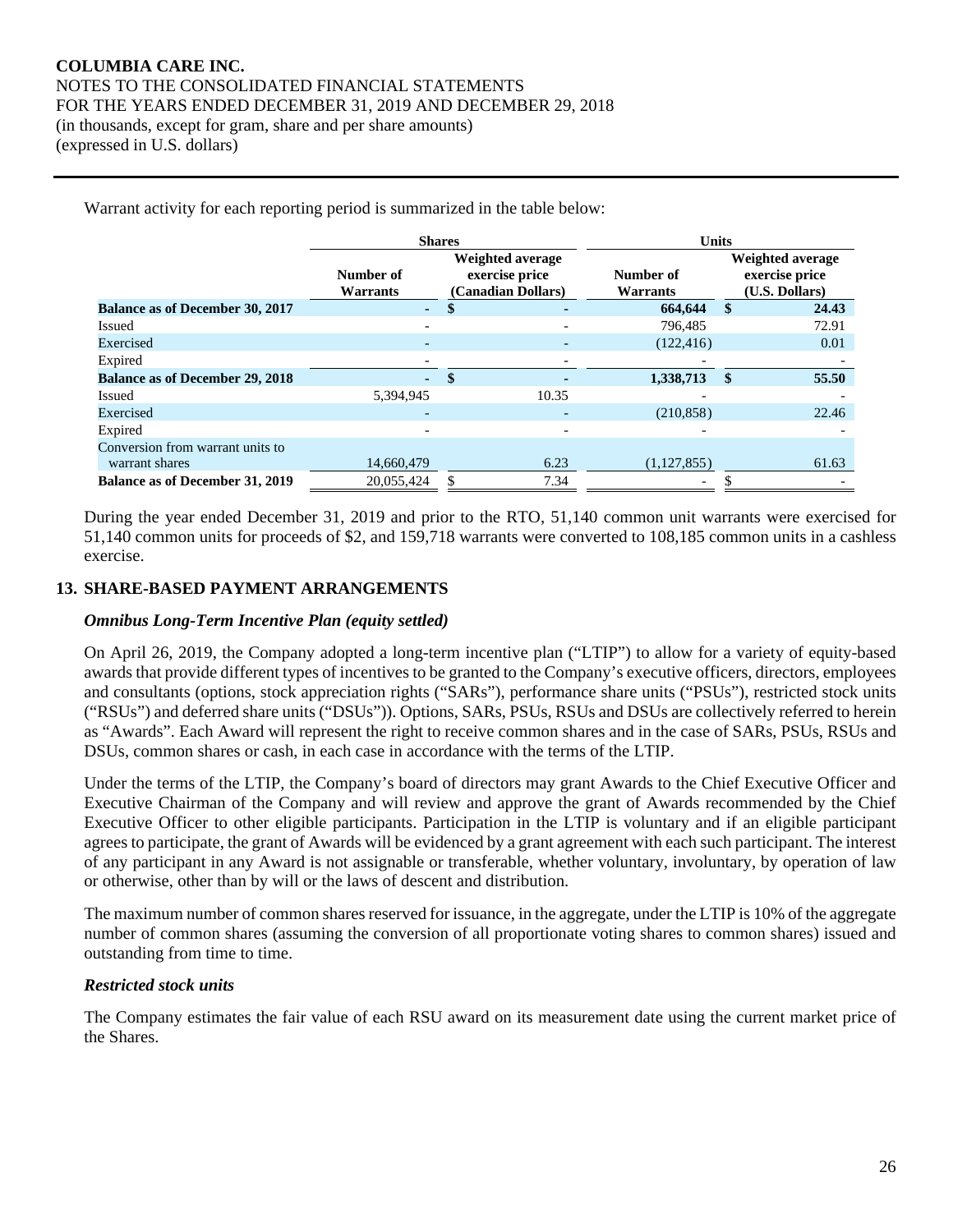A summary of RSU activity for the year ended December 31, 2019 is presented below:

|                                               |               | <b>Weighted-Average</b>      |
|-----------------------------------------------|---------------|------------------------------|
|                                               | <b>Shares</b> | <b>Grant Date Fair Value</b> |
| Outstanding at beginning of year              | $-$ \$        |                              |
| Granted                                       | 5,185,357     | 6.79                         |
| Vested                                        | (822, 622)    | 8.22                         |
| Forfeited                                     | (18,750)      | 4.32                         |
| Deferred compensation units converted to RSUs | 3,488,244     | 4.00                         |
| Outstanding at end of year                    | 7,832,229     | 5.40                         |

Equity-based compensation related to RSUs issued was \$16,542 for the year ended December 31, 2019. The weighted average vesting term related to outstanding RSUs as of December 31, 2019, is 1.8 years. The maximum term related to outstanding RSUs is four years. During the year ended December 31, 2019, the Company issued 371,892 common shares in connection with RSUs. As at December 31, 2019, the Company has an obligation to issue an additional 450,730 common shares for RSUs which vested during the year.

# *Performance share units*

On April 29, 2019, the Company granted total stockholder return awards ("TSR Awards") that include three-year and five-year market conditions, with corresponding performance measurement periods of three and five years. Vesting of the TSR Awards is based on the Company's level of attainment of specified TSR targets relative to the appreciation of the Company's common shares for the respective three-year and five-year periods and is also subject to the continued employment of the grantees.

The fair value of the TSR Awards was determined using a Monte Carlo Simulation valuation model with the following weighted average inputs:

| Expected volatility     | 70.00%   |
|-------------------------|----------|
| Expected life           | 4.15     |
| Expected dividends      | $0.00\%$ |
| Risk-free interest rate | 1.55%    |

The Company also granted PSUs that will vest on the achievement of internal performance targets. The Company monitors the probability of achieving the performance targets on a quarterly basis and may adjust periodic compensation expense accordingly.

A summary of PSU and TSR activity for the year ended December 31, 2019 is presented below:

|                                  |               | Weighted-Average             |
|----------------------------------|---------------|------------------------------|
|                                  | <b>Shares</b> | <b>Grant Date Fair Value</b> |
| Outstanding at beginning of year | - \$          |                              |
| Granted                          | 5.489.524     | 5.57                         |
| Forfeited                        | (230, 116)    | 3.54                         |
| Outstanding at end of year       | 5,259,408     | 5.66                         |

Equity-based compensation related to PSUs and TSRs issued was \$5,320 for the year ended December 31, 2019. The weighted average vesting term related to outstanding PSUs and TSRs as of December 31, 2019, is 3.3 years.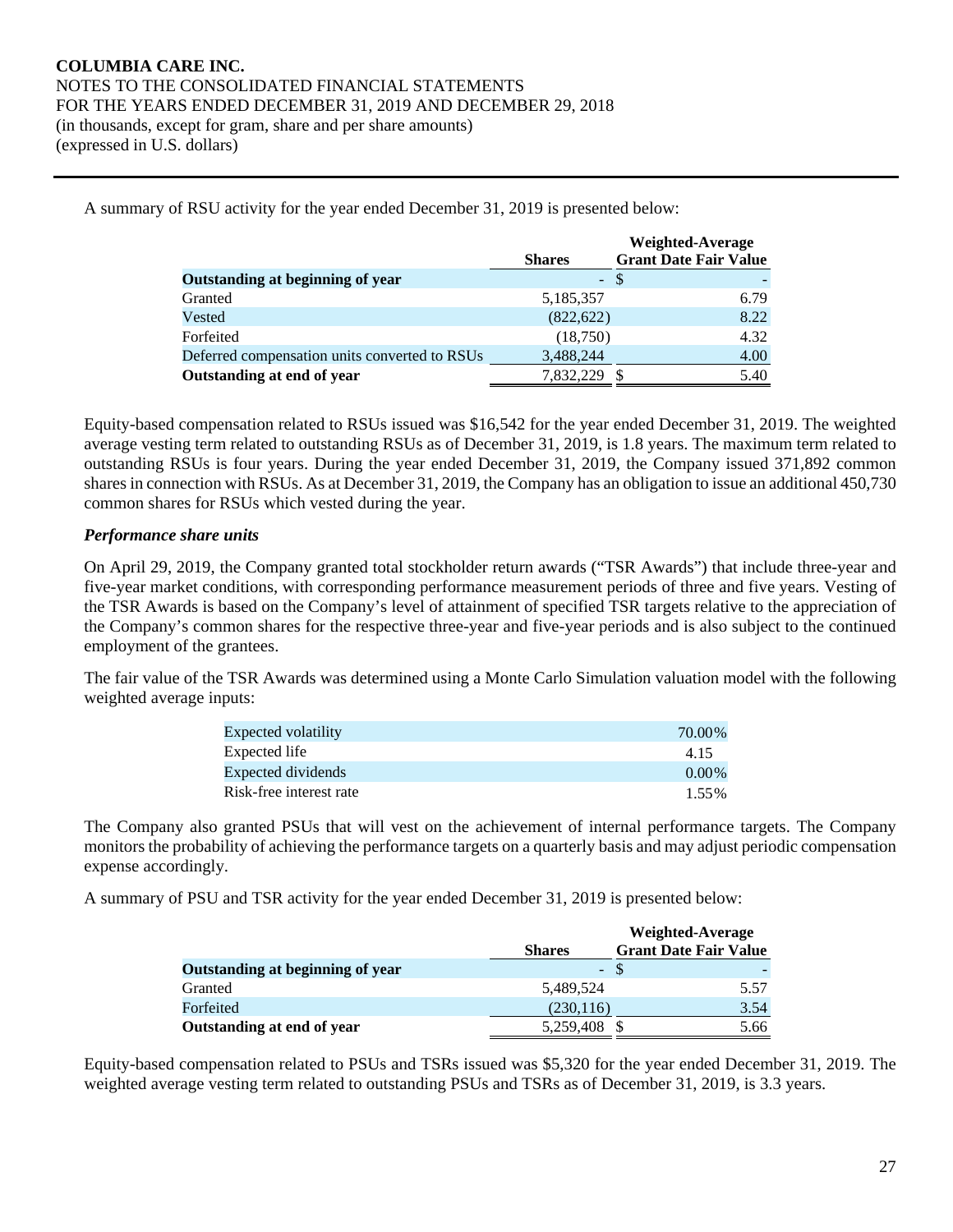#### *Stock Options*

The fair value of each stock option is estimated using the Black-Scholes option pricing model. The weighted average of inputs used in the measurement of the grant date fair value of the stock options for the year ended December 31, 2019, are summarized in the table below:

| Fair value at grant date (Canadian Dollars)   | S | 10.90    |
|-----------------------------------------------|---|----------|
| Strike price at grant date (Canadian Dollars) | S | 10.90    |
| Expected volatility                           |   | 70.00%   |
| Expected life                                 |   | 6.25     |
| Expected dividends                            |   | $0.00\%$ |
| Risk-free interest rate                       |   | 1.59%    |

Stock option awards under the LTIP are granted with an exercise price equal to the fair value of the Company's common stock at the date of grant. All option awards have a ten-year contractual term and vest over four years.

A summary of option activity for the year ended December 31, 2019 is presented below:

|                                  | <b>Stock</b><br>Options | Weighted-Average<br><b>Exercise Price</b><br>(Canadian Dollars) | Weighted-Average<br><b>Remaining Contractual</b><br>Term (Years) | Aggregate<br><b>Intrinsic</b><br>Value |
|----------------------------------|-------------------------|-----------------------------------------------------------------|------------------------------------------------------------------|----------------------------------------|
| Outstanding at beginning of year | - 1                     | $\overline{\phantom{0}}$                                        |                                                                  |                                        |
| Granted                          | 55.384                  | 10.90                                                           |                                                                  |                                        |
| Outstanding at end of year       | 55.384                  | 10.90                                                           | 9.3                                                              |                                        |

Equity-based compensation expense related to stock options issued was \$107 for the year ended December 31, 2019. No options are exercisable as of December 31, 2019.

#### *Common Shares*

During the year ended December 31, 2019, the Company granted 101,878 common shares to employees and consultants. Equity-based compensation related to common shares issued was \$453 for the year ended December 31, 2019.

#### *Unit programs (equity settled)*

In May 2016, the Company adopted the Capital Accumulation Plan ("the CAP Plan"), which provided employees and operating partners with a mechanism to participate in increases in value of the Company.

Grants of CAP units contained a unit of equity which participates in proceeds from liquidation or sale of the Company beyond a "threshold amount", which is similar to a strike price for a stock option. The Company utilized a third-party expert to determine the equity value of the Company. The threshold amount stated in grants of CAP units was determined by estimating the liquidation value of the Company at the grant date. As a result, holders of vested CAP units could receive value equal to the difference between: (i) the future value of the Company; and (ii) the threshold amount.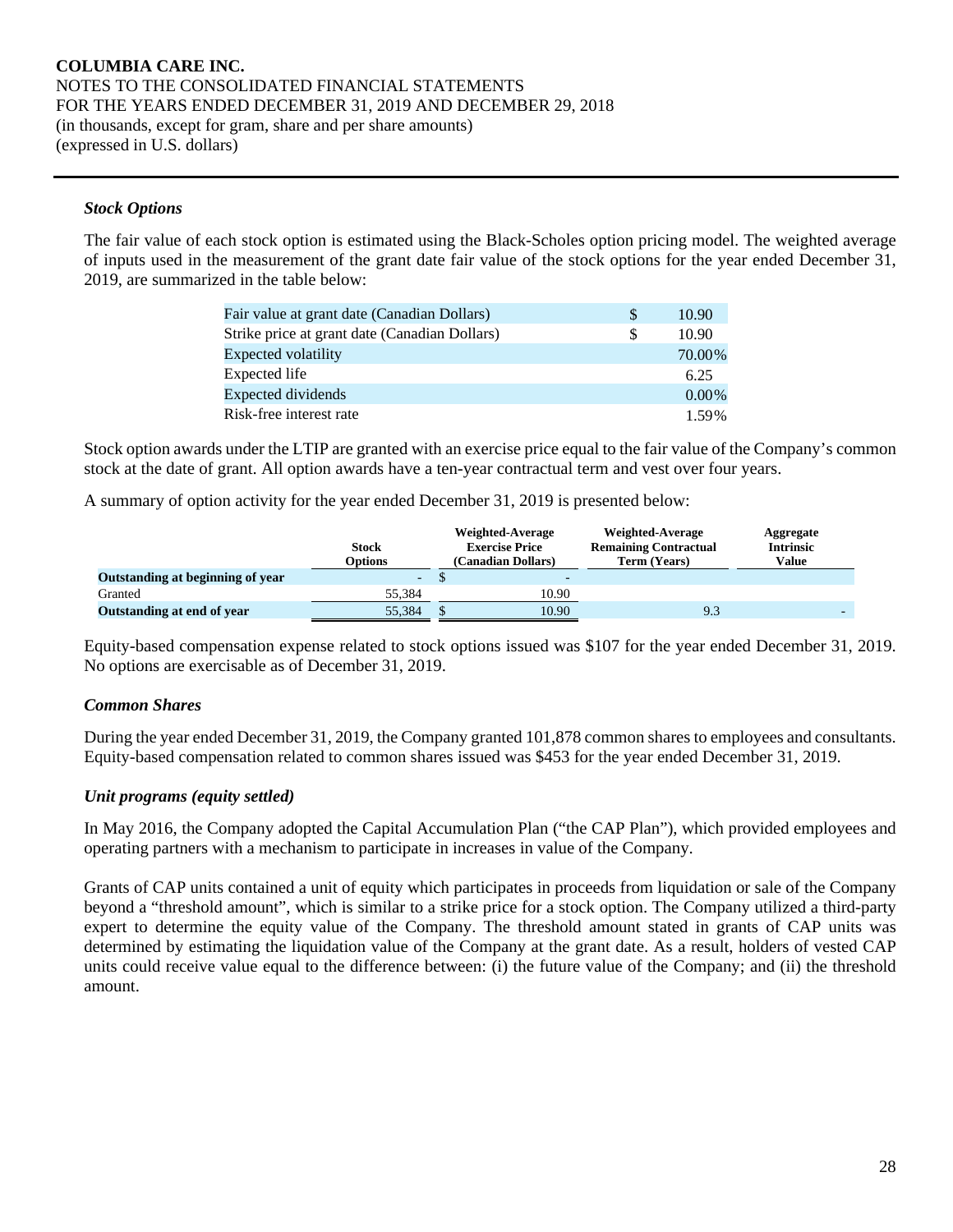The fair value of each CAP unit was estimated using the Black-Scholes option pricing model. The weighted average of inputs used in the measurement of the grant date fair value of the CAP Units for the year ended December 29, 2018 are summarized in the table below:

| Fair value at grant date   | <b>S</b> | 86.00    |
|----------------------------|----------|----------|
| Strike price at grant date | S        | 77.92    |
| <b>Expected volatility</b> |          | 70.00%   |
| Expected life              |          | 6.25     |
| <b>Expected dividends</b>  |          | $0.00\%$ |
| Risk-free interest rate    |          | 2.95%    |

The Company did not grant any CAP units during the year ended December 31, 2019.

As of the Acquisition Date, holders of CAP units received replacement stock-based awards. The CAP units were converted into time-based restricted Shares ("RSAs") based on the intrinsic value of the Company if it was liquidated at the close of business. The value of the replacement stock-based awards was designed to generally preserve the intrinsic value of the replaced awards immediately prior to the merger. Such RSAs remain subject to the same continuing restrictions applicable to the original CAP units. The Company did not recognize any incremental expense in connection with the conversion of CAP units to RSAs.

The number of units outstanding under the CAP Plan were as follows:

|                                  |              | <b>Year Ended</b><br><b>December 31, 2019</b> |       |              | <b>Year Ended</b><br><b>December 29, 2018</b> |       |  |
|----------------------------------|--------------|-----------------------------------------------|-------|--------------|-----------------------------------------------|-------|--|
|                                  |              | <b>Weighted-Average</b>                       |       |              | Weighted-Average                              |       |  |
|                                  | <b>Units</b> | <b>Threshold Amount</b>                       |       | <b>Units</b> | <b>Threshold Amount</b>                       |       |  |
| Outstanding at beginning of year | 641,548      | \$                                            | 51.05 | 467,668      | -S                                            | 34.01 |  |
| Units granted                    |              |                                               |       | 258,859      |                                               | 77.92 |  |
| Units forfeited                  | (3,336)      |                                               | 67.49 | (84,979)     |                                               | 37.63 |  |
| Units converted to RSAs          | (638, 212)   |                                               | 50.96 |              |                                               |       |  |
| Outstanding at end of year       | -            |                                               |       | 641,548      |                                               | 51.05 |  |

A summary of RSA activity for the year ended December 31, 2019 is presented below:

|                                  |               | Weighted-Average             |
|----------------------------------|---------------|------------------------------|
|                                  | <b>Shares</b> | <b>Grant Date Fair Value</b> |
| Outstanding at beginning of year | - \$          |                              |
| CAP units converted to RSAs      | 4.541.835     | 7.63                         |
| Forfeited                        | (119,995)     | 11.11                        |
| Outstanding at end of year       | 4,421,840     | 7.51                         |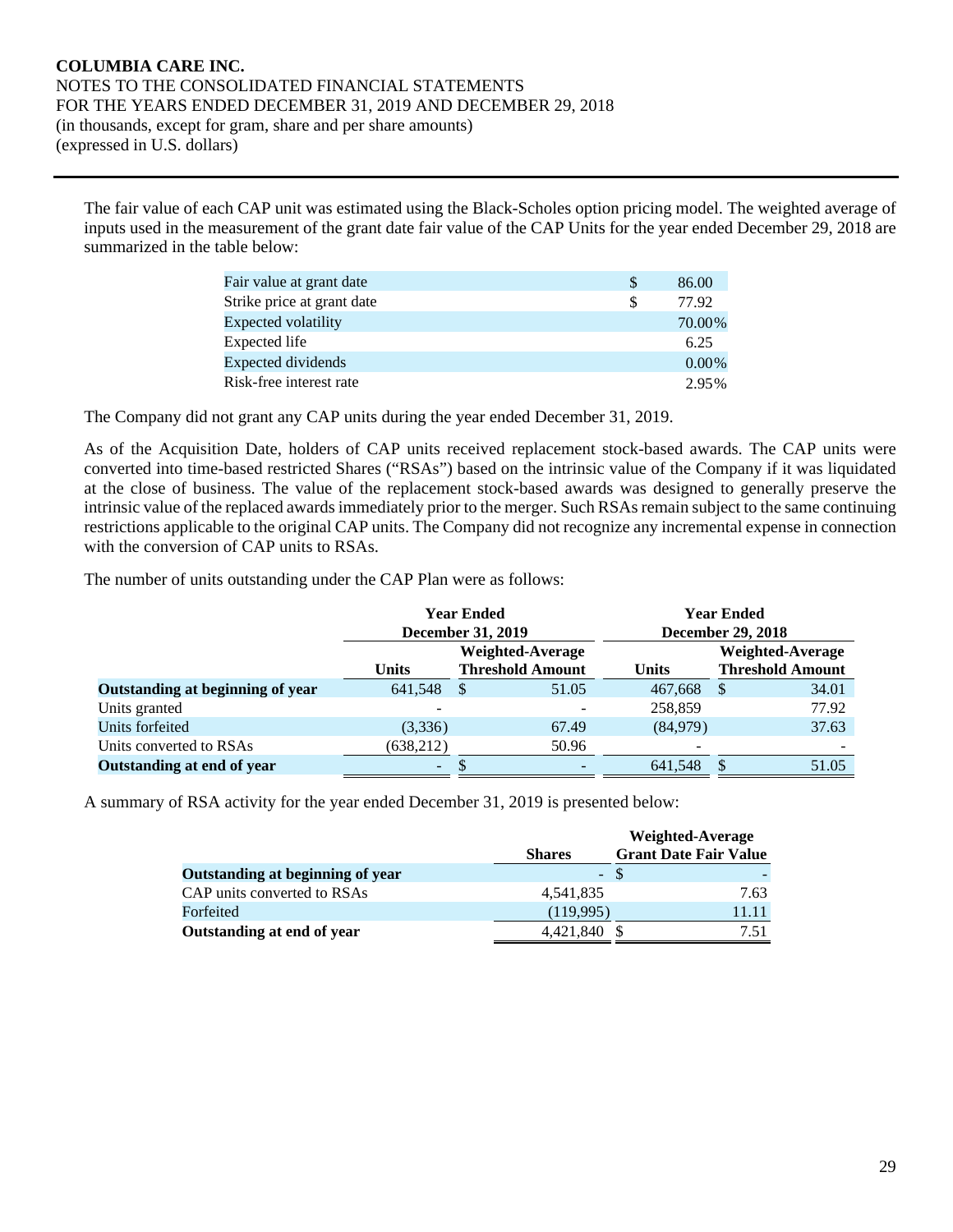Equity-based compensation expense related to the Company's CAP units and RSAs was \$6,448 and \$8,526 for the years ended December 31, 2019 and December 29, 2018, respectively.

# *Unit programs (liability settled)*

In May 2016, the Company adopted the Income Incentive Plan ("the IIP Plan"), which provides deferred compensation to designated employees and operating partners (the "IIP units").

IIP units represented a right to receive a payment, subject to dilutive effect of equity issuances, in the future equal to the lesser of the Company's liquidation value based on the lower of: (i) value on the date of a qualifying sale of the Company or (ii) value on the date that the IIP unit is granted (the "IIP Grant Date").

The initial recognition and measurement of the IIP units were based on the Company's liquidation value per outstanding common unit as of the IIP Grant Date. Until payment of the IIP units, adjustments would be made each reporting period for any changes in the Company's liquidation value, only if the Company's liquidation value was less than its liquidation value on the IIP Grant Date.

The Company generally relied on the analyses performed by third-party experts to determine the value of the Company, in order to determine the Company's liquidation values.

In September 2019, holders of IIP units received replacement stock-based units. The IIP units were converted into RSUs based on the intrinsic value of the Company if it was liquidated at the close of business. The value of the replacement share-based units was designed to generally preserve the intrinsic value of the replaced awards immediately prior to the conversion. Such RSUs remain subject to the same continuing restrictions applicable to the original IIP units. The Company did not recognize any incremental expense in connection with the conversion of IIP units to RSUs. Upon such conversion the Company reclassified deferred compensation of \$15,309 into shareholders' equity.

The number of units outstanding under the IIP Plan are summarized in the table below:

|                                  |              | <b>Year Ended</b>        |                          | <b>Year Ended</b>        |                          |                  |  |  |  |  |
|----------------------------------|--------------|--------------------------|--------------------------|--------------------------|--------------------------|------------------|--|--|--|--|
|                                  |              | <b>December 31, 2019</b> |                          | <b>December 29, 2018</b> |                          |                  |  |  |  |  |
|                                  |              |                          | Weighted-Average         |                          |                          | Weighted-Average |  |  |  |  |
|                                  | <b>Units</b> |                          | <b>Liquidation Value</b> | <b>Units</b>             | <b>Liquidation Value</b> |                  |  |  |  |  |
| Outstanding at beginning of year | 629,277      | \$                       | 51.29                    | 467,668                  |                          | 34.01            |  |  |  |  |
| Units granted                    |              |                          |                          | 246,588                  |                          | 79.89            |  |  |  |  |
| Units forfeited                  | (23,612)     |                          | 61.98                    | (84,979)                 |                          | 37.17            |  |  |  |  |
| Units converted to RSUs          | (605, 665)   |                          | 50.87                    |                          |                          |                  |  |  |  |  |
| Outstanding at end of year       | -            |                          |                          | 629,277                  |                          | 51.29            |  |  |  |  |

Deferred compensation expense related to the Company's IIP units was \$5,503 and \$5,532 for the years ended December 31, 2019 and December 29, 2018.

At December 29, 2018, the Company recorded liabilities of \$9,805 related to deferred compensation of IIP units.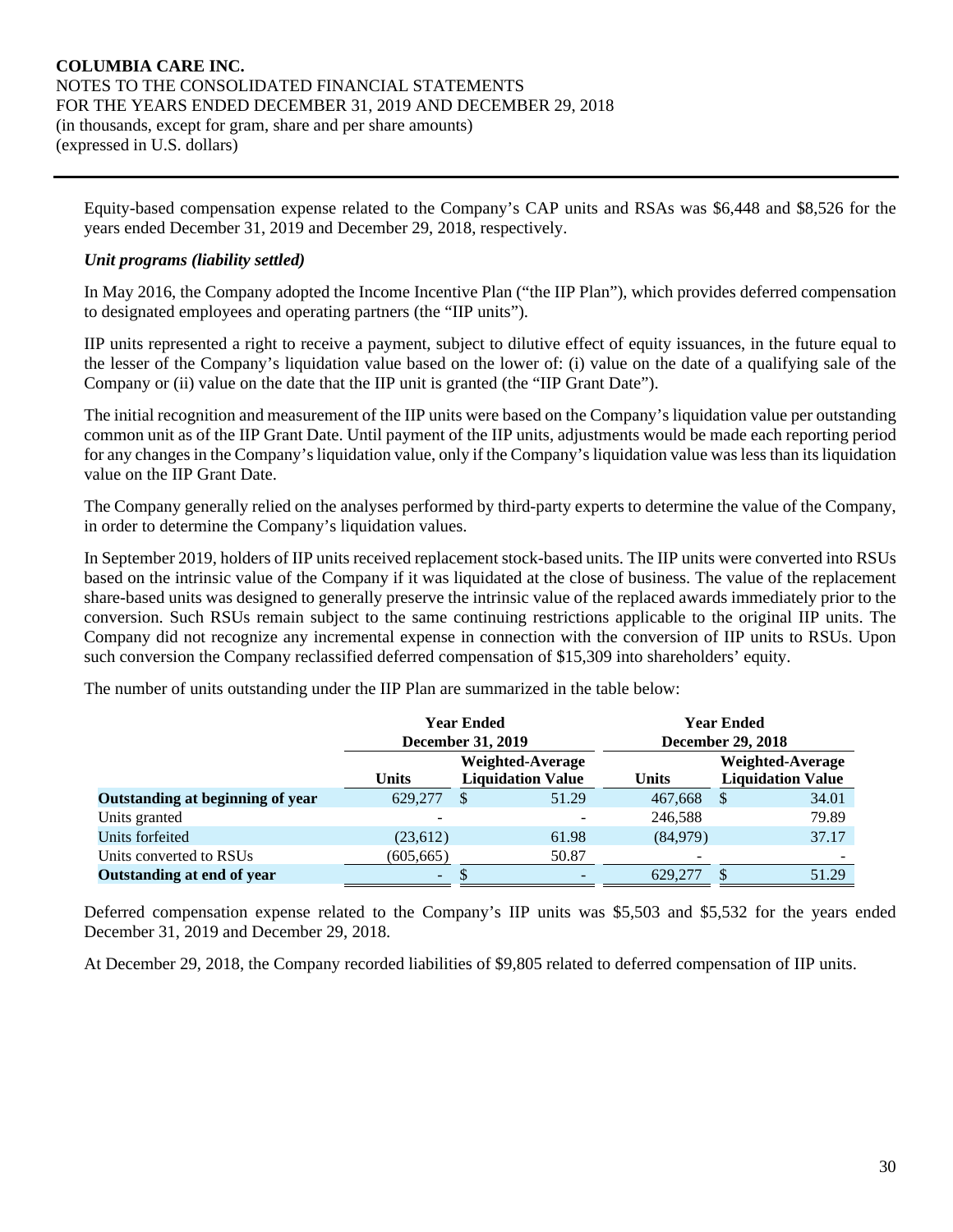# **14. INCOME TAXES**

The tax provision amounts recognized in the consolidated statements of operations and comprehensive loss summarized in the table below:

|                            | <b>Year Ended</b> |  |                                   |  |  |  |
|----------------------------|-------------------|--|-----------------------------------|--|--|--|
|                            | 2019              |  | December 31, December 29,<br>2018 |  |  |  |
| Current tax expense        |                   |  |                                   |  |  |  |
| Federal                    | \$<br>549 \$      |  | 1,987                             |  |  |  |
| <b>State</b>               |                   |  | 606                               |  |  |  |
| Total current tax expense  | 549               |  | 2,593                             |  |  |  |
| Deferred tax expense       |                   |  |                                   |  |  |  |
| Federal                    | 9,799             |  | 172                               |  |  |  |
| <b>State</b>               | 2,526             |  | 66                                |  |  |  |
| Total deferred tax expense | 12,325            |  | 238                               |  |  |  |
| Provision for income taxes | \$<br>12,874 \$   |  | 2,831                             |  |  |  |

The Company's provision for income taxes differs from applying the U.S. federal income tax rate to income before taxes primarily due to state income taxes, certain stock compensation, warrants accretion, tax credits and miscellaneous permanent differences.

A reconciliation of the U.S. federal statutory income tax rate to the Company's effective income tax rate is provided in the table below:

|                                                       | <b>Year Ended</b> |                          |               |                          |            |  |  |
|-------------------------------------------------------|-------------------|--------------------------|---------------|--------------------------|------------|--|--|
|                                                       |                   | <b>December 31, 2019</b> |               | <b>December 29, 2018</b> |            |  |  |
| Loss before provision for income taxes                | S                 | (93, 854)                |               | (36, 829)                |            |  |  |
|                                                       |                   |                          |               |                          |            |  |  |
| Tax using the company's domestic tax rate             |                   | (19,709)                 | 21.0%         | (7, 734)                 | 21.0%      |  |  |
| Tax effect of:                                        |                   |                          |               |                          |            |  |  |
| State taxes, net of federal benefits                  |                   | 2,128                    | $(2.3)\%$     | 731                      | $(2.0)\%$  |  |  |
| Non-deductible partnership income                     |                   | 5,092                    | (5.4)%        | 6,635                    | $(18.0)\%$ |  |  |
| Non-deductible expenses                               |                   | 9,653                    | $(10.3)\%$    | 3,064                    | $(8.3)\%$  |  |  |
| Share-based compensation                              |                   | 8,476                    | $(9.0)\%$     |                          |            |  |  |
| Change in tax status                                  |                   | 7.538                    | $(8.0)\%$     |                          |            |  |  |
| Other                                                 |                   | 193                      | $(0.2)$ %     | 455                      | (1.2)%     |  |  |
| Recognition of previously unrecognized (derecognition |                   |                          |               |                          |            |  |  |
| of previously recognized) deductible temporary        |                   |                          |               |                          |            |  |  |
| differences                                           |                   | (497)                    | $0.5\%$       | (320)                    | $0.9\%$    |  |  |
|                                                       | \$                | 12,874                   | $(13.7)\%$ \$ | 2,831                    | (7.7)%     |  |  |

Under Section 280E of the Internal Revenue Code ("IRC") prohibits businesses engaged in the trafficking of Schedule I or Schedule II controlled substances from deducting normal business expenses, such as payroll and rent, from gross income (revenue less cost of goods sold). Section 280E was originally intended to penalize criminal market operators, but because cannabis remains a Schedule I controlled substance for Federal purposes, the IRS has subsequently applied Section 280E to state-legal cannabis businesses. Cannabis businesses operating in states that align their tax codes with the IRC are also unable to deduct normal business expenses from their state taxes. The non-deductible expenses shown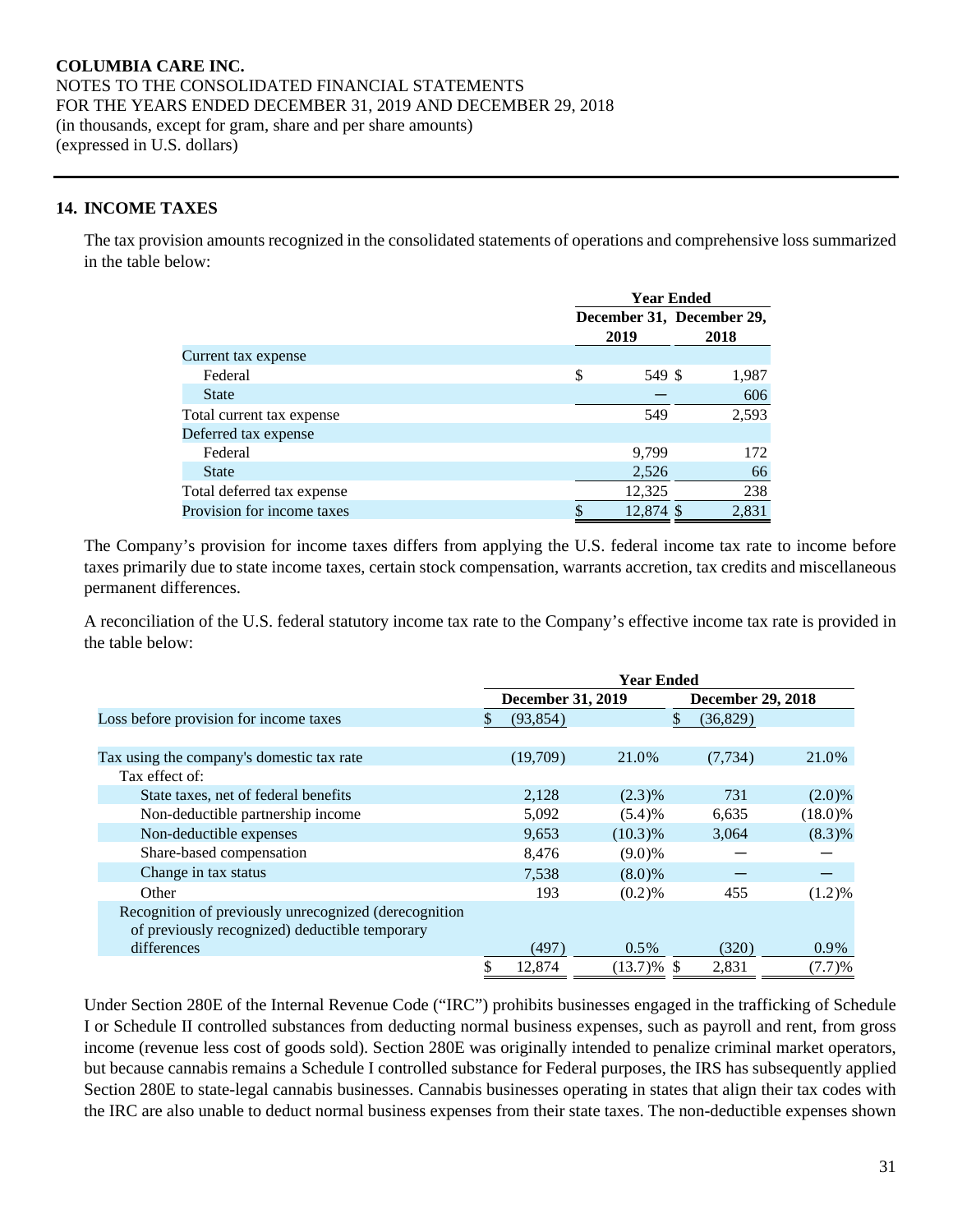in the effective rate reconciliation above is comprised primarily of the impact of applying IRC Sec. 280E to the Company's businesses that are involved in selling cannabis, along with other typical non-deductible expenses such as lobbying expenses.

Changes in the Company's deferred taxes for the years ended December 31, 2019 and December 29, 2018 are summarized in the table below:

| As of December 31, 2019                 | <b>Net balance</b><br>at<br>January 1 | Recognized<br>in profit<br>or loss |   | <b>Other</b> | <b>Net</b> |   | Deferred tax<br>assets | Deferred tax<br><b>liabilities</b> |
|-----------------------------------------|---------------------------------------|------------------------------------|---|--------------|------------|---|------------------------|------------------------------------|
|                                         |                                       |                                    |   |              |            |   |                        |                                    |
| Depreciation                            | $\overline{\phantom{m}}$              | 69                                 | S | —            | 69         | S | 69                     |                                    |
| Inventory                               | (4, 436)                              | (11, 471)                          |   |              | (15,907)   |   |                        | (15,907)                           |
| Tax loss carryforwards                  | 74                                    | 589                                |   |              | 663        |   | 663                    |                                    |
| Tax credit carryforwards                |                                       |                                    |   |              |            |   |                        |                                    |
| Other capitalized assets                |                                       | 1.404                              |   |              | 1.404      |   | 1.404                  |                                    |
| Right of use assets                     |                                       | 12,440                             |   |              | 12,440     |   | 12,440                 |                                    |
| Accruals and other liabilities          |                                       | (15, 355)                          |   |              | (15, 355)  |   |                        | (15,355)                           |
| Tax assets (liabilities) before set-off | (4,362)                               | (12, 324)                          |   |              | (16,686)   |   | 14,576                 | (31,262)                           |
| Set-off of tax                          |                                       |                                    |   |              |            |   | (14,576)               | 14,576                             |
| Net tax assets (liabilities)            | (4,362)                               | (12, 324)                          |   |              | (16,686)   |   |                        | (16,686)                           |

| As of December 29, 2018                 |    | <b>Net balance</b><br>at<br><b>January 1</b> |               | Recognized<br>in profit<br>or loss |      | <b>Other</b> | <b>Net</b> | Deferred tax<br>assets | Deferred tax<br><b>liabilities</b> |
|-----------------------------------------|----|----------------------------------------------|---------------|------------------------------------|------|--------------|------------|------------------------|------------------------------------|
| Depreciation                            | ъĐ | 388                                          | <sup>\$</sup> | (388)                              | - \$ |              |            |                        |                                    |
| Inventory                               |    | (4,512)                                      |               | 76                                 |      |              | (4, 436)   |                        | (4, 436)                           |
| Tax loss carryforwards                  |    |                                              |               | 74                                 |      |              | 74         | 74                     |                                    |
| Tax credit carryforwards                |    |                                              |               |                                    |      |              |            |                        |                                    |
| Tax assets (liabilities) before set-off |    | (4,124)                                      |               | (238)                              |      |              | (4,362)    | 74                     | (4, 436)                           |
| Set-off of tax                          |    |                                              |               |                                    |      |              |            | (74)                   | 74                                 |
| Net tax assets (liabilities)            |    | (4,124)                                      |               | (238)                              | S    |              | (4,362)    |                        | (4,362)                            |

Future realization of the tax benefits of existing temporary differences and net operating loss carryforwards ultimately depends on the existence of sufficient taxable income within the carryforward period. As the Company generally files separate US and state tax returns for each Company within the consolidated group, the Company must evaluate the realization of deferred tax assets separately.

# *Unrecognized deferred tax assets*

Deferred tax assets have not been recognized in respect to the following items in the table below because it is not probable that future taxable profit will be available against which the Company can use the benefits therefrom:

|            | <b>Year Ended</b>        |  |        |        |       |        |                          |  |  |  |
|------------|--------------------------|--|--------|--------|-------|--------|--------------------------|--|--|--|
|            | <b>December 31, 2019</b> |  |        |        |       |        | <b>December 29, 2018</b> |  |  |  |
|            | Gross                    |  | Tax    |        | Gross | Tax    |                          |  |  |  |
|            | amount                   |  | amount | amount |       | amount |                          |  |  |  |
| Tax losses | \$                       |  | 651    | \$     | 2,653 |        | 564                      |  |  |  |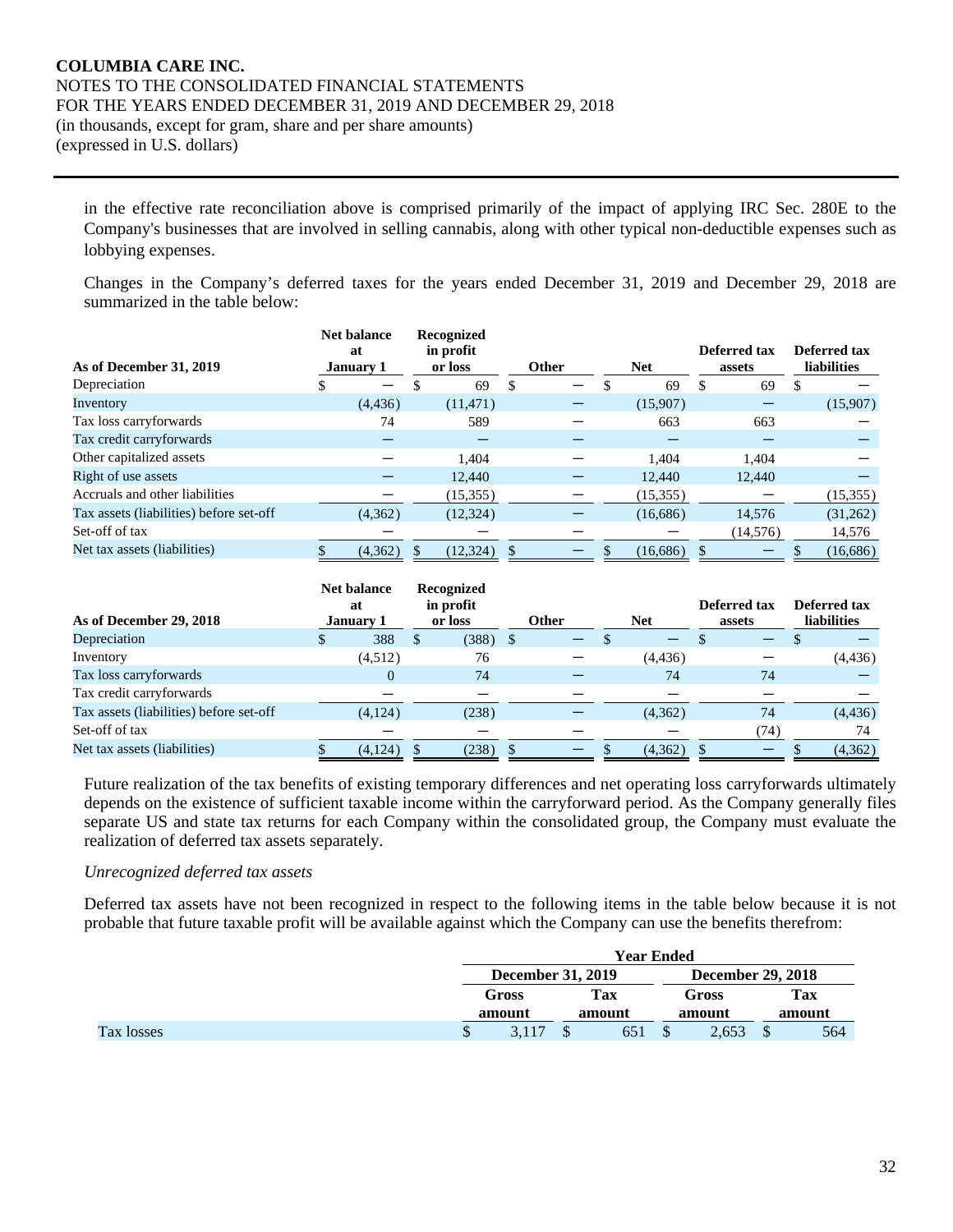#### *Tax losses carried forward*

Tax losses, including those recognized and unrecognized, expire are summarized in the table below:

|              | 2019<br>2018<br><b>Expiry date</b> |           |  |       | <b>Expiry date</b> |
|--------------|------------------------------------|-----------|--|-------|--------------------|
| Expire       | 5.069                              | 2034-2039 |  | 2.814 | 2034-2038          |
| Never expire |                                    |           |  |       |                    |

Under Internal Revenue Code Section 382, if a corporation undergoes an "ownership change," the corporation's ability to use its pre-change NOL carryforwards and other pre-change tax attributes to offset its post-change income may be limited. The Company has not completed a study to assess whether an "ownership change" has occurred or whether there have been multiple ownership changes since the Company became a "loss corporation" as defined in Section 382. Future changes in ownership of our common units, which may be outside of the Company's control, may trigger an "ownership change." In addition, future equity offerings or acquisitions that have equity as a component of the purchase price could result in an "ownership change." If an "ownership change" has occurred or does occur in the future, utilization of the NOL carryforwards or other tax attributes may be limited, which could potentially result in increased future tax liability to the Company.

#### *Uncertainty over income tax treatments*

The calculation of the Company's tax liabilities involves dealing with uncertainties in the application of complex tax laws and regulations for both federal taxes and the many states in which the Company operates.

The Company files tax returns as prescribed by the tax laws of the jurisdictions in which it operates. In the normal course of business, the Company is subject to examination by federal and state jurisdictions, where applicable. Patriot Care Corp. is currently under examination by the IRS for the 2018 taxation year. The Company's tax years are still open under statute from December 31, 2016, to the present. The resolution of tax matters is not expected to have a material effect on the Company's consolidated financial statements.

# **15. EARNINGS PER SHARE**

Basic and diluted net loss per share attributable to the Company was calculated as follows:

|                                                         | <b>Year Ended</b>    |                |   |                      |  |  |
|---------------------------------------------------------|----------------------|----------------|---|----------------------|--|--|
|                                                         | December 31,<br>2019 |                |   | December 29,<br>2018 |  |  |
| Numerator:                                              |                      |                |   |                      |  |  |
| Net loss                                                | \$                   | $(106,728)$ \$ |   | (39,660)             |  |  |
| Less: Net loss attributable to non-controlling interest |                      | (4,139)        |   | (863)                |  |  |
| Net loss attributable to shareholders                   |                      | (102, 589)     | S | (38,797)             |  |  |
|                                                         |                      |                |   |                      |  |  |
| Denominator:                                            |                      |                |   |                      |  |  |
| Weighted average shares outstanding - basic and diluted |                      | 209,992,187    |   | 167,599,871          |  |  |
| Loss per share - basic and diluted                      |                      | (0.49)         |   | (0.23)               |  |  |

The Company's potentially dilutive securities, which include warrants to purchase Shares, have been excluded from the computation of diluted net loss per share for the year ended December 31, 2019 and December 29, 2018, as the inclusion would have reduced the net loss per share and therefore would have an anti-dilutive effect. Prior periods have been converted into post-merger Shares for comparability.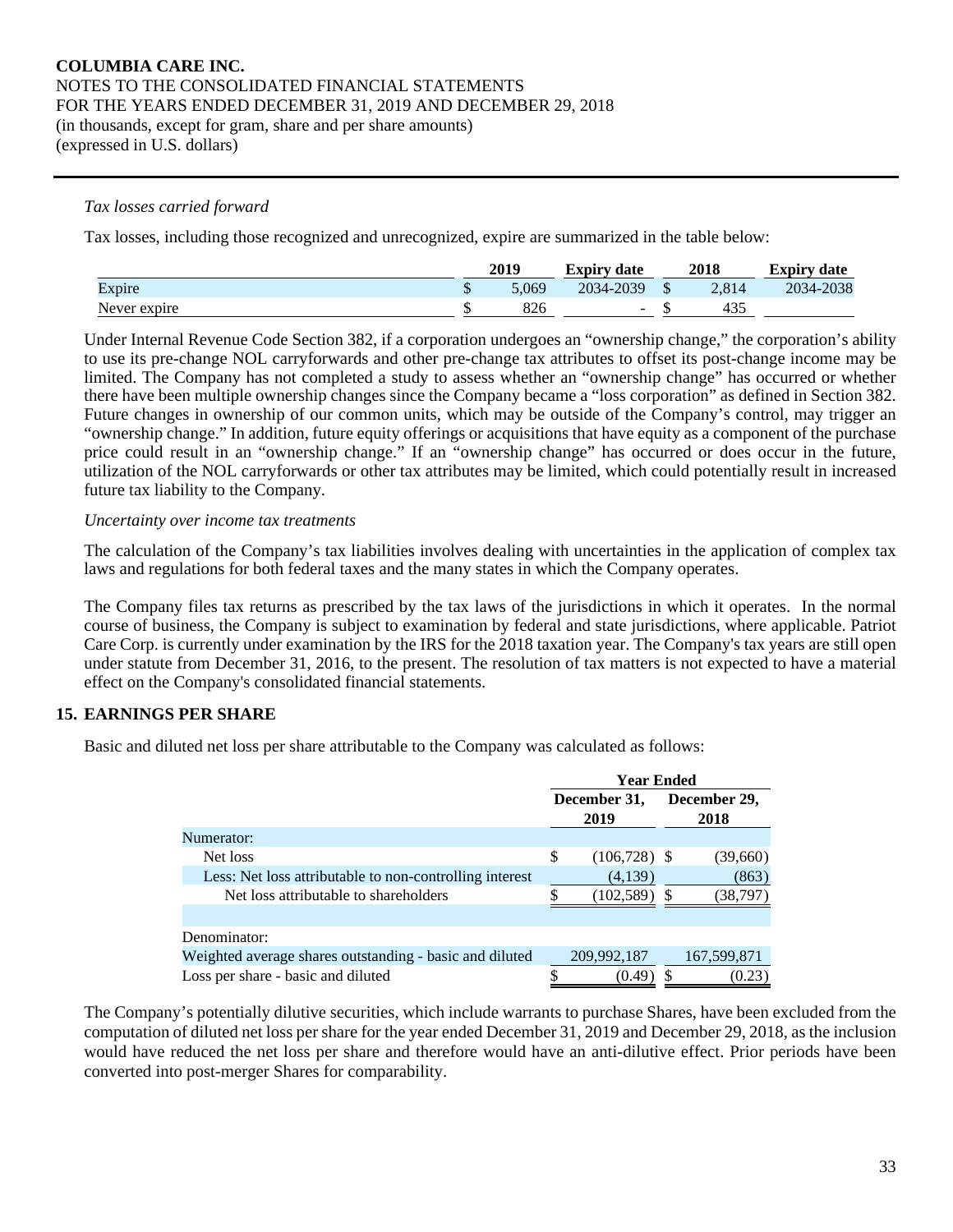# **16. COMMITMENTS AND CONTINGENCIES**

#### *Leases*

The Company leases its facilities under operating leases that provide for the payment of real estate taxes and other operating costs in addition to normal rent.

Key movements relating to lease balances are presented below:

| Carrying amount, January 1, 2019   | S | 35,070  |
|------------------------------------|---|---------|
| Additions to leased assets         |   | 50.462  |
| <b>Amortization charges</b>        |   | (6.501) |
| Carrying amount, December 31, 2019 |   | 79,031  |

The Company's real estate leases typically have terms of 1–10 years. Some leases for office space include extension options exercisable up to one year before the end of the cancellable lease term. Typically, the option to renew the lease is for an additional period of the same duration after the end of the contract term and are at the option of the Company as lessee. Lease payments are in substance fixed, and the Company had no leases which contained variable lease payments. Most real estate leases include annual escalation clauses with reference to an index or contractual rate.

The Company leases vehicles and equipment with a standard lease term of 4 years. The Company does not purchase or guarantee the value of leased vehicles. In some cases, the Company leases furniture and office equipment with terms of 1–3 years. The Company considers these assets to be of low-value or short-term in nature and therefore no right-of use assets and lease liabilities are recognized for these leases. Expenses recognized relating to short-term leases and leases of low value during the year ended December 31, 2019 was immaterial.

The following table summarizes the Company's future undiscounted lease payments as of December 31, 2019.

|                                         | <b>Scheduled</b> |
|-----------------------------------------|------------------|
| Period                                  | <b>Payments</b>  |
| Due in Year 1                           | 11,776<br>S      |
| Due in Years 2-5                        | 41,540           |
| Due in $5+$ Years                       | 77,550           |
| Total undiscounted lease liability      | 130,866          |
| Impact of discount                      | (47, 223)        |
| Lease liability at December 31, 2019    | 83,643           |
| Less current portion of lease liability | (6,185)          |
| Long-term portion                       | 77.458           |

The above table excludes \$187 of legally binding minimum lease payments for leases signed but not yet commenced as of December 31, 2019.

The total interest expense on lease liabilities and the total cash outflow for the year ended December 31, 2019, was \$2,939 and \$6,641, respectively.

#### *Indemnification agreements*

In the ordinary course of business, the Company may provide indemnification of varying scope and terms to vendors, lessors, business partners, and other parties with respect to certain matters including, but not limited to, losses arising out of breach of such agreements or from intellectual property infringement claims made by third parties. In addition, the Company has entered into indemnification agreements with members of its board of directors and senior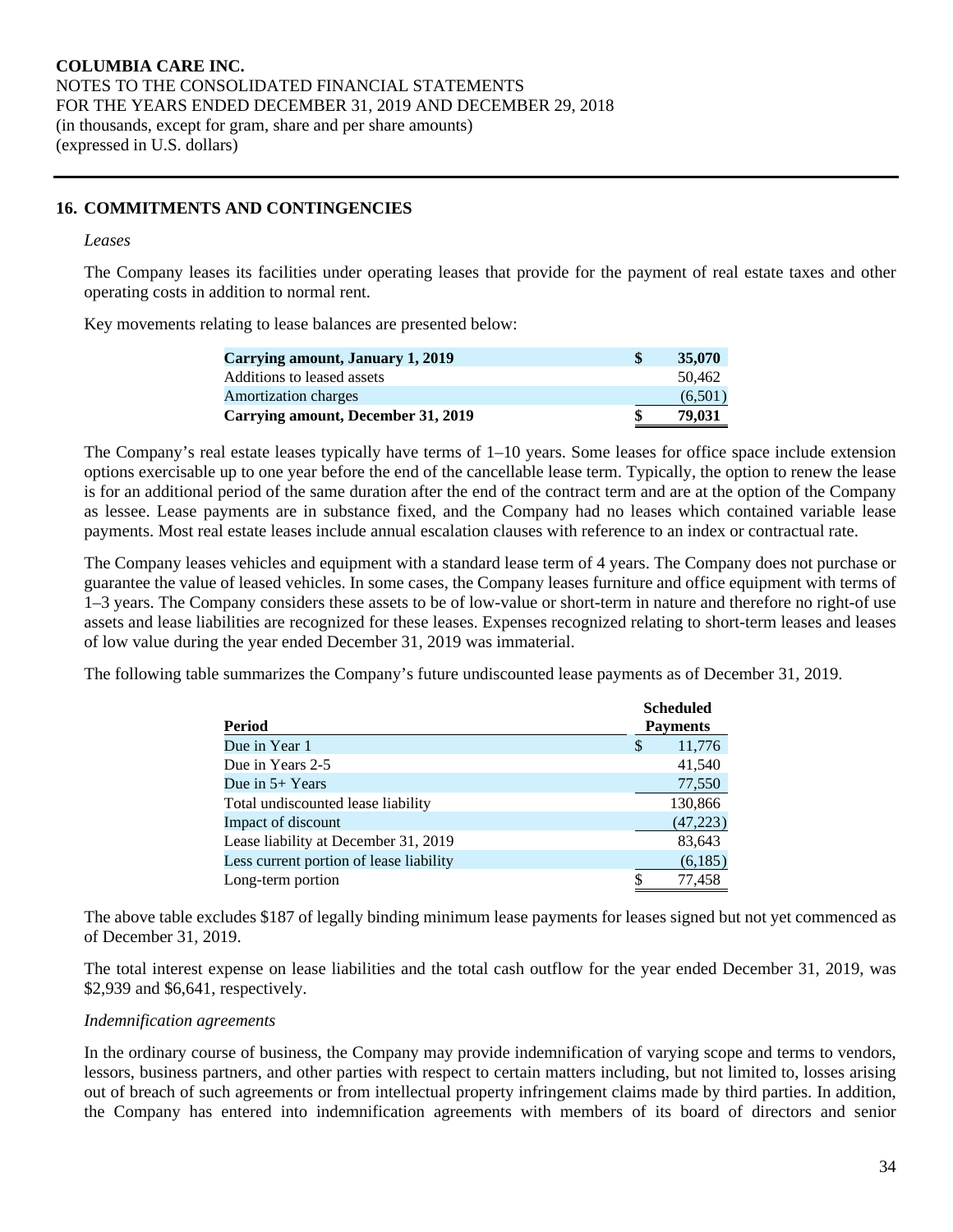management that will require the Company, among other things, to indemnify them against certain liabilities that may arise by reason of their status or service as directors or officers. The maximum potential amount of future payments the Company could be required to make under these indemnification agreements is, in many cases, unlimited. To date, the Company has not incurred any material costs as a result of such indemnifications. The Company does not believe that the outcome of any claims under indemnification arrangements will have a material effect on its financial position, results of operations or cash flows, and it has not accrued any liabilities related to such obligations in its consolidated financial statements.

# *Legal*

The Company may be contingently liable with respect to claims incidental to the ordinary course of its operations. In the opinion of management, and based on management's consultation with legal counsel, the ultimate outcome of such matters will not have a materially adverse effect on the Company. Accordingly, no provision has been made in these consolidated financial statements for losses, if any, which might result from the ultimate disposition of these matters should they arise.

# **17. FAIR VALUE MEASUREMENTS**

# *Financial Instruments*

The Company's financial instruments measured at fair value as of December 29, 2018 include deferred compensation.

The following table summarizes the valuation techniques and key inputs used in the fair value measurement of level 3 financial instruments:

|                       |                 | Financial asset/financial   Valuation techniques   Significant unobservable | <b>Relationship of unobservable</b> |
|-----------------------|-----------------|-----------------------------------------------------------------------------|-------------------------------------|
| liability             |                 | inputs                                                                      | inputs to fair value                |
| Deferred compensation | Market approach | Common Unit value                                                           | Increase or decrease in common      |
|                       |                 |                                                                             | unit value will result in an        |
|                       |                 |                                                                             | increase or decrease in fair value  |

During the periods included in these financial statements, there were no transfers of amounts between levels.

#### *Financial Risk Management*

The carrying value of the Company's financial instruments consisting of cash, restricted cash, accounts receivable, subscription receivable, accounts payable, accrued expenses, interest payable and payroll liabilities approximate fair value due to their short-term nature.

The Company's long-term debt approximates fair value due to the market rate of interest used on initial recognition and the derivative liability and deferred compensation is carried at fair value.

The Company is exposed in varying degrees to a variety of financial instrument related risks. A description of the Company's risk exposures and the impact on the Company's financial instruments is summarized below.

# *Credit Risk*

Credit risk is the risk of a potential loss to the Company if a customer or third party to a financial instrument fails to meet its contractual obligations. The maximum credit exposure as of December 31, 2019 and December 29, 2018 is the carrying amount of cash, subscription receivable, notes receivable and accounts receivable. The Company provides credit to its customers in the normal course of business and has established credit evaluation and monitoring processes to mitigate credit risk but has limited risk as the majority of its sales are transacted with cash and as such, the Company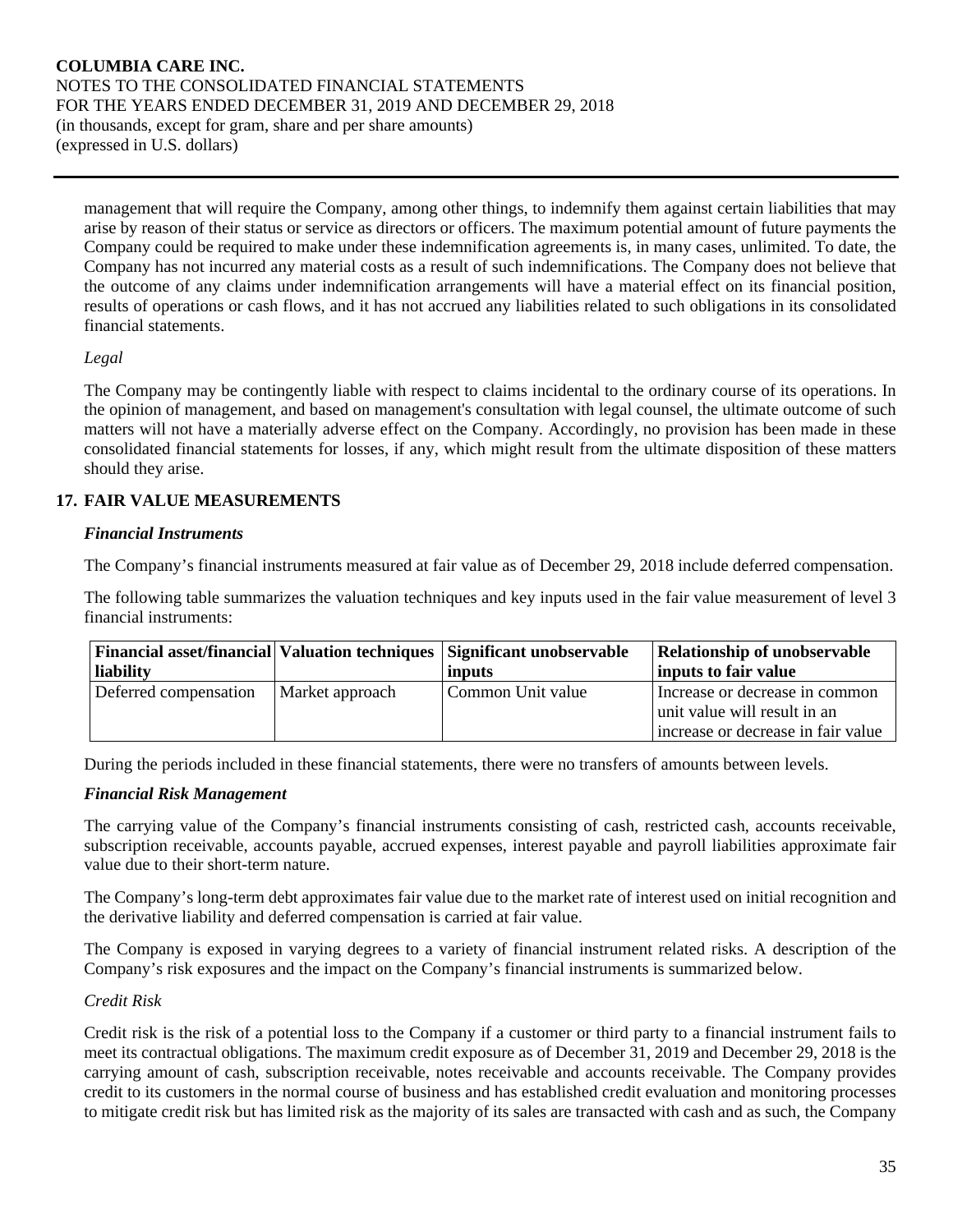does not have significant credit risk with respect to its customers. Through the Company's recently introduced Columbia Care National Credit program, the Company provides credit to customers in certain markets in which the Company operates.

The risk exposure is limited to the carrying amounts at the statement of financial position date. The risk to cash deposits is mitigated by holding these instruments with regulated financial institutions. The Company periodically assesses the quality of the credit rating of these financial institutions. Notes receivable and trade accounts receivable credit risk arises from the possibility that principal and/or interest due may become uncollectible. The Company mitigates this risk by managing and monitoring the underlying business relationships. Subscription receivables were collected in full during the year ended December 31, 2019.

# *Liquidity Risk*

Liquidity risk is the risk that the Company will not be able to meet its financial obligations associated with financial liabilities. The Company manages liquidity risk through the management of its capital structure. The Company's approach to managing liquidity is to estimate cash requirements from operations, capital expenditures and investments and ensure that it will have sufficient liquidity to settle obligations and liabilities when due.

# *Interest Rate Risk*

Interest rate risk is the risk that the fair value or future cash flows of the Company's financial instrument will fluctuate because of changes in market interest rates. The Company's cash deposits bear interest at market rates.

# *Foreign Exchange Risk*

The Company does not have any significant financial instruments denominated in currencies other than the U.S. dollar and as such is not subject to foreign currency risk.

#### *Price Risk*

Price risk is the risk of variability in fair value due to movements in equity or market prices. The Company is subject to risk of prices to its products due to competitive or regulatory pressures.

# **18. INTANGIBLE ASSET**

During the year ended December 29, 2018, the Company acquired a 70% interest in a license to cultivate, process and sell cannabis in the state of Florida. The Company paid \$11,365 for the sellers' ownership in this license, which consisted of \$10,365 in cash and \$1,000 of units in the Company. Subsequently, the entire license was contributed into Better-Gro Companies, LLC, a Florida limited liability company, in which the Company holds a 70% interest.

The gross value of the intangible asset as of December 31, 2019 was \$16,235, consisting of the \$11,365 purchase price and the non-controlling interest's portion of \$4,870. During the year ended December 31, 2019 the Company changed the estimated useful life of the Florida license from an indefinite life to 15 years. The change in estimate was determined in connection with management's review of the regulatory environment in Florida and industry peers. During the year ended December 31, 2019, the Company recorded amortization expense for its intangible assets of \$540.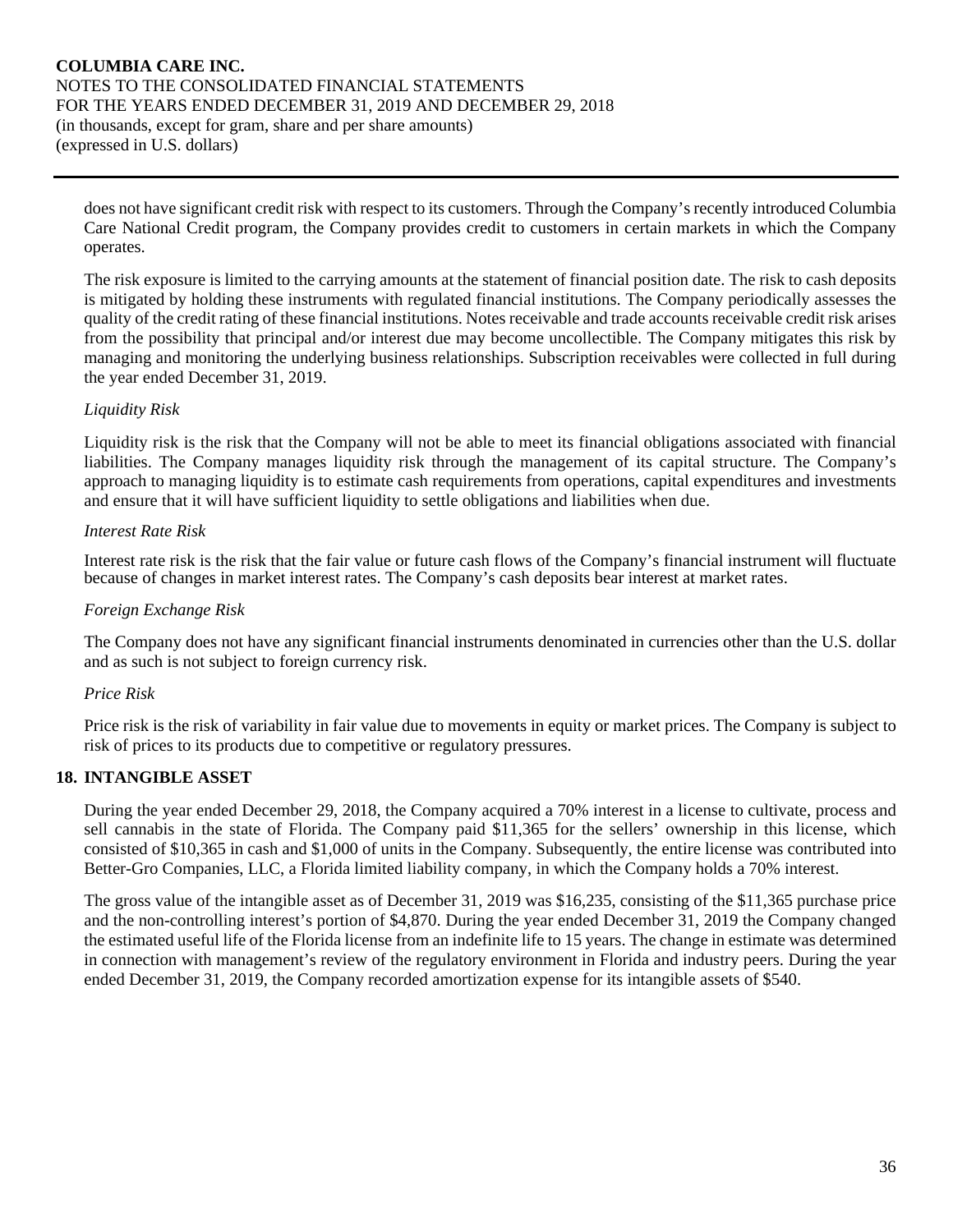# **19 SELLING, GENERAL AND ADMINISTRATIVE**

For the years ended December 31, 2019 and December 29, 2018, selling, general and administrative expenses are summarized in the table below:

|                                                           |     |           | December 31, December 29, |
|-----------------------------------------------------------|-----|-----------|---------------------------|
|                                                           |     | 2019      | 2018                      |
| Salaries and benefits                                     | \$. | 27,770 \$ | 14,728                    |
| Professional fees                                         |     | 24,171    | 9,731                     |
| Operating facilities costs                                |     | 8,655     | 4,481                     |
| Operating office and general expenses                     |     | 7,708     | 3,379                     |
| Depreciation and amortization                             |     | 7,445     | 1,973                     |
| Advertising and promotion                                 |     | 5,792     | 862                       |
| Other fees and expenses                                   |     | 2,766     | 1,578                     |
| <b>Total Selling, General and Administrative Expenses</b> |     | 84,307 \$ | 36,732                    |

# **20. CAPITAL MANAGEMENT**

The Company's objectives when managing capital are to ensure that there are adequate capital resources to ensure the Company's ability to continue as a going concern and maintain adequate levels of funding to support its ongoing operations and development such that it can continue to provide returns to shareholders and benefits for other stakeholders. The Company plans to use existing funds, as well as funds from the future sale of products to fund operations and expansion activities.

The capital structure of the Company consists of items included in shareholders' equity. The Company manages its capital structure in consideration of changes in economic conditions and the risk characteristics of the Company's underlying assets.

Capital is comprised of the Company's shareholders' equity. As of December 31, 2019, the Company's shareholders' equity was \$268,274. The Company manages its capital structure to maximize its financial flexibility and adjusts it in response to changes in economic conditions and the risk characteristics of the underlying assets and business opportunities. The Company does not presently utilize any quantitative measures to monitor its capital. The Company currently is not subject to externally imposed capital requirements. There were no changes to the Company's capital management during the year ended December 31, 2019.

#### **21. NON-CONTROLLING INTERESTS**

The non-controlling interests of the Company for each affiliate before intercompany elimination are summarized in the tables below:

| Summarized statements of financial position | Venture<br>Forth |       | Columbia<br>Care<br>Arizona-<br>Tempe |          | Columbia<br>Care<br><b>Delaware</b> | Columbia<br>Care<br>Puerto<br>Rico | Columbia<br>Care<br><b>Marvland</b><br><b>December 31, 2019</b> |  | Columbia<br>Care<br>Florida |  | Columbia<br>Care<br><b>Eastern</b><br>Virginia | Leafy<br>Greens.<br>Inc. | Total      |
|---------------------------------------------|------------------|-------|---------------------------------------|----------|-------------------------------------|------------------------------------|-----------------------------------------------------------------|--|-----------------------------|--|------------------------------------------------|--------------------------|------------|
| Current assets                              | 1.031            |       | 5.840                                 | <b>D</b> | 3.332                               | 402                                | 207                                                             |  | 6.678                       |  | 47                                             | 315                      | 17,852     |
| <b>Current liabilities</b>                  | (960)            |       | (183)                                 |          | (1,728)                             | (358)                              | (150)                                                           |  | (4, 446)                    |  | (5,176)                                        | (13)                     | (13,014)   |
| Current net assets (liabilities)            | 71               | 5,657 |                                       | 1,604    |                                     | 44                                 | 57                                                              |  | 2,232                       |  | (5,129)                                        | 302                      | 4,838      |
|                                             |                  |       |                                       |          |                                     |                                    |                                                                 |  |                             |  |                                                |                          |            |
| Non-current assets                          | 2.472            |       | 596                                   |          | 13.524                              | 5,802                              | 1,628                                                           |  | 58,171                      |  | 12,445                                         | —                        | 94,638     |
| Non-current liabilities                     | (11, 437)        |       | (1,628)                               |          | (16,079)                            | (8,801)                            | (2, 357)                                                        |  | (52, 227)                   |  | (8,136)                                        | $\overline{\phantom{0}}$ | (100, 665) |
| Non-current net assets (liabilities)        | (8,965)          |       | (1,032)                               |          | (2,555)                             | (2,999)                            | (729)                                                           |  | 5.944                       |  | 4,309                                          | $\overline{\phantom{0}}$ | (6,027)    |
| <b>Accumulated NCI</b>                      | (2,614)          |       | 563                                   |          | (89)                                | (1,524)                            | (27)                                                            |  | 2,484                       |  | (36)                                           | (99)                     | (1, 342)   |